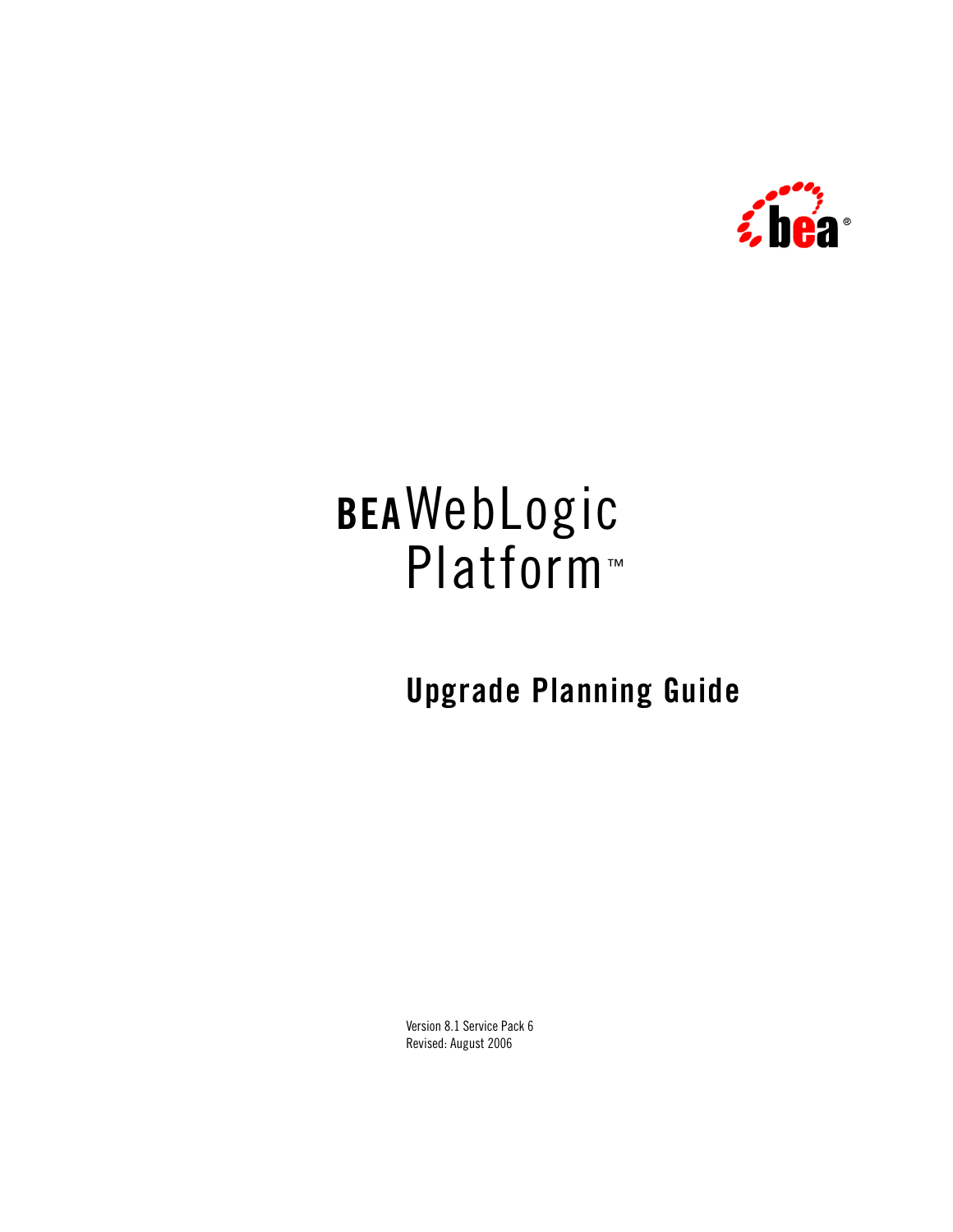### **Copyright**

Copyright © 2004-2006 BEA Systems, Inc. All Rights Reserved.

### **Restricted Rights Legend**

This software and documentation is subject to and made available only pursuant to the terms of the BEA Systems License Agreement and may be used or copied only in accordance with the terms of that agreement. It is against the law to copy the software except as specifically allowed in the agreement. This document may not, in whole or in part, be copied, photocopied, reproduced, translated, or reduced to any electronic medium or machine readable form without prior consent, in writing, from BEA Systems, Inc.

Use, duplication or disclosure by the U.S. Government is subject to restrictions set forth in the BEA Systems License Agreement and in subparagraph (c)(1) of the Commercial Computer Software-Restricted Rights Clause at FAR 52.227-19; subparagraph  $(c)(1)(ii)$  of the Rights in Technical Data and Computer Software clause at DFARS 252.227-7013, subparagraph (d) of the Commercial Computer Software--Licensing clause at NASA FAR supplement 16-52.227-86; or their equivalent.

Information in this document is subject to change without notice and does not represent a commitment on the part of BEA Systems. THE SOFTWARE AND DOCUMENTATION ARE PROVIDED "AS IS" WITHOUT WARRANTY OF ANY KIND INCLUDING WITHOUT LIMITATION, ANY WARRANTY OF MERCHANTABILITY OR FITNESS FOR A PARTICULAR PURPOSE. FURTHER, BEA Systems DOES NOT WARRANT, GUARANTEE, OR MAKE ANY REPRESENTATIONS REGARDING THE USE, OR THE RESULTS OF THE USE, OF THE SOFTWARE OR WRITTEN MATERIAL IN TERMS OF CORRECTNESS, ACCURACY, RELIABILITY, OR OTHERWISE.

### **Trademarks or Service Marks**

BEA, BEA JRockit, BEA Liquid Data for WebLogic, BEA WebLogic Server, Built on BEA, Jolt, JoltBeans, SteelThread, Top End, Tuxedo, and WebLogic are registered trademarks of BEA Systems, Inc. BEA AquaLogic, BEA AquaLogic Data Services Platform, BEA AquaLogic Enterprise Security, BEA AquaLogic Service Bus, BEA AquaLogic Service Registry, BEA Builder, BEA Campaign Manager for WebLogic, BEA eLink, BEA Manager, BEA MessageQ, BEA WebLogic Commerce Server, BEA WebLogic Enterprise, BEA WebLogic Enterprise Platform, BEA WebLogic Enterprise Security, BEA WebLogic Express, BEA WebLogic Integration, BEA WebLogic Java Adapter for Mainframe, BEA WebLogic JDriver, BEA WebLogic JRockit, BEA WebLogic Log Central, BEA WebLogic Personalization Server, BEA WebLogic Platform, BEA WebLogic Portal, BEA WebLogic Server Process Edition, BEA WebLogic WorkGroup Edition, BEA WebLogic Workshop, and Liquid Computing are trademarks of BEA Systems, Inc. BEA Mission Critical Support is a service mark of BEA Systems, Inc. All other company and product names may be the subject of intellectual property rights reserved by third parties.

All other trademarks are the property of their respective companies.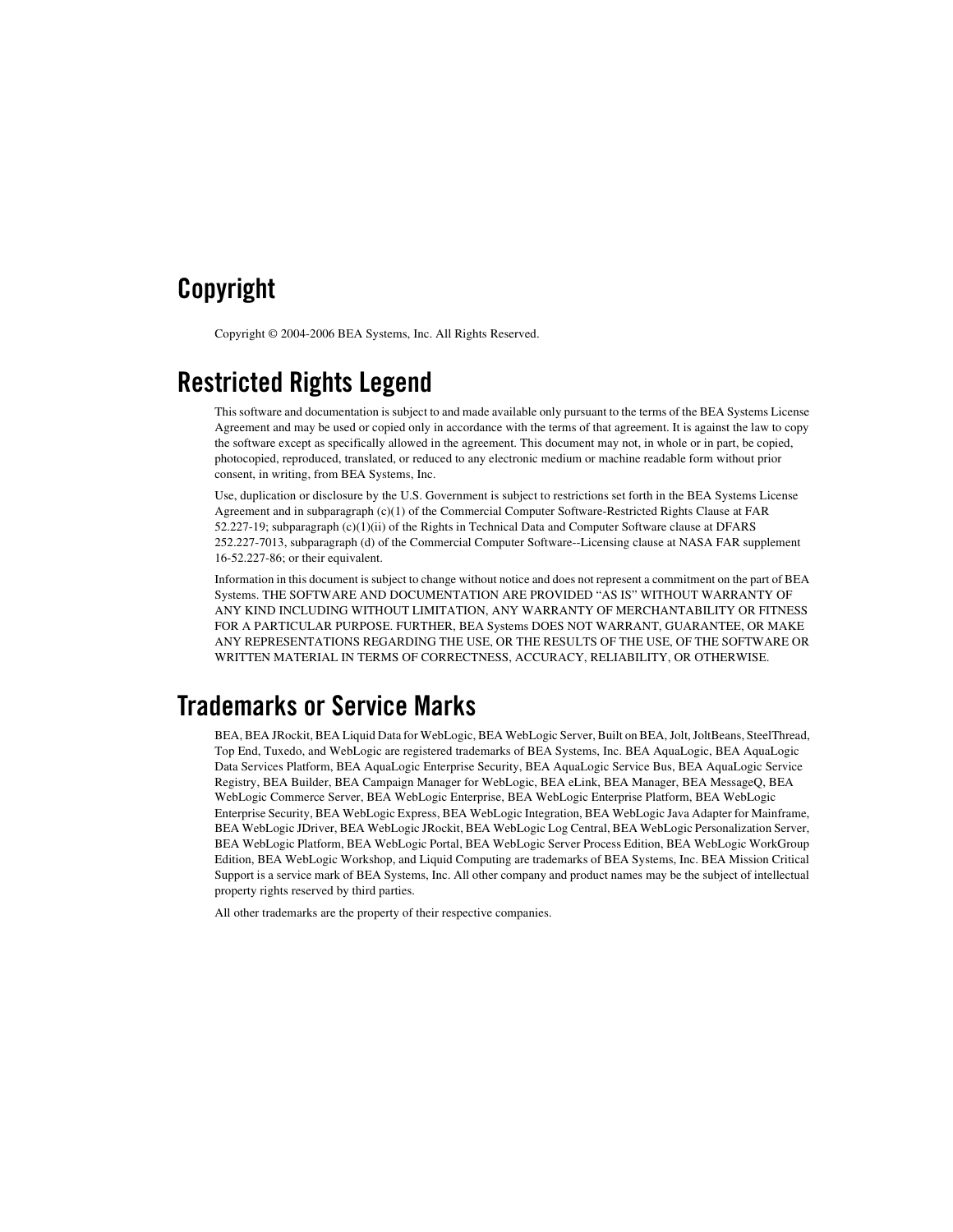# **Contents**

# [About This Document](#page-4-0)

## [1.](#page-8-0) [Introduction](#page-8-1)

|--|

## [2.](#page-10-0) [Roadmap for Upgrading WebLogic Platform](#page-10-1)

| Choosing an Upgrade Path for Your Applications to the Latest Service Pack2-4   |
|--------------------------------------------------------------------------------|
|                                                                                |
|                                                                                |
|                                                                                |
|                                                                                |
|                                                                                |
| Roadmap for Upgrading to WebLogic Platform 8.1 SP6 2-8                         |
| Summary of Required SP6 Upgrade Procedures for WebLogic Platform 8.1 2-8       |
| Upgrading WebLogic Platform Applications to SP6 2-9                            |
| If You Are Upgrading an Existing WebLogic Platform Domain 2-9                  |
| If You Are Creating a New Domain and Deploying Your Applications to It. . 2-16 |
|                                                                                |
| Summary of Required SP5 Upgrade Procedures for WebLogic Platform 8.1 2-19      |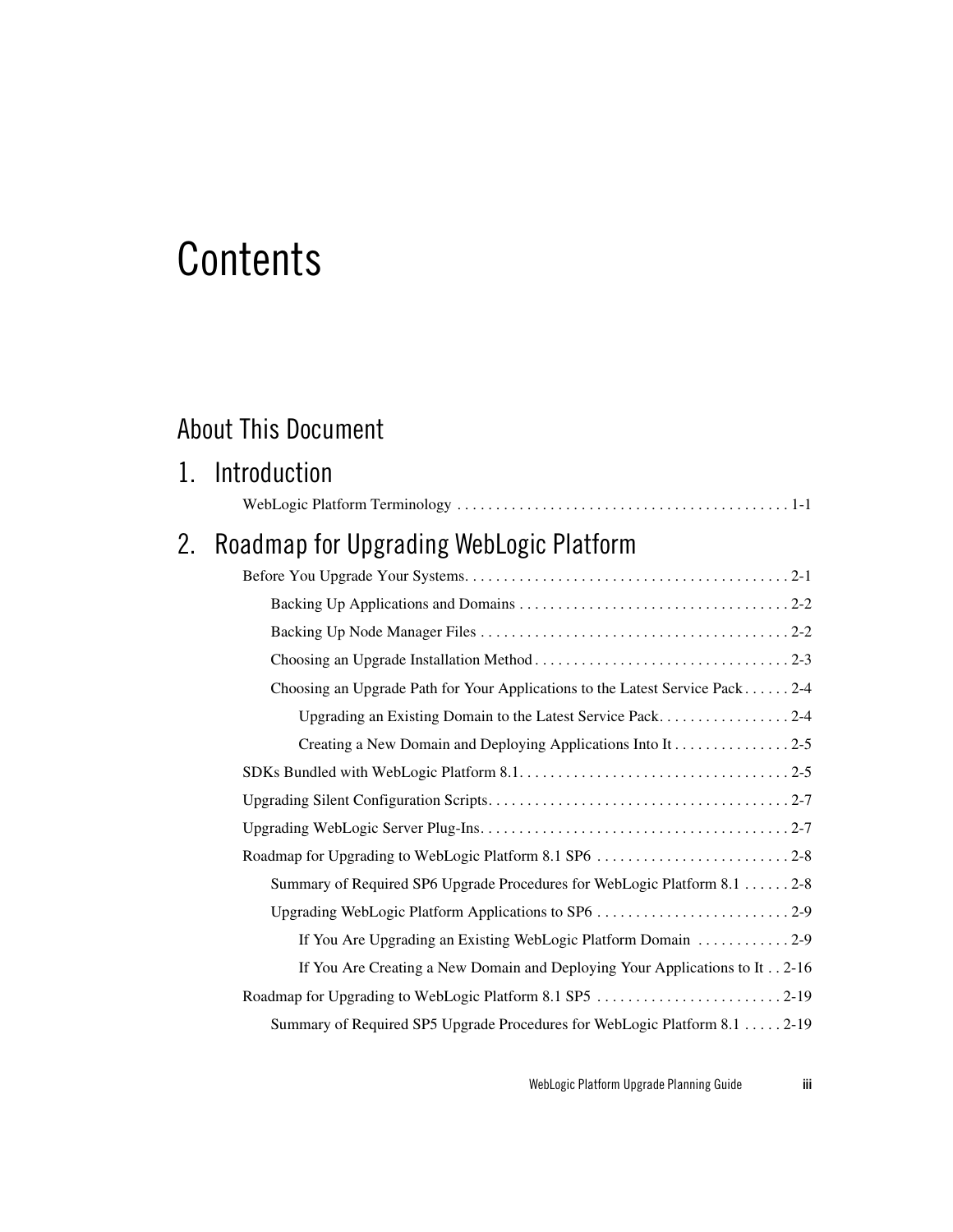| If You Are Upgrading an Existing WebLogic Platform Domain 2-21                 |
|--------------------------------------------------------------------------------|
| If You Are Creating a New Domain and Deploying Your Applications to It. . 2-28 |
|                                                                                |
| Summary of Required SP4 Upgrade Procedures for WebLogic Platform 8.1 2-31      |
|                                                                                |
| If You Are Upgrading an Existing WebLogic Platform Domain 2-34                 |
| If You Are Creating a New Domain and Deploying Your Applications to It. . 2-37 |
|                                                                                |
| Summary of Required SP3 Upgrade Procedures for WebLogic Platform 8.1 2-40      |
| Upgrading WebLogic Platform Applications to SP3 2-42                           |
| If You Are Upgrading an Existing WebLogic Platform Domain 2-43                 |
| If You Are Creating a New Domain and Deploying Your Applications to It. . 2-45 |
|                                                                                |
|                                                                                |

# [3.](#page-62-0) [FAQ for Upgrading WebLogic Platform](#page-62-1)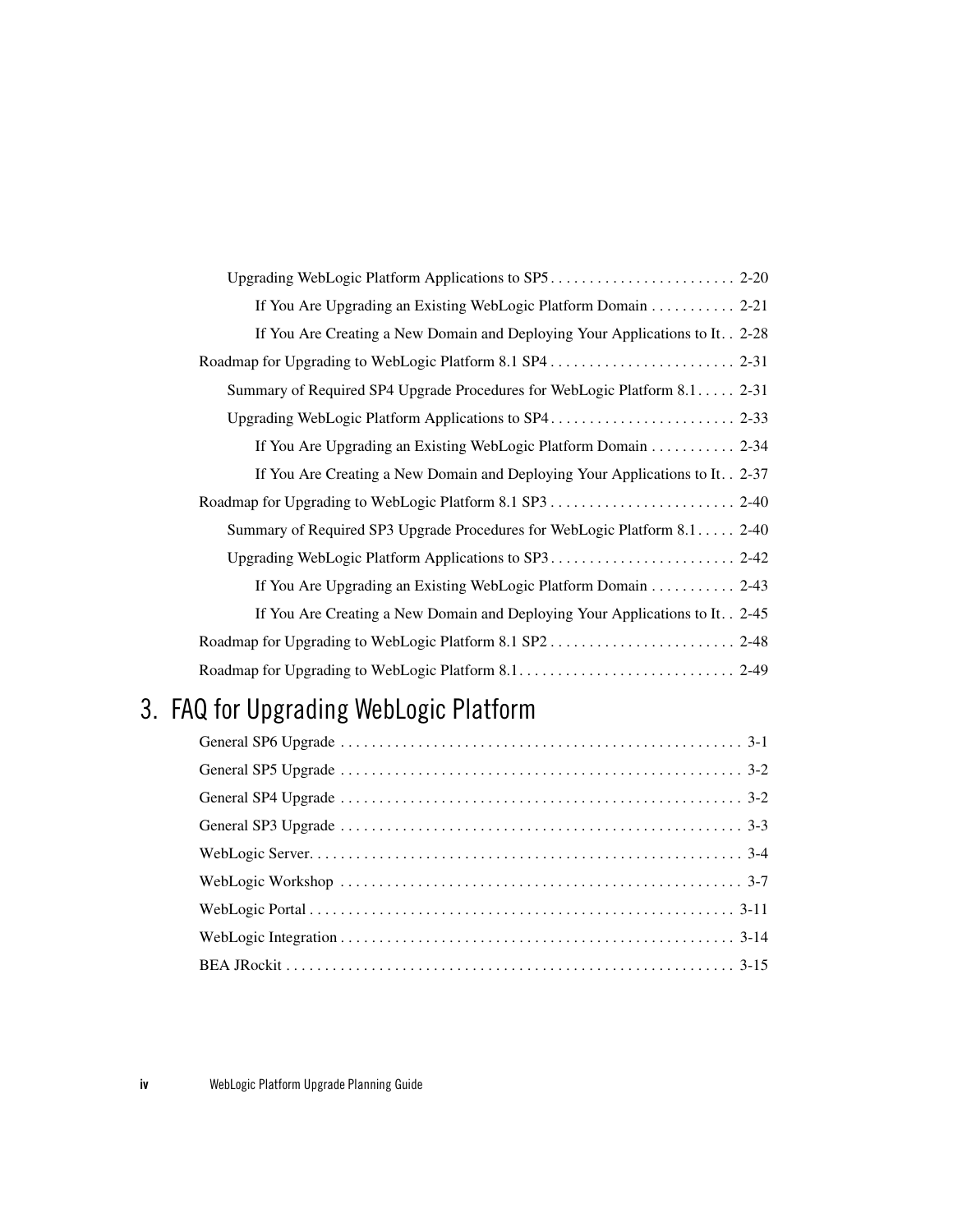# <span id="page-4-0"></span>About This Document

The *BEA WebLogic Platform Upgrade Planning Guide* provides information to help you plan and perform your upgrade to WebLogic Platform 8.1 Service Pack 6 (SP6).

This document covers the following topics:

- [Chapter 1, "Introduction,"](#page-8-3) provides an overview of this document and definitions of key terms used throughout the text.
- [Chapter 2, "Roadmap for Upgrading WebLogic Platform,"](#page-10-3) provides links to detailed instructions for upgrading individual components of WebLogic Platform to version 8.1 SP6.
- [Chapter 3, "FAQ for Upgrading WebLogic Platform,"](#page-62-3) provides answers to frequently asked questions about the upgrade process.

### **What You Need to Know**

This document is intended for customers who want to upgrade to version 8.1 SP6 from an earlier version of WebLogic Platform 8.1.

### **Product Documentation on the dev2dev Web Site**

BEA product documentation, along with other information about BEA software, is available from the BEA dev2dev Web site:

<http://dev2dev.bea.com>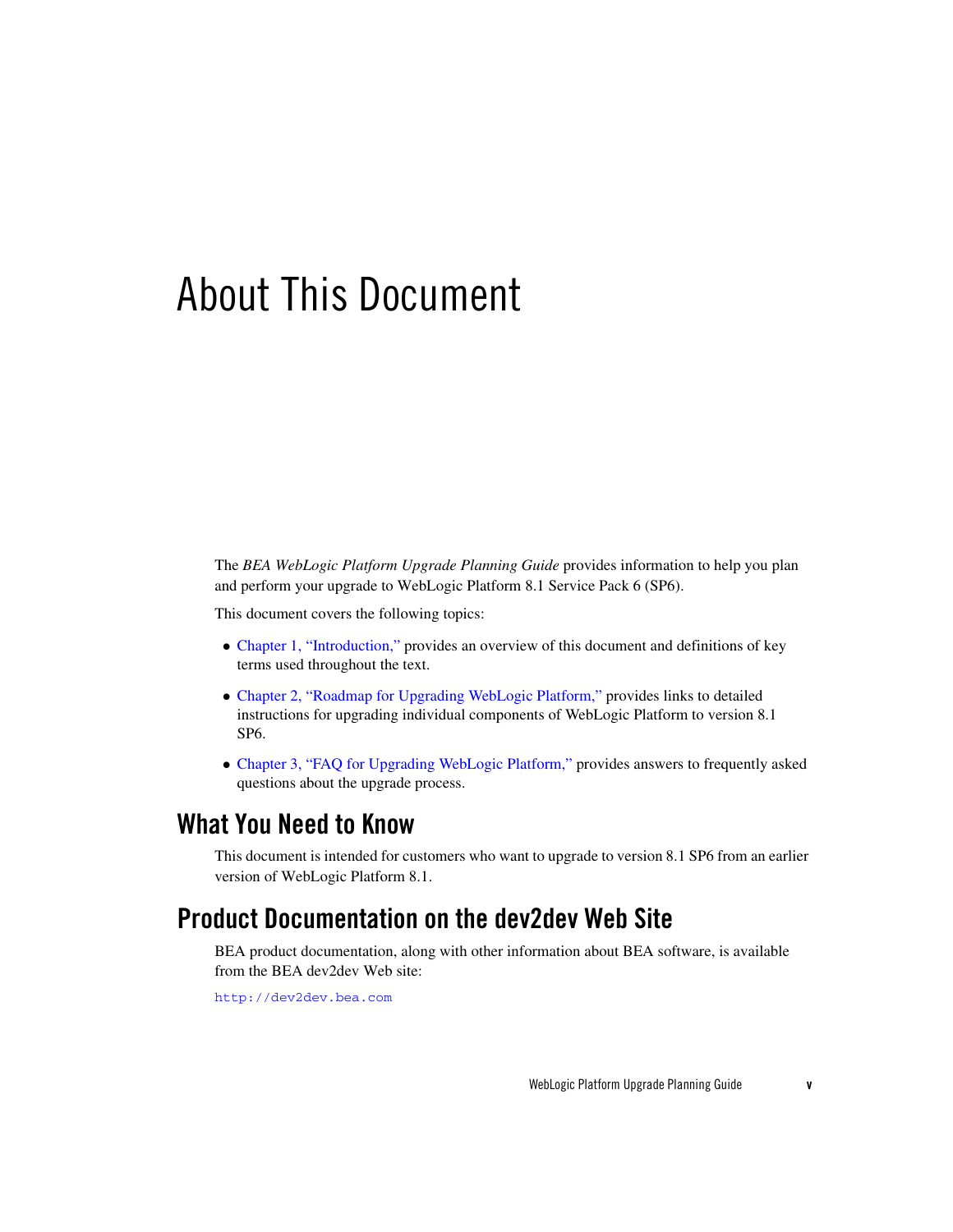To view the documentation for a particular product, select that product from the list on the dev2dev page; the home page for the specified product is displayed. From the menu on the left side of the screen, select Documentation for the appropriate release. The home page for the complete documentation set for the product and release you have selected is displayed.

### **Related Information**

For more information in general about WebLogic Platform and its components, see the WebLogic Platform Documentation at

<http://e-docs.bea.com/platform/docs81/index.html>.

### **Contact Us!**

Your feedback on the BEA WebLogic Platform documentation is important to us. Send us e-mail at **docsupport@bea.com** if you have questions or comments. Your comments will be reviewed directly by the BEA professionals who create and update the WebLogic Platform documentation.

In your e-mail message, please indicate which release of the WebLogic Platform documentation you are using.

If you have any questions about this version of BEA WebLogic Platform, or if you have problems installing and running BEA WebLogic Platform, contact BEA Customer Support at <http://support.bea.com>. You can also contact Customer Support by using the contact information provided on the quick reference sheet titled "BEA Customer Support," which is included in the product package.

When contacting Customer Support, be prepared to provide the following information:

- Your name, e-mail address, phone number, and fax number
- Your company name and company address
- Your machine type and authorization codes
- The name and version of the product you are using
- A description of the problem and the content of pertinent error messages

### **Documentation Conventions**

The following documentation conventions are used throughout this document.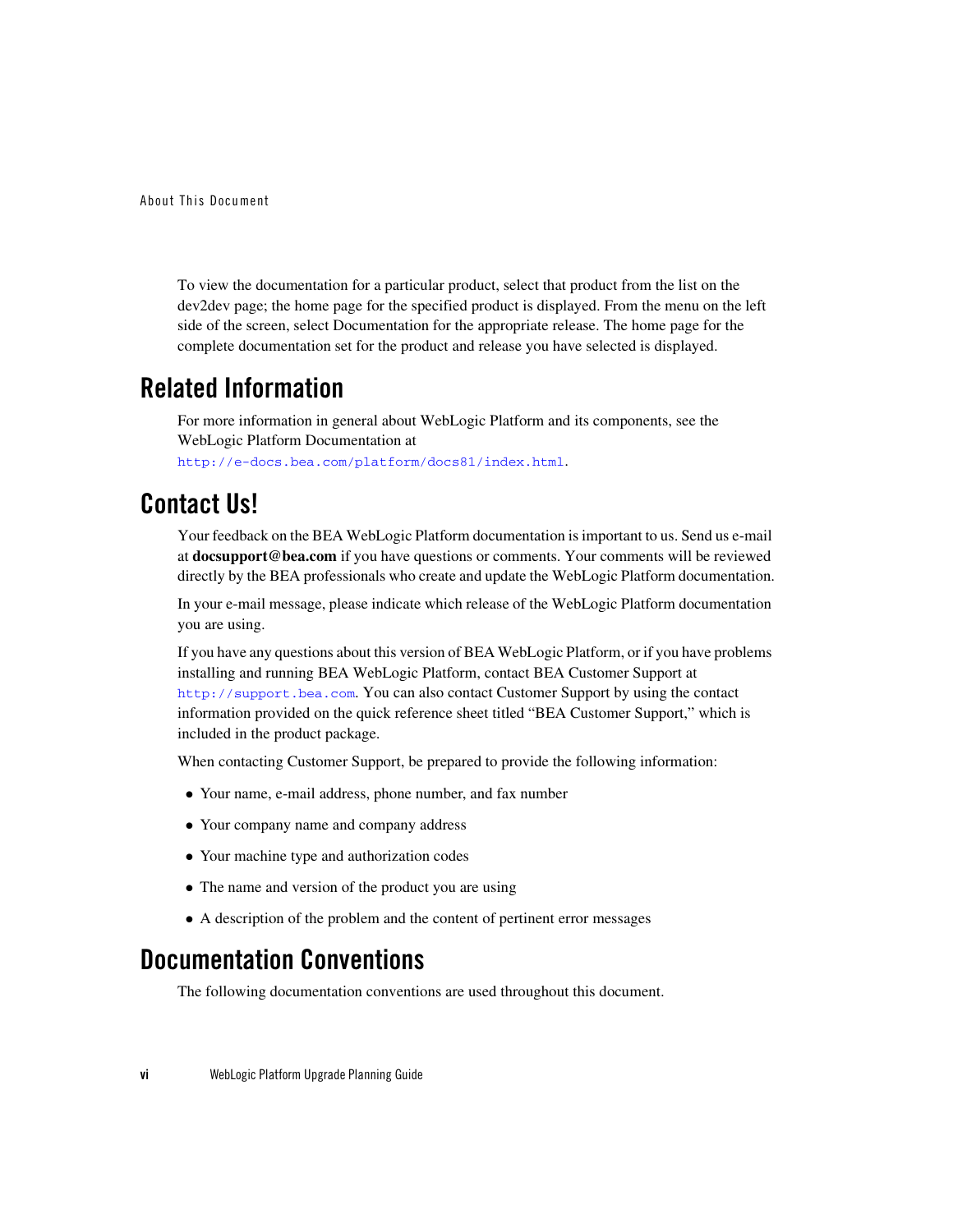| <b>Convention</b>             | Item                                                                                                                                                                                                                            |  |  |
|-------------------------------|---------------------------------------------------------------------------------------------------------------------------------------------------------------------------------------------------------------------------------|--|--|
| $Ctrl+Tab$                    | Indicates that you must press two or more keys simultaneously.                                                                                                                                                                  |  |  |
| italics                       | Indicates emphasis or book titles.                                                                                                                                                                                              |  |  |
| monospace<br>text             | Indicates <i>user input</i> , as shown in the following examples:<br>Filenames: config.xml<br>Pathnames: BEAHOME/config/examples<br>$\bullet$<br>Commands: java -Dbea.home=BEA_HOME<br>٠<br>Code: public TextMsg createTextMsg( |  |  |
|                               | Indicates <i>computer output</i> , such as error messages, as shown in the following example:<br>Exception occurred during event<br>dispatching:java.lang.ArrayIndexOutOfBoundsException: No such<br>child:0                    |  |  |
| monospace<br>boldface<br>text | Identifies significant words in code.<br>Example:<br>void commit ( )                                                                                                                                                            |  |  |
| monospace<br>italic<br>text   | Identifies variables in code.<br>Example:<br>String expr                                                                                                                                                                        |  |  |
| $\{\quad\}$                   | Indicates a set of choices in a syntax line. The braces themselves should never be typed.                                                                                                                                       |  |  |
| $\lceil$ 1                    | Indicates optional items in a syntax line. The brackets themselves should never be typed.<br>Example:<br>java utils. MulticastTest -n name [-p portnumber]                                                                      |  |  |
|                               | Separates mutually exclusive choices in a syntax line. The symbol itself should never be typed.<br>Example:<br>java weblogic.deploy [list deploy update]                                                                        |  |  |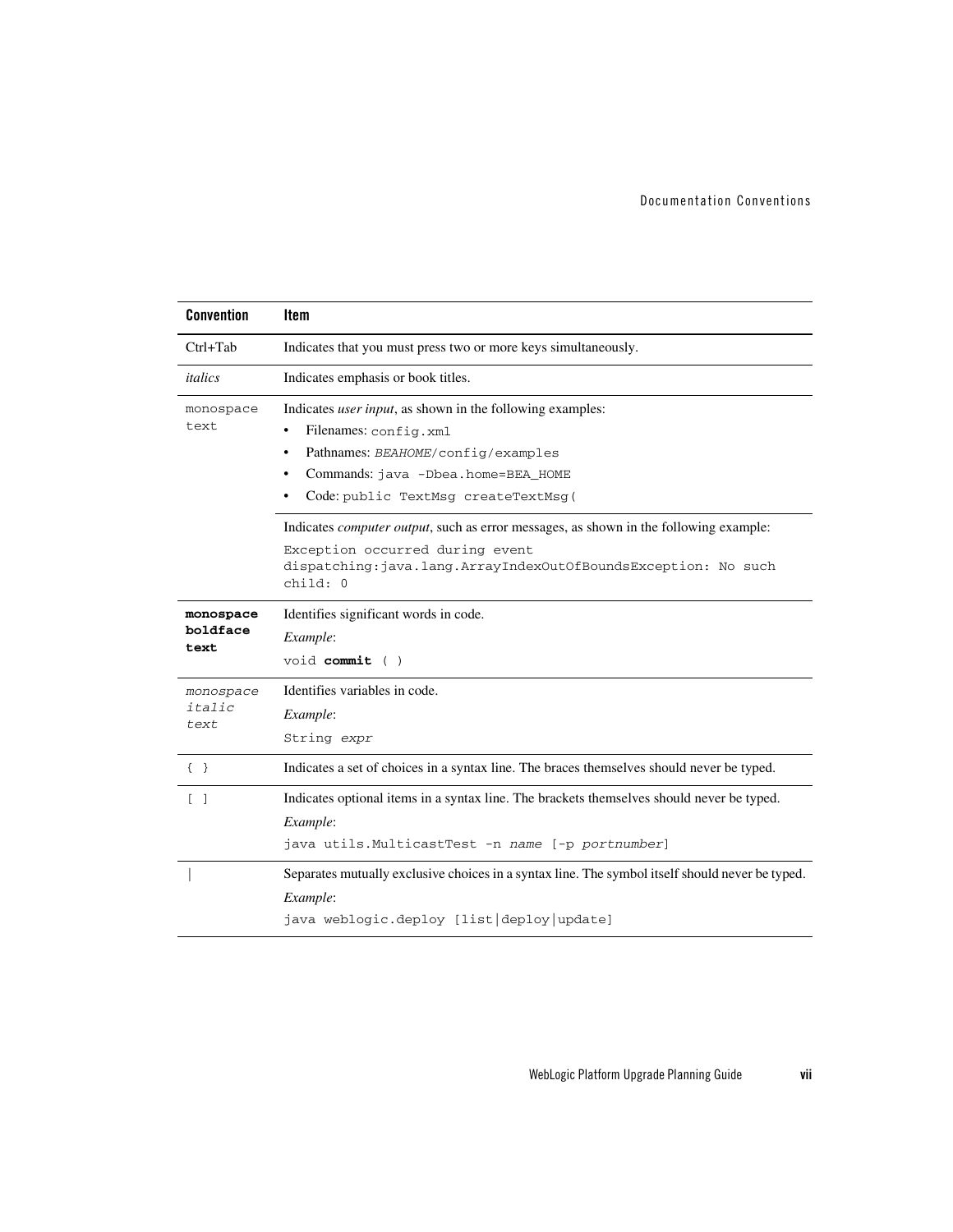#### About This Document

| <b>Convention</b> | Item                                                                                             |  |  |  |  |
|-------------------|--------------------------------------------------------------------------------------------------|--|--|--|--|
|                   | Indicates one of the following in a command line:                                                |  |  |  |  |
|                   | That an argument can be repeated several times in a command line<br>٠                            |  |  |  |  |
|                   | That the statement omits additional optional arguments<br>٠                                      |  |  |  |  |
|                   | That you can enter additional parameters, values, or other information                           |  |  |  |  |
|                   | The ellipsis itself should never be typed.                                                       |  |  |  |  |
|                   | Example:                                                                                         |  |  |  |  |
|                   | buildobjclient $[-v]$ $[-o$ name] $[-f$ "filel.cpp file2.cpp<br>file3.cpp $\ldots$ ."            |  |  |  |  |
|                   | Indicates the omission of items from a code example or from a syntax line. The vertical ellipsis |  |  |  |  |
|                   | itself should never be typed.                                                                    |  |  |  |  |
|                   |                                                                                                  |  |  |  |  |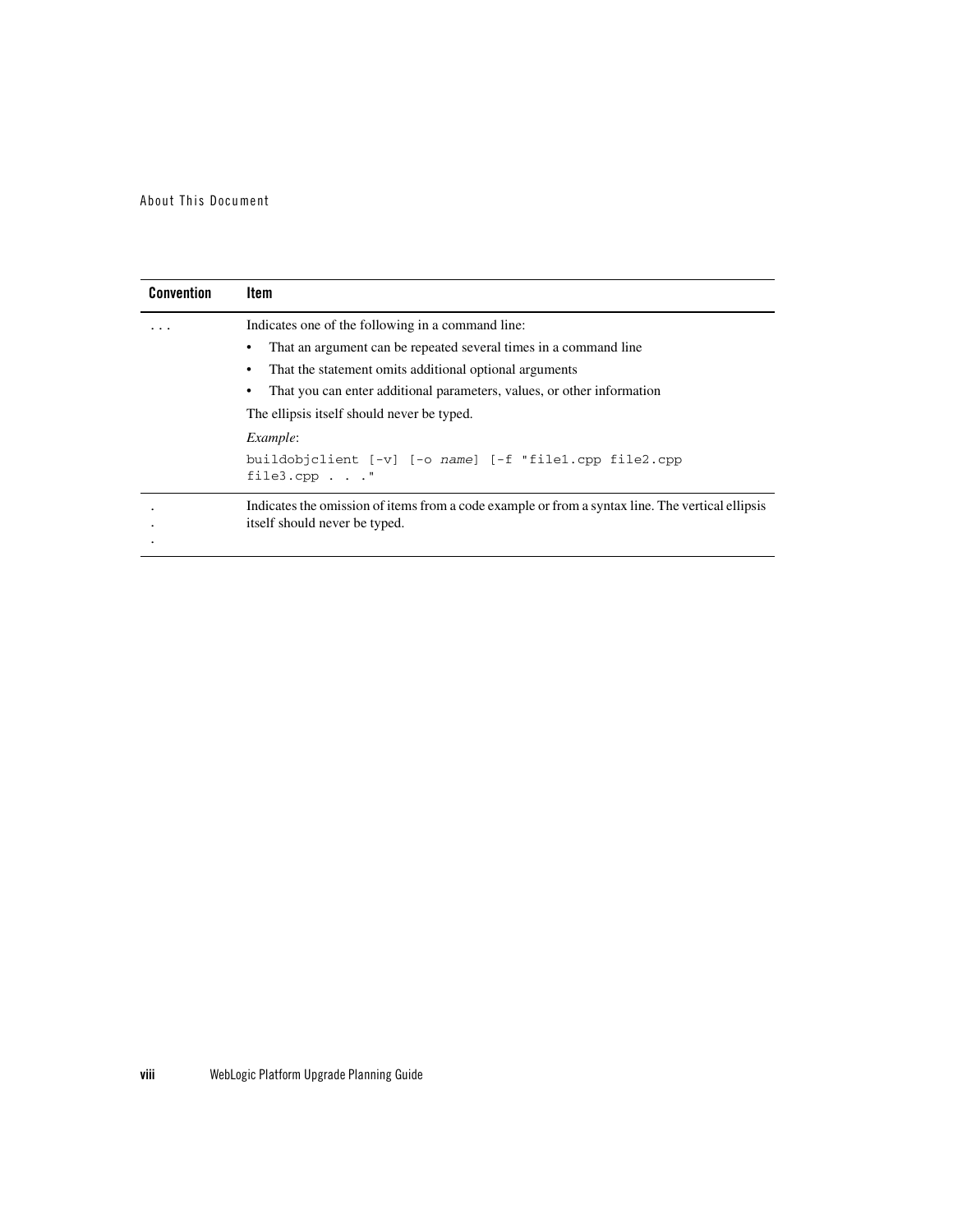

# <span id="page-8-3"></span><span id="page-8-1"></span><span id="page-8-0"></span>Introduction

This document provides information designed to help you plan and perform your upgrade to WebLogic Platform 8.1 Service Pack 6 (SP6). Topics include:

- [Roadmap for Upgrading WebLogic Platform](#page-10-3)—Provides links to detailed instructions for upgrading WebLogic Platform component applications to version 8.1 SP6, SP5, SP4, SP3, SP2, or 8.1.
- [FAQ for Upgrading WebLogic Platform](#page-62-3)—Provides answers to frequently asked questions about the upgrade process.

### <span id="page-8-2"></span>**WebLogic Platform Terminology**

We recommend that, before proceeding, you familiarize yourself with the following terminology:

- Upgrade—To update BEA WebLogic Platform (and its components) from a previous release or service pack to a more recent release or service pack. This may include updating an existing application or domain configuration to run in a more recent version.
- Migrate—To move an application or domain configuration from a third-party product to a BEA product.
- $\bullet$  Interoperability—(1) The capability of an application deployed in one release or service pack to communicate with another application that is deployed in a different release or service pack. (2) The capability of WebLogic Platform components to communicate with third-party software via standard protocols.
- Compatibility—The capability of an application built using one release or service pack to run in another release or service pack, with or without rebuilding the application.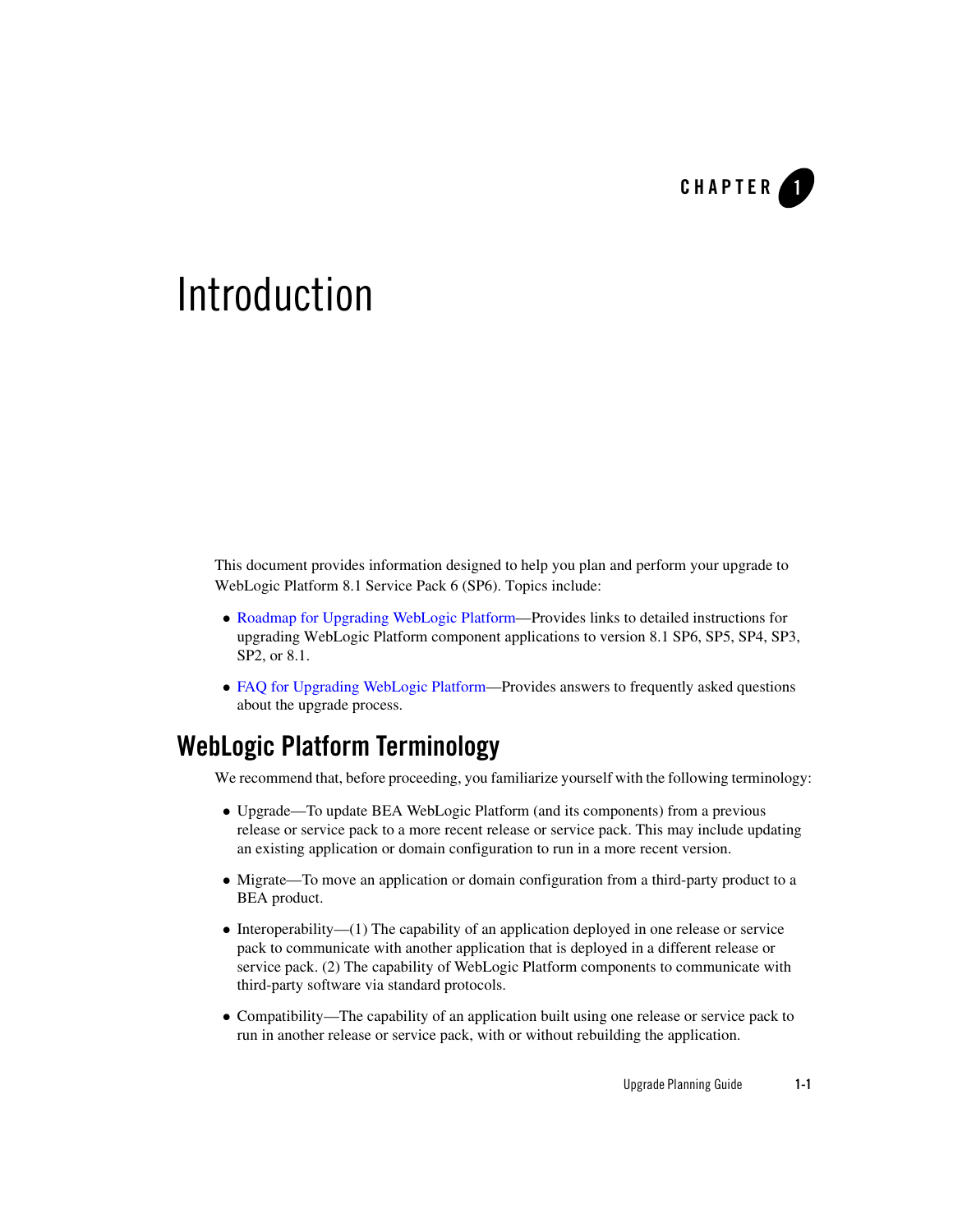Introduction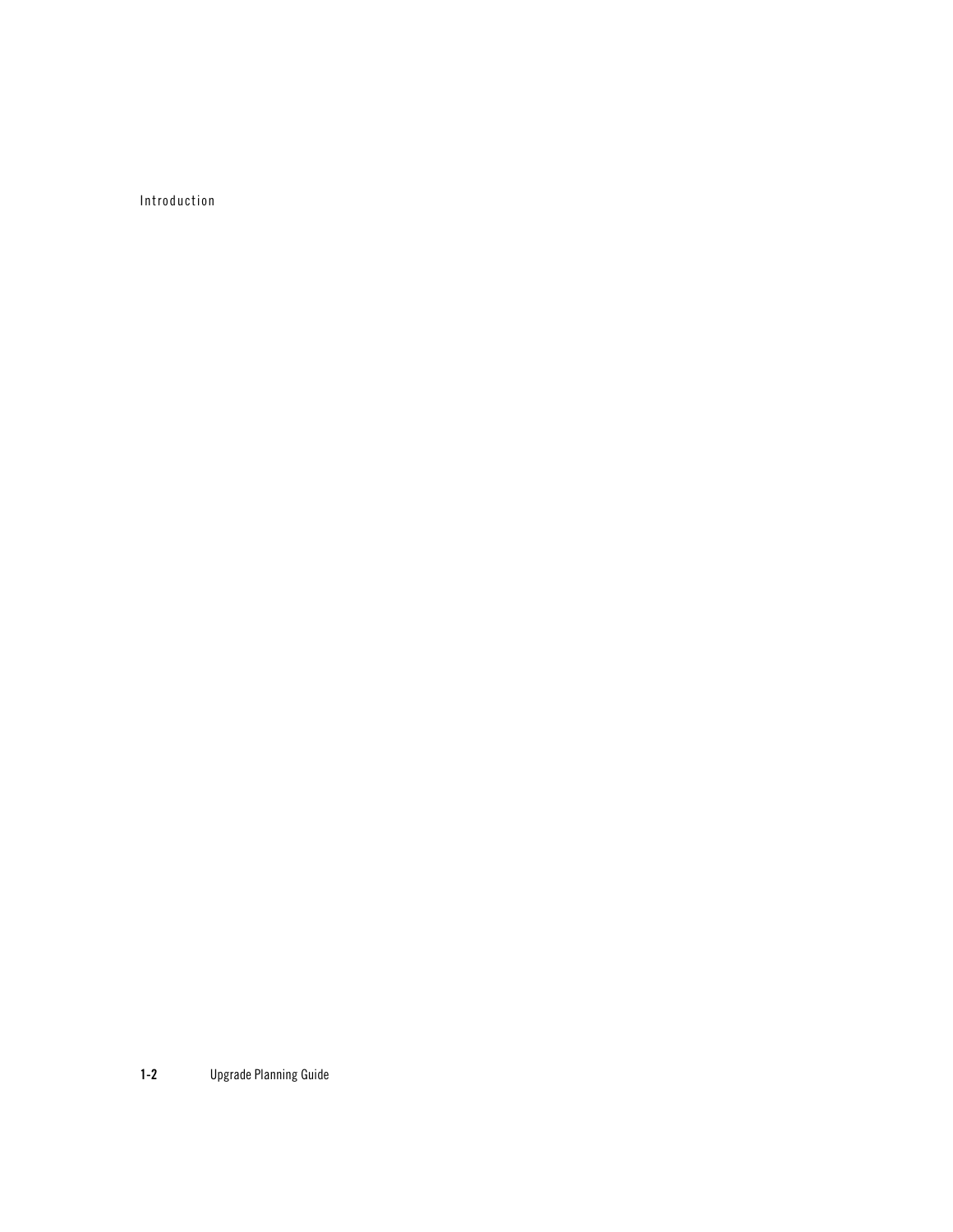

# <span id="page-10-3"></span><span id="page-10-1"></span><span id="page-10-0"></span>Roadmap for Upgrading WebLogic Platform

This section provides roadmaps for upgrading to all releases of WebLogic Platform 8.1:

- [Before You Upgrade Your Systems](#page-10-2)
- [SDKs Bundled with WebLogic Platform 8.1](#page-14-1)
- [Upgrading Silent Configuration Scripts](#page-16-0)
- [Upgrading WebLogic Server Plug-Ins](#page-16-1)
- [Roadmap for Upgrading to WebLogic Platform 8.1 SP6](#page-17-0)
- [Roadmap for Upgrading to WebLogic Platform 8.1 SP5](#page-28-0)
- [Roadmap for Upgrading to WebLogic Platform 8.1 SP4](#page-40-0)
- [Roadmap for Upgrading to WebLogic Platform 8.1 SP3](#page-49-0)
- [Roadmap for Upgrading to WebLogic Platform 8.1 SP2](#page-57-0)
- [Roadmap for Upgrading to WebLogic Platform 8.1](#page-58-0)

### <span id="page-10-2"></span>**Before You Upgrade Your Systems**

Note the following considerations regarding upgrading your installation:

- [Backing Up Applications and Domains](#page-11-0)
- [Backing Up Node Manager Files](#page-11-1)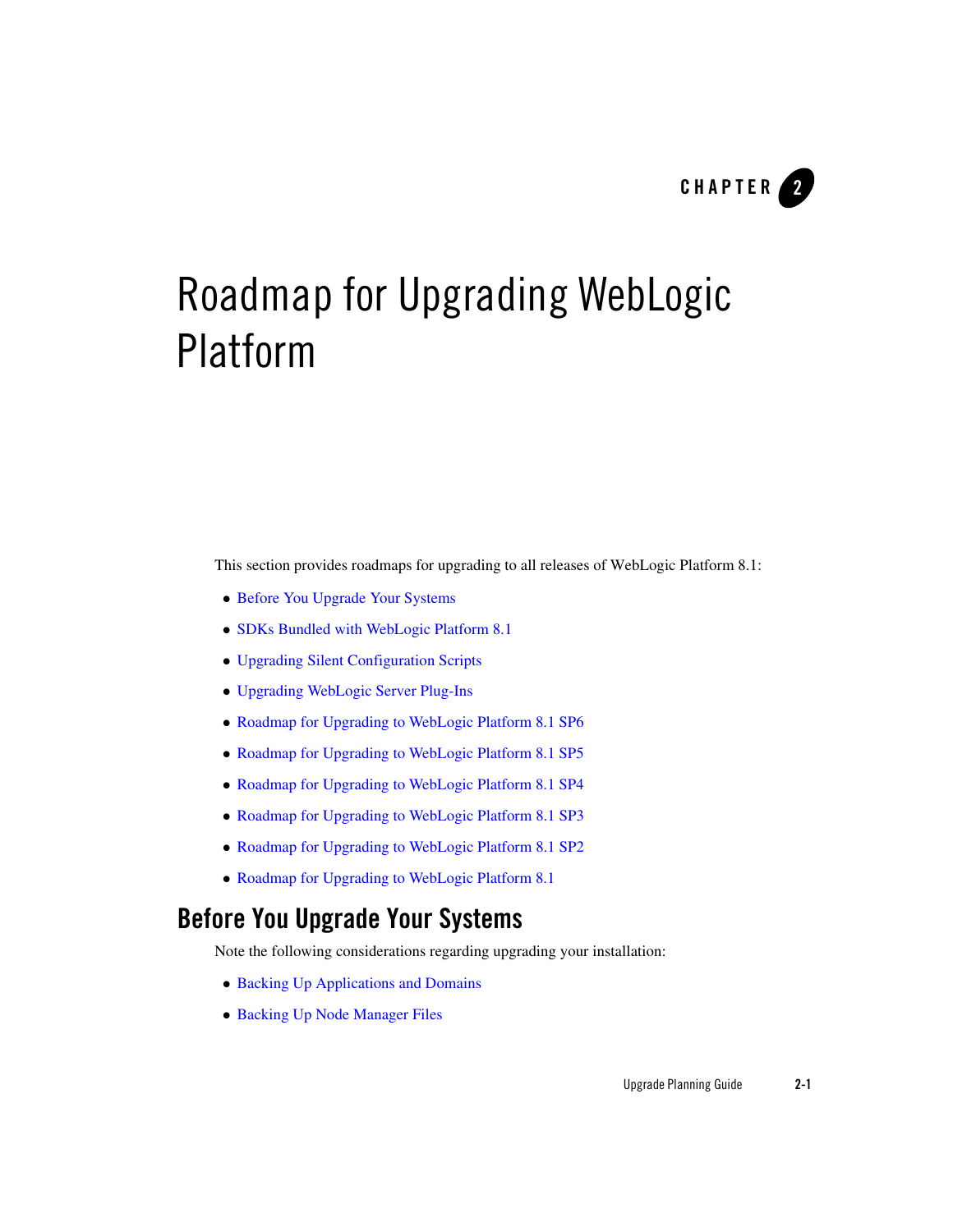#### Roadmap for Upgrading WebLogic Platform

- [Choosing an Upgrade Installation Method](#page-12-0)
- [Choosing an Upgrade Path for Your Applications to the Latest Service Pack](#page-13-0)

### <span id="page-11-0"></span>Backing Up Applications and Domains

It is recommended that before installing the service pack you make backup copies of the following:

- All your applications, database schema, and application data.
- All domains you have created. For example, any domain created via the Configuration Wizard in the default user\_projects directory.
- Any user applications that you have created in the root directory of your WebLogic Platform installation, or in any subdirectories of the root directory (such as any files under c:\bea\weblogic81). As part of the upgrade procedure, the installation program overwrites these files.
- **Note:** Both Smart Update and the package upgrade installer create a backup file containing the media state of the current installation and information about files that were added during the upgrade. This backup file is used to restore system state if any errors occur during installation, and when you uninstall or roll back an upgrade installation. However, these tools do not back up any user-written applications, data, or custom domains.

## <span id="page-11-1"></span>Backing Up Node Manager Files

If you are using Node Manager to manage your servers in a clustered environment, you should back up the Node Manager directory and script before upgrading your installations. The names of the directory and script depend on your operating system:

#### **Windows**:

```
WL_HOME\common\nodemanager
WL_HOME\server\bin\startNodeManager.cmd
```
#### **UNIX**:

WL\_HOME/common/nodemanager WL\_HOME/server/bin/startNodeManager.sh

**Note:** In these pathnames,  $W_L$  HOME represents the root directory of the WebLogic Platform installation, for example, c:\bea\weblogic81.

After you complete the upgrade installation, restore the Node Manager directory and script.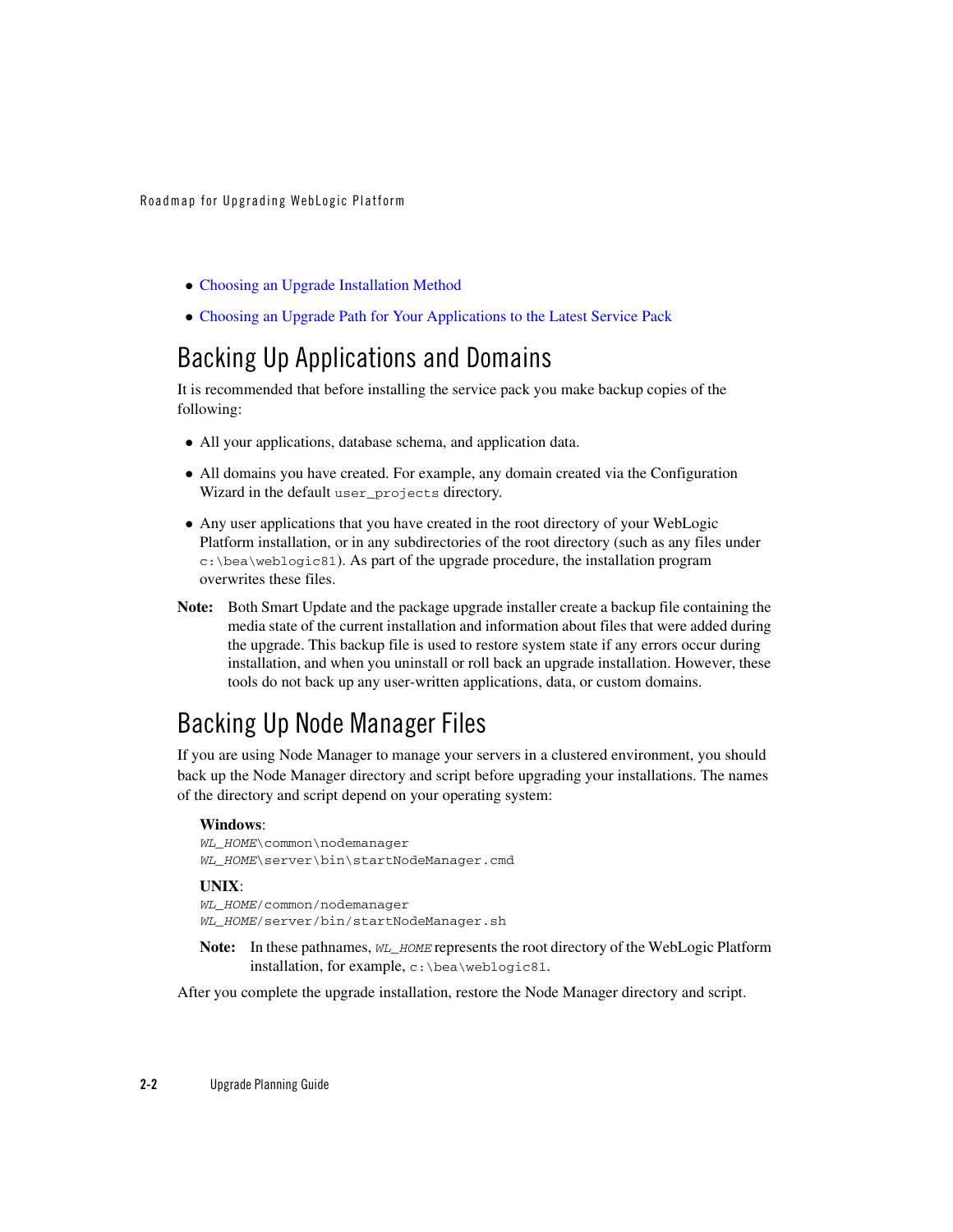For more information about Node Manager, see "Overview of Node Manager" in *Configuring and Managing WebLogic Server* at:

[http://e-docs.bea.com/wls/docs81/adminguide/nodemgr.html](../../../wls/docs81/adminguide/nodemgr.html)

## <span id="page-12-0"></span>Choosing an Upgrade Installation Method

Before upgrading applications, you must upgrade the WebLogic Platform 8.1 software. BEA provides two basic choices for upgrading the WebLogic Platform 8.1 software:

• Using Smart Update or the package upgrade installer

These tools allow you to install a service pack for the WebLogic Platform 8.1 software currently installed in an existing BEA Home directory. Installing a service pack does not replace an entire installation, but rather updates it with just the changes, additions, and bug fixes for it.

This method of upgrading an installation is recommended if you plan to upgrade all your applications to the latest service pack, and have no need to retain versions of those applications that are running on the previous release of WebLogic Platform 8.1.

For information about using Smart Update or the package upgrade installer, see "Installing Service Packs and Rolling Patches" in *Installing BEA WebLogic Platform* at the following URL:

[http://e-docs.bea.com/platform/docs81/install/update.html](../install/update.html) 

**Note:** If you are upgrading a WebLogic Platform 8.1 installation on a HP-UX 11i on Itanium system, you must use the package upgrade installer instead of Smart Update. For more information, see the known limitation in the *BEA WebLogic Platform Release Notes* at the following URL:

[http://e-docs.bea.com/platform/docs81/relnotes/relnotes.html#cr21](../relnotes/relnotes.html#cr212708) 2708

• Performing a complete, new installation

As an alternative to installing a service pack, you can perform a complete, new installation of WebLogic Platform 8.1. You can download and install the software from the BEA Web site, or from the software CD-ROM.

This method of upgrading an installation is recommended when you need to retain versions of your applications that are running on the previous release of WebLogic Platform. When you use this method, you typically install the newer version into a separate BEA home directory to avoid overwriting files in the existing BEA home directory. However, this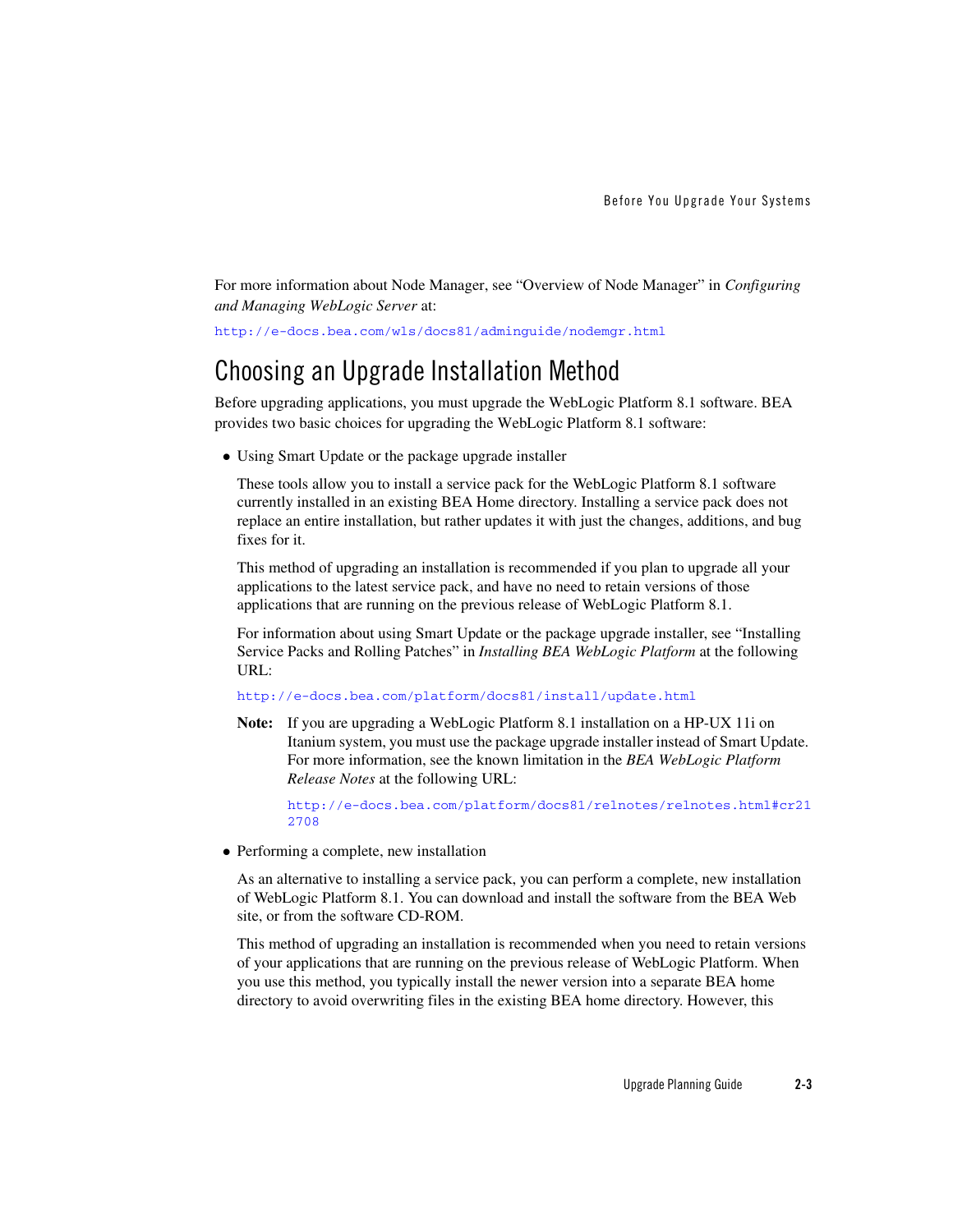approach may require you to manually redefine environment variables in existing domains with which you want to use the new WebLogic Platform 8.1 version.

For information about performing a complete, new installation, see "Preparing to Install WebLogic Platform" in *Installing BEA WebLogic Platform* at the following URL:

[http://e-docs.bea.com/platform/docs81/install/prepare.html](../install/prepare.html)

**Note:** If you plan to upgrade an installation of WebLogic Platform 8.1 to SP5 or SP6 on any supported Linux system that is running on a Pentium-based machine, and you are using BEA JRockit 1.4.2 SDK, you must upgrade the patch level of the Linux software before you can start the WebLogic Platform 8.1 upgrade process.

For more information about the specific patch levels required for each Linux system that is supported in WebLogic Platform 8.1, see *Supported Configurations for WebLogic Platform 8.1* at the following URL:

[http://e-docs.bea.com/platform/suppconfigs/configs81/81\\_over/overvi](http://e-docs.bea.com/platform/suppconfigs/configs81/81_over/overview.html) ew.html

### <span id="page-13-0"></span>Choosing an Upgrade Path for Your Applications to the Latest Service Pack

WebLogic Platform 8.1 provides two basic upgrade paths for moving your application environment—that is, domains, applications, and database schema—to the latest service pack:

- [Upgrading an Existing Domain to the Latest Service Pack](#page-13-1)
- [Creating a New Domain and Deploying Applications Into It](#page-14-0)

The sections that follow describe each path, and explain when each path may be more appropriate.

### <span id="page-13-1"></span>**Upgrading an Existing Domain to the Latest Service Pack**

Using this method, you upgrade the applications and database schema in an existing domain to the latest service pack. If you choose this method, some WebLogic Platform components might require you to run scripts or perform specific tasks to upgrade your domain.

This upgrade path is typically appropriate in the following situations:

- You have a complex, highly customized domain, and you prefer to retain those customizations rather than attempt to replicate them in a new domain.
- In some cases you might be able to avoid having to redeploy your existing applications, which would otherwise be required if you were to create a new domain for them.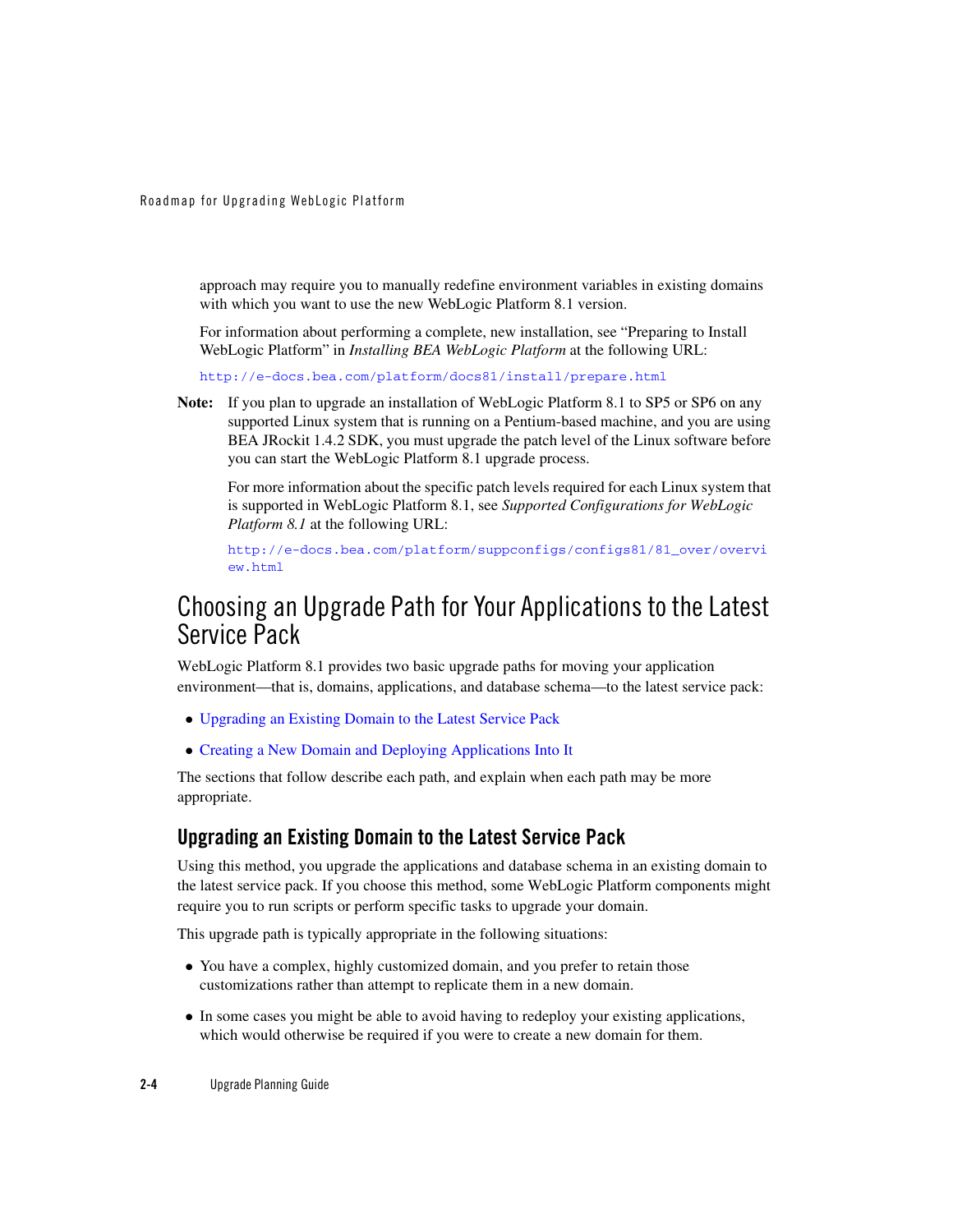### <span id="page-14-0"></span>**Creating a New Domain and Deploying Applications Into It**

Using this method, you create a new domain that points to the upgraded WebLogic Platform installation, and deploy your existing applications into that domain. This method may also require additional steps; for example, upgrading your existing applications or database schema. However, using this method, you ensure that your domain is based on the latest domain template.

This upgrade path is typically appropriate in the following situations:

- You are comfortable recreating your domain configuration.
- Redeploying your applications is not an issue.
- You want to take advantage of the latest updates to the template for your domain, which is a best practice for using the Basic WebLogic Platform Domain template.

### <span id="page-14-1"></span>**SDKs Bundled with WebLogic Platform 8.1**

The WebLogic Platform 8.1 installation includes the following versions of the Java 2 SDKs:

| <b>WebLogic Platform 8.1 Version</b> | <b>SDK Included in Installation</b>                                                                                   |  |
|--------------------------------------|-----------------------------------------------------------------------------------------------------------------------|--|
| Initial GA release                   | Sun Java 2 SDK 1.4.1 03                                                                                               |  |
|                                      | BEA WebLogic JRockit 8.1 SP1 SDK                                                                                      |  |
|                                      | The WebLogic Platform 8.1 installer for HP-UX 11.0 and 11i on<br>PA-RISC systems includes the HP-UX SDK 1.4.1.02.     |  |
| Service Pack 2                       | Sun Java 2 SDK 1.4.1 05                                                                                               |  |
|                                      | BEA WebLogic JRockit SDK 1.4.1 05                                                                                     |  |
|                                      | The WebLogic Platform 8.1 SP2 installer for HP-UX 11.0 and 11i on<br>PA-RISC systems includes the HP-UX SDK 1.4.1.05. |  |
| Service Pack 3                       | Sun Java 2 SDK 1.4.2 04                                                                                               |  |
|                                      | BEA JRockit 1.4.2 04 SDK<br>٠                                                                                         |  |
|                                      | The WebLogic Platform 8.1 SP3 installer for HP-UX 11.0 and 11i on<br>PA-RISC systems includes the HP-UX SDK 1.4.2.03. |  |

**Table 2-1 SDKs Included in the WebLogic Platform 8.1 Installation**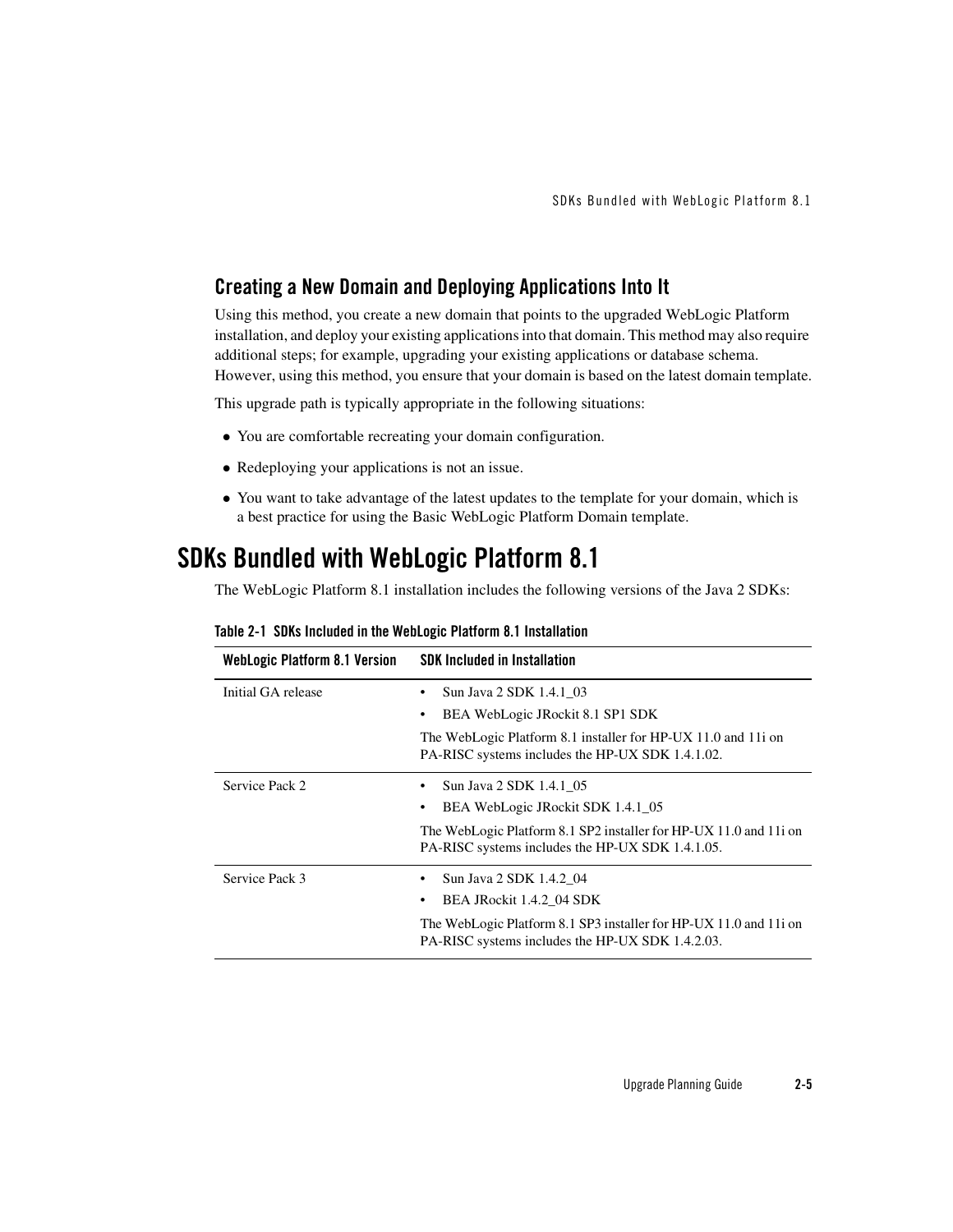| <b>WebLogic Platform 8.1 Version</b> | <b>SDK Included in Installation</b>                                                                                                                                                                                                                                                                      |
|--------------------------------------|----------------------------------------------------------------------------------------------------------------------------------------------------------------------------------------------------------------------------------------------------------------------------------------------------------|
| Service Pack 4                       | Sun Java 2 SDK 1.4.2 05<br>BEA JRockit 1.4.2_05 SDK<br>The WebLogic Platform 8.1 SP4 installer for HP-UX 11.0 and 11i on<br>PA-RISC systems includes the HP-UX SDK 1.4.2.05.                                                                                                                             |
| Service Pack 5                       | Sun Java 2 SDK 1.4.2 08<br>BEA JRockit 1.4.2_08 SDK<br>The WebLogic Platform 8.1 SP5 installer for HP-UX 11.0 and 11i on<br>PA-RISC systems includes the HP-UX SDK 1.4.2.08.                                                                                                                             |
| Service Pack 6                       | Sun Java 2 SDK 1.4.2 11<br>BEA JRockit 1.4.2 10 R26.3.0-32 CR283061 and all later 1.4.2<br>releases of JRockit<br>The WebLogic Platform 8.1 SP6 installer for HP-UX 11 and HP-UX<br>11 V2 on PA-RISC, and HP-UX 11 V2 on Itanium includes the HP<br>JDK 1.4.2.10 with Java HotSpotTM Server VM (32-bit). |

**Table 2-1 SDKs Included in the WebLogic Platform 8.1 Installation**

After you have upgraded a domain, you must change the value of the JAVA\_HOME variable so it points to the location of the newly installed SDK. To do so, complete the following steps:

- 1. In a text editor, open the script that sets the value of the JAVA\_HOME variable. Depending on the type of domain you are upgrading, the script is named either setDomainEnv or startWebLogic, by default. It is located in the domain's root directory.
- 2. Update the value of the JAVA\_HOME variable. For example:

#### **For BEA JRockit:**

set JAVA\_HOME=C:\bea\jrockit81sp6\_142\_10

#### **For Sun Java 2 SDK:**

set JAVA\_HOME=C:\bea\jdk142\_11

It is also recommended that you update your Workshop applications, application startup scripts, and silent configuration scripts to reference the new Sun or JRockit SDK directory. For information about updating your Workshop applications to use the new SDK, see ["WebLogic](#page-68-1)  [Workshop" on page 3-7.](#page-68-1)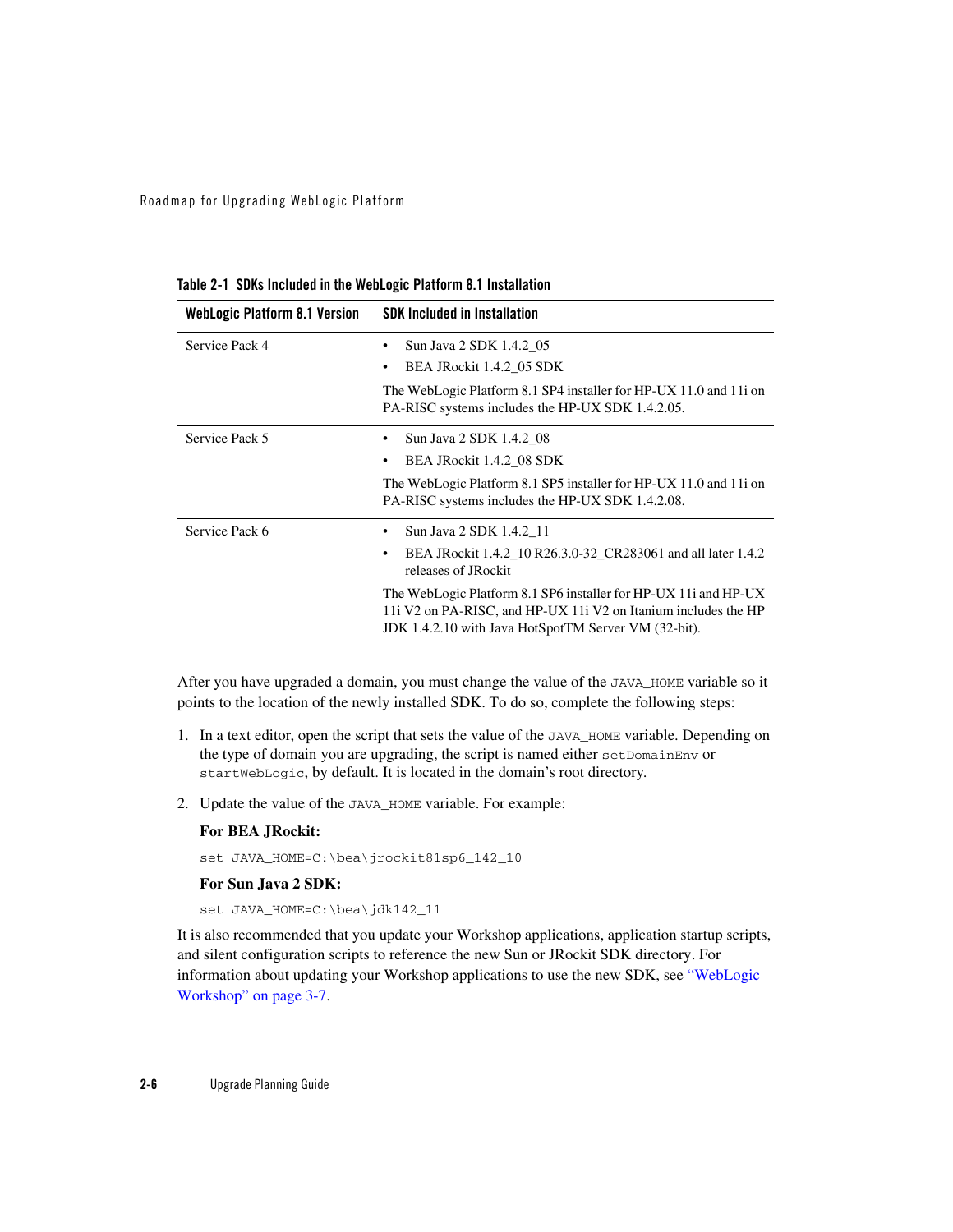**Notes:** If you are upgrading a domain that includes WebLogic Integration, the WebLogic Integration domain upgrade script modifies the setDomainEnv script automatically. For information about running this script, see the WebLogic Integration *Upgrade Guide* at the following URL:

[http://e-docs.bea.com/wli/docs81/upgrade/index.html](../../../wli/docs81/upgrade/index.html)

## <span id="page-16-0"></span>**Upgrading Silent Configuration Scripts**

If you have an existing silent configuration script from SP2 or earlier that you wish to use with SP3 or later, and that script configures domains to use a nondefault database—that is, a database other than PointBase—you need to configure the following JDBC connection pools, which were introduced in SP3:

- cgJMSPool-nonXA—Provided by WebLogic Workshop and used by WebLogic Workshop, WebLogic Portal, and WebLogic Integration for a WebLogic JMS persistent file or database store. The configuration of this connection pool is required for all domains that include Workshop, WebLogic Portal, or WebLogic Integration.
- portalPool—Provided and used by WebLogic Portal for portal framework, services, and content management. The addition of this new pool contributes to the simplification of creating a domain using a database with an XA driver. The configuration of this connection pool is required only for domains that include WebLogic Portal.

For a description of the default JDBC configuration introduced in 8.1 SP3, see "Default JDBC Configurations for WebLogic Platform" in *Managing WebLogic Platform Database Resources*  at the following URL:

[http://e-docs.bea.com/platform/docs81/db\\_mgmt/default\\_JDBC\\_configs.html](../db_mgmt/default_JDBC_configs.html)

### <span id="page-16-1"></span>**Upgrading WebLogic Server Plug-Ins**

If you are using a Web server with your WebLogic Platform installation, it is important that you keep your Web server up to date to ensure you have all the latest security patches and support. Updated Web server plug-ins are included when you upgrade your WebLogic Server installation. Although it is not required, you may want to replace the Web server plug-ins installed with your Web server with the updated versions.

For details about installing the Web server plug-ins included with your WebLogic Platform installation, see *Using Web Server Plug-Ins With WebLogic Server* at the following URL:

[http://e-docs.bea.com/wls/docs81/plugins/index.html](../../../wls/docs81/plugins/index.html)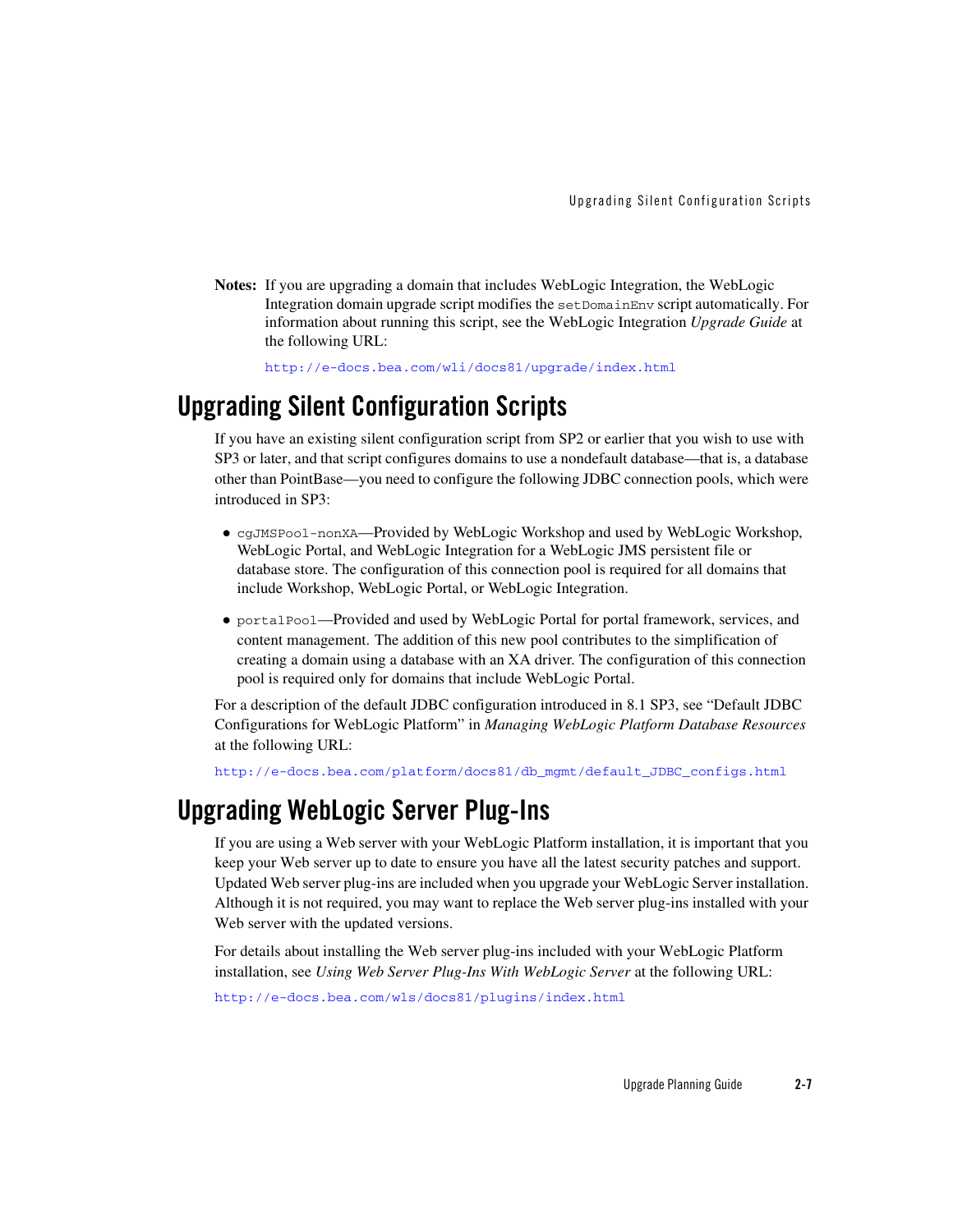## <span id="page-17-0"></span>**Roadmap for Upgrading to WebLogic Platform 8.1 SP6**

This section includes the following topics about upgrading to SP6:

- [Summary of Required SP6 Upgrade Procedures for WebLogic Platform 8.1](#page-17-1)
- [Upgrading WebLogic Platform Applications to SP6](#page-18-0)

### <span id="page-17-1"></span>Summary of Required SP6 Upgrade Procedures for WebLogic Platform 8.1

This section includes the following information:

- A summary of the required procedures for upgrading each category of WebLogic Platform 8.1 applications to SP6
- Links to documents that provide more details
- Important notes about upgrade-related information

| Table 2-2 Upgrading WebLogic Platform 8.1 to SP6 |  |  |  |
|--------------------------------------------------|--|--|--|
|                                                  |  |  |  |

| To upgrade applications<br>built using | <b>From</b><br>version | Do the following                                                                                                                                                                                                                                                                                                                                                                                                            |
|----------------------------------------|------------------------|-----------------------------------------------------------------------------------------------------------------------------------------------------------------------------------------------------------------------------------------------------------------------------------------------------------------------------------------------------------------------------------------------------------------------------|
| WebLogic Platform                      | 8.1 SP4 or SP5         | See "Upgrading WebLogic Platform Applications to SP6" on<br>page $2-9$ .                                                                                                                                                                                                                                                                                                                                                    |
| WebLogic Server                        | 8.1 SP4 or SP5         | Modify the start WebLogic script in each domain to point to the<br>new 1.4.2 SDK (see "SDKs Bundled with WebLogic Platform<br>8.1" on page 2-5). This task is the only one required for upgrading<br>WebLogic Server applications.                                                                                                                                                                                          |
| WebLogic Workshop                      | 8.1 SP4 or SP5         | Modify the set Domain Env script in each domain to point to<br>the new 1.4.2 SDK (see "SDKs Bundled with WebLogic<br>Platform 8.1" on page $2-5$ ). This task is the only one required<br>for upgrading WebLogic Workshop applications.<br>See "WebLogic Workshop" on page 3-7 for information about<br>$\bullet$<br>upgrading your Workshop applications to use one of the new<br>Java 2 SDKs that are installed with SP5. |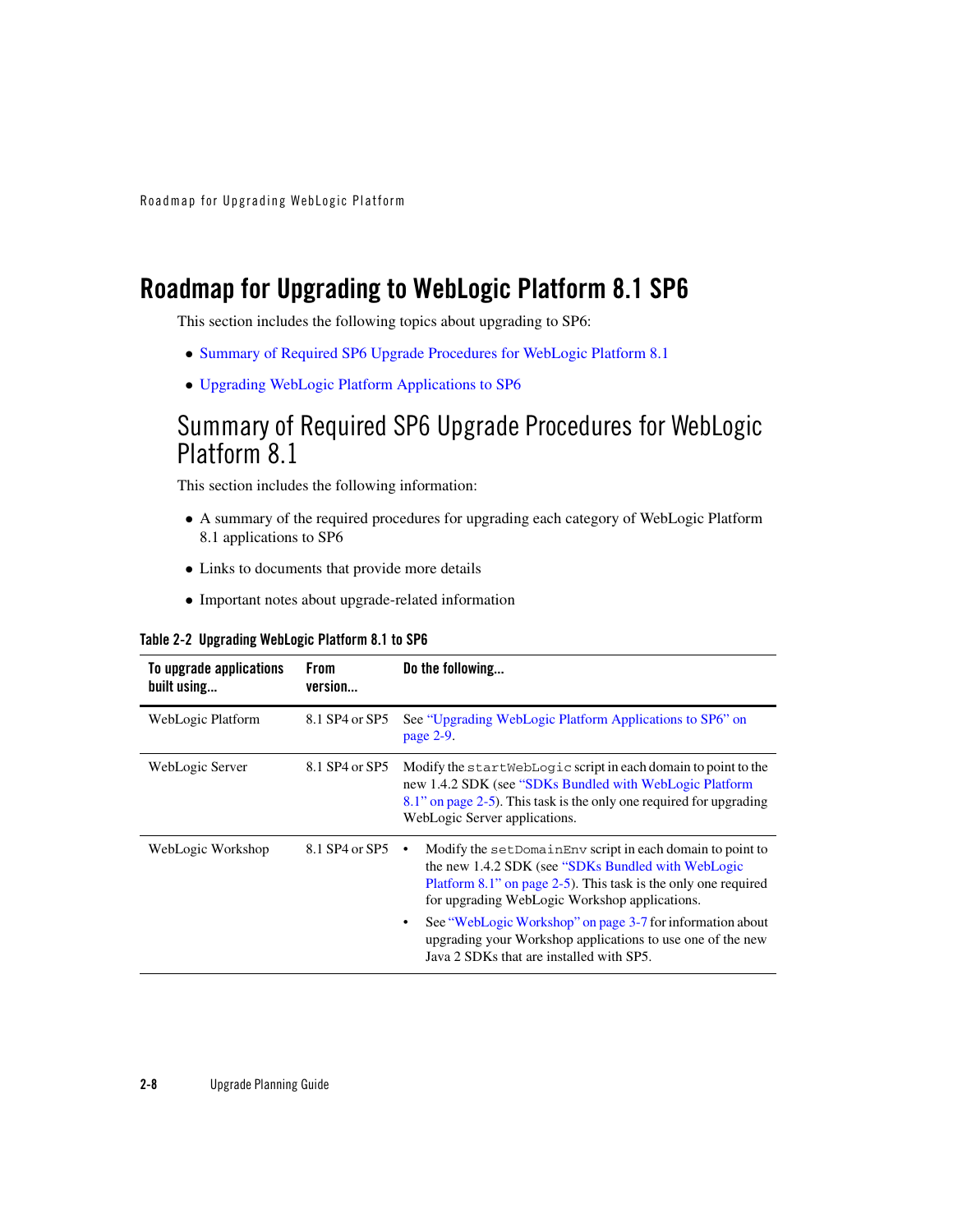| To upgrade applications<br>built using | <b>From</b><br>version | Do the following                                                                                                                                                                                     |
|----------------------------------------|------------------------|------------------------------------------------------------------------------------------------------------------------------------------------------------------------------------------------------|
| WebLogic Portal                        | 8.1 SP4 or SP5         | Modify the set Domain Env script in each domain to point to<br>the new 1.4.2 SDK (see "SDKs Bundled with WebLogic<br>Platform $8.1$ " on page $2-5$ ).                                               |
|                                        |                        | See "Upgrading to Service Pack 6" in the WebLogic Portal 8.1<br>$\bullet$<br><i>Upgrade Guide</i> at<br>http://e-docs.bea.com/wlp/docs81/upgrade/s<br>ervicepack5to6.html                            |
| WebLogic Integration                   | 8.1 SP4 or SP5         | See "Upgrading WebLogic Integration 8.1 SP4 or SP5 to<br>WebLogic Integration 8.1 SP 6" in the WebLogic Integration<br>Upgrade Guide at<br>http://e-docs.bea.com/wli/docs81/upgrade/road<br>map.html |
| <b>BEA JRockit</b>                     | 8.1 SP4 or SP5         | N/A. There is no required upgrade procedure.                                                                                                                                                         |

**Table 2-2 Upgrading WebLogic Platform 8.1 to SP6 (Continued)**

### <span id="page-18-0"></span>Upgrading WebLogic Platform Applications to SP6

Depending on the upgrade path appropriate for your WebLogic Platform environment—namely, depending on whether you are upgrading an existing domain, or creating a new domain and deploying your applications to it—we recommend the basic steps provided in the following sections to complete the SP6 upgrade process for applications that include WebLogic Integration and WebLogic Portal resources. Such applications typically are deployed in domains based on the Basic WebLogic Platform Domain template.

The following sections include:

- [If You Are Upgrading an Existing WebLogic Platform Domain](#page-30-0)
- [If You Are Creating a New Domain and Deploying Your Applications to It](#page-37-0)

If, after reading these sections, you need more information before starting the upgrade procedure, see [Chapter 3, "FAQ for Upgrading WebLogic Platform."](#page-62-3)

### <span id="page-18-1"></span>**If You Are Upgrading an Existing WebLogic Platform Domain**

To upgrade an existing WebLogic Platform domain, complete the following procedure: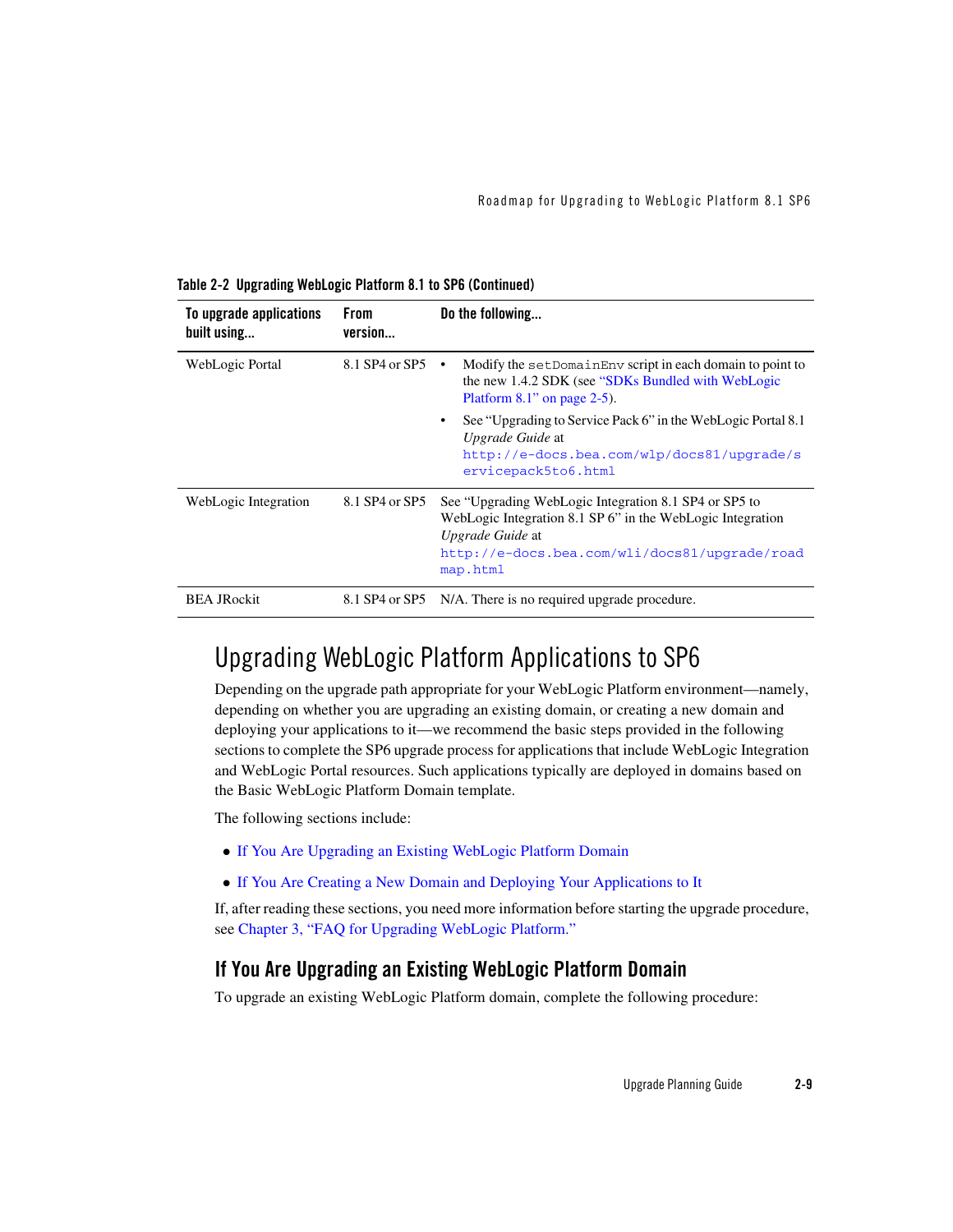#### Roadmap for Upgrading WebLogic Platform

- 1. If necessary, make sure the WebLogic Integration resources in the domain have been upgraded to at least SP4. For more information, see ["Roadmap for Upgrading to WebLogic](#page-40-0)  [Platform 8.1 SP4" on page 2-31](#page-40-0).
- 2. Back up your applications, database schema, other application data, and domain. See ["Backing Up Applications and Domains" on page 2-2](#page-11-0) for more information.
- 3. Choose an upgrade installation method. For example, if you want to upgrade your WebLogic Platform 8.1 software on a Windows system to SP6, you might choose to run Smart Update. For more information, see ["Choosing an Upgrade Installation Method" on](#page-12-0)  [page 2-3](#page-12-0).
- 4. Make sure that all running instances of WebLogic Server are shut down.
- 5. Complete the steps described in the following sections:
	- [Upgrade the Domain's WebLogic Integration Resources](#page-30-1)
	- [Upgrade the Domain's WebLogic Portal Resources](#page-35-0)
	- [Redeploy the Upgraded Application](#page-36-0)

#### Upgrade the Domain's WebLogic Integration Resources

To upgrade the domain's WebLogic Integration resources, complete the following steps:

1. If you are using PointBase as your database, start your PointBase server and follow the procedure described in "Upgrading PointBase" in "Upgrading WebLogic Integration 8.1 SP4 or SP5 to WebLogic Integration 8.1 SP6" in the WebLogic Integration *Upgrade Guide* at [http://e-docs.bea.com/wli/docs81/upgrade/roadmap.html](../../../wli/docs81/upgrade/roadmap.html)

When your PointBase update is complete, go to the next step.

- **Note:** If your domain is configured with a database other than PointBase, make sure it is stopped before you proceed.
- 2. Open a UNIX shell or Windows command prompt window, as appropriate.
- 3. Set the  $ANT\_OPTS$  environment variable on your machine to  $-Xmx256m$ , to ensure that Ant has enough memory available to complete the domain upgrade procedure. To set the ANT\_OPTS variable, enter the command appropriate for your operating system:

#### **Windows:**

prompt> set ANT\_OPTS=-Xmx256m **UNIX:**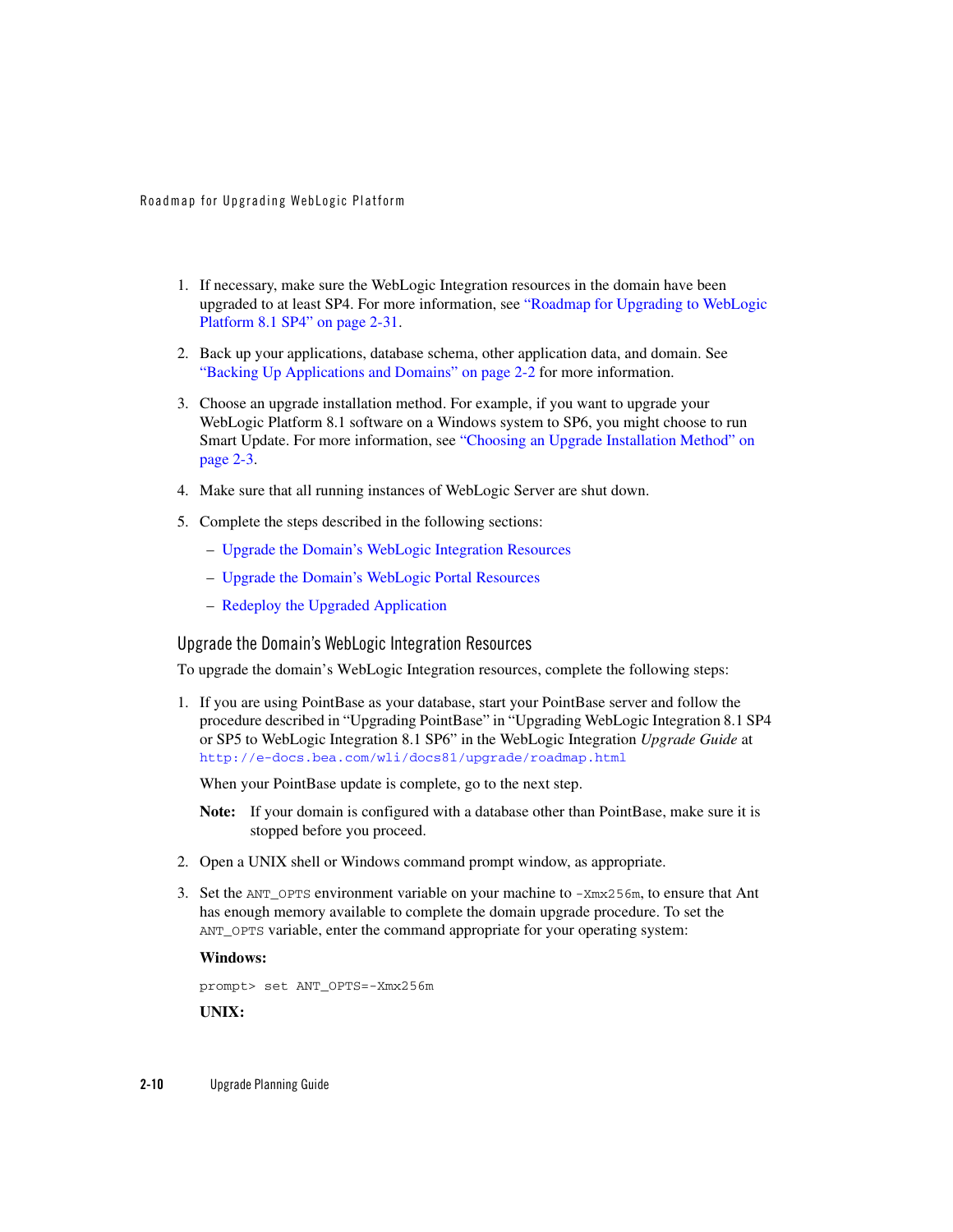prompt> setenv ANT\_OPTS -Xmx256m

4. Go to the following directory:

WL\_HOME/integration/upgrade

5. Create an options.properties file that contains settings for your domain environment. The WL\_HOME/integration/upgrade directory contains the file options.properties.sample, which you can use as a template for creating this file.

Define the properties shown in [Table 2-5](#page-31-0).

Note: Use "/" as a file separator in directory paths.

| Set the following property | To the following values                                                                                                                                                              |
|----------------------------|--------------------------------------------------------------------------------------------------------------------------------------------------------------------------------------|
| current.version=spn        | Service pack level of the domain being upgraded:<br>If you are upgrading from SP4, specify<br>current.version=sp4.<br>If you are upgrading from SP5, specify<br>current.version=sp5. |
| domain.path=path           | Absolute path of the directory containing the domain to<br>be upgraded. For example:<br>c:/bea/user_projects/domains/myDomain                                                        |
| beahome.path=path          | Absolute path of the BEA Home directory in which the<br>pre-upgraded WebLogic Integration 8.1 software is<br>installed. For example:<br>$c$ :/bea                                    |
| beahome.latest.path=path   | Absolute path of the BEA Home directory in which the<br>WebLogic Integration 8.1 SP6 software is installed. For<br>example:<br>$c$ :/bea                                             |

**Table 2-3 Values You Specify in the options.properties File**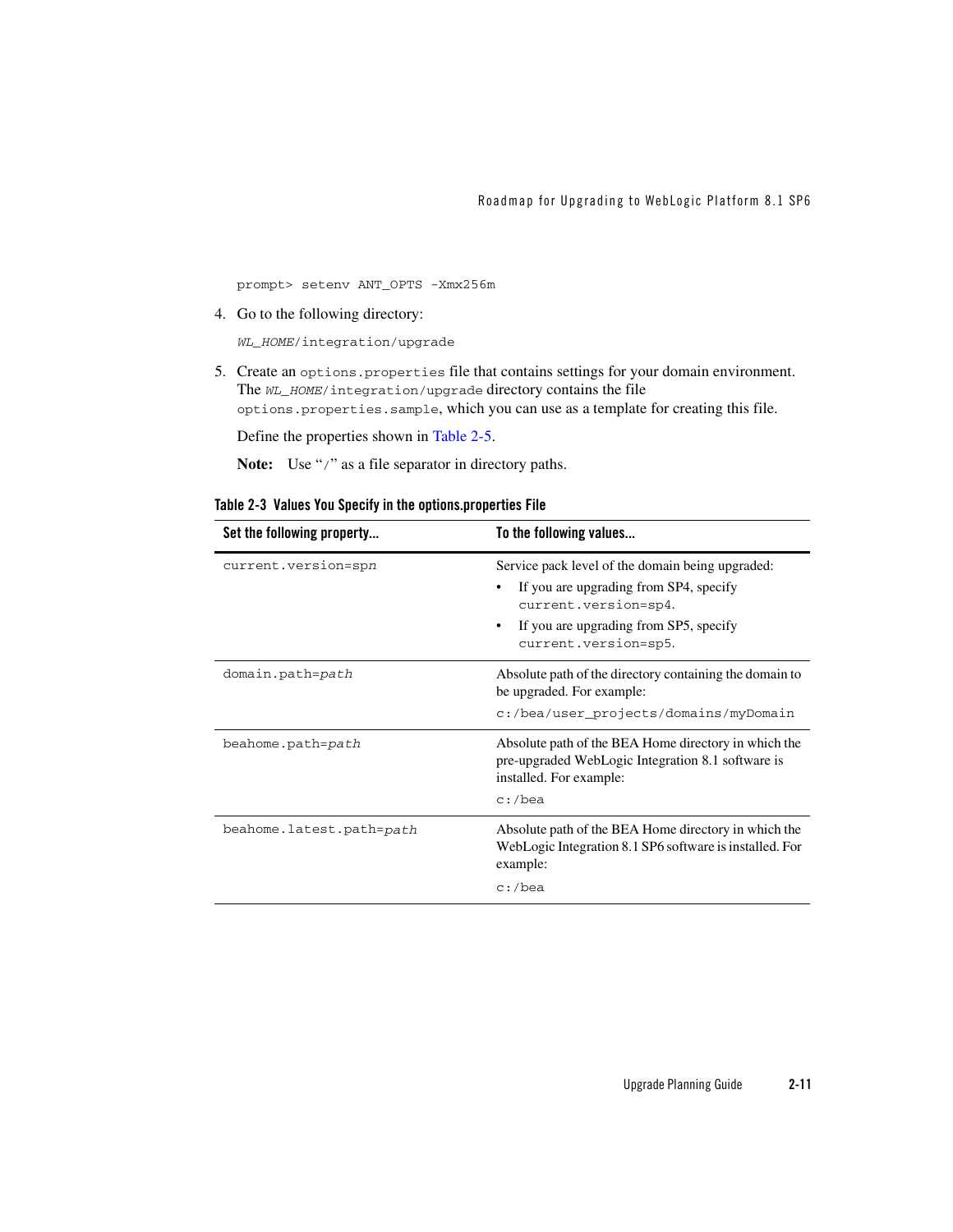| Set the following property | To the following values                                                                                                                                                                                                                                                                                            |
|----------------------------|--------------------------------------------------------------------------------------------------------------------------------------------------------------------------------------------------------------------------------------------------------------------------------------------------------------------|
| os=both                    | Default value of <b>both</b> .                                                                                                                                                                                                                                                                                     |
|                            | If you specify the property os=unix,<br>Note:<br>substitutions may be skipped when executing<br>the upgrade Ant script target, as described in<br>the steps that follow this table. Therefore, we<br>recommend that you use the default property<br>os=both; this ensures that all paths are<br>properly upgraded. |
|                            | If you choose run the upgrade script using the<br>os=unix property, you should run the<br>update_paths target manually.                                                                                                                                                                                            |
| weblogic=weblogic81        | Name of the directory in which the pre-upgrade<br>WebLogic Integration 8.1 software is installed. The<br>default is weblogic81.                                                                                                                                                                                    |
| weblogic.latest=weblogic81 | Name of the directory in which the WebLogic<br>Integration 8.1 SP6 software is installed. The default is<br>weblogic81.                                                                                                                                                                                            |
| db_upgrade=true            | Value of true for all supported databases, except<br>PointBase. If your domain is configured with<br>PointBase, set this property to false.                                                                                                                                                                        |
| platform.hp=false          | Value of <b>false</b> , which is the default value in the<br>options.properties.samplefile.For HP-UX<br>platforms, however, this property must be set to true.                                                                                                                                                     |

**Table 2-3 Values You Specify in the options.properties File (Continued)**

6. Go to the root directory of the domain you are upgrading. For example:

BEA\_HOME/user\_projects/domains/your\_domain

- 7. Open the workshop.properties file in a text editor and change the absolute paths to relative paths in the definitions of the wlsHome.path and jdkHome.path variables.
- 8. Return to the following directory:

BEA\_HOME/weblogic81/integration/upgrade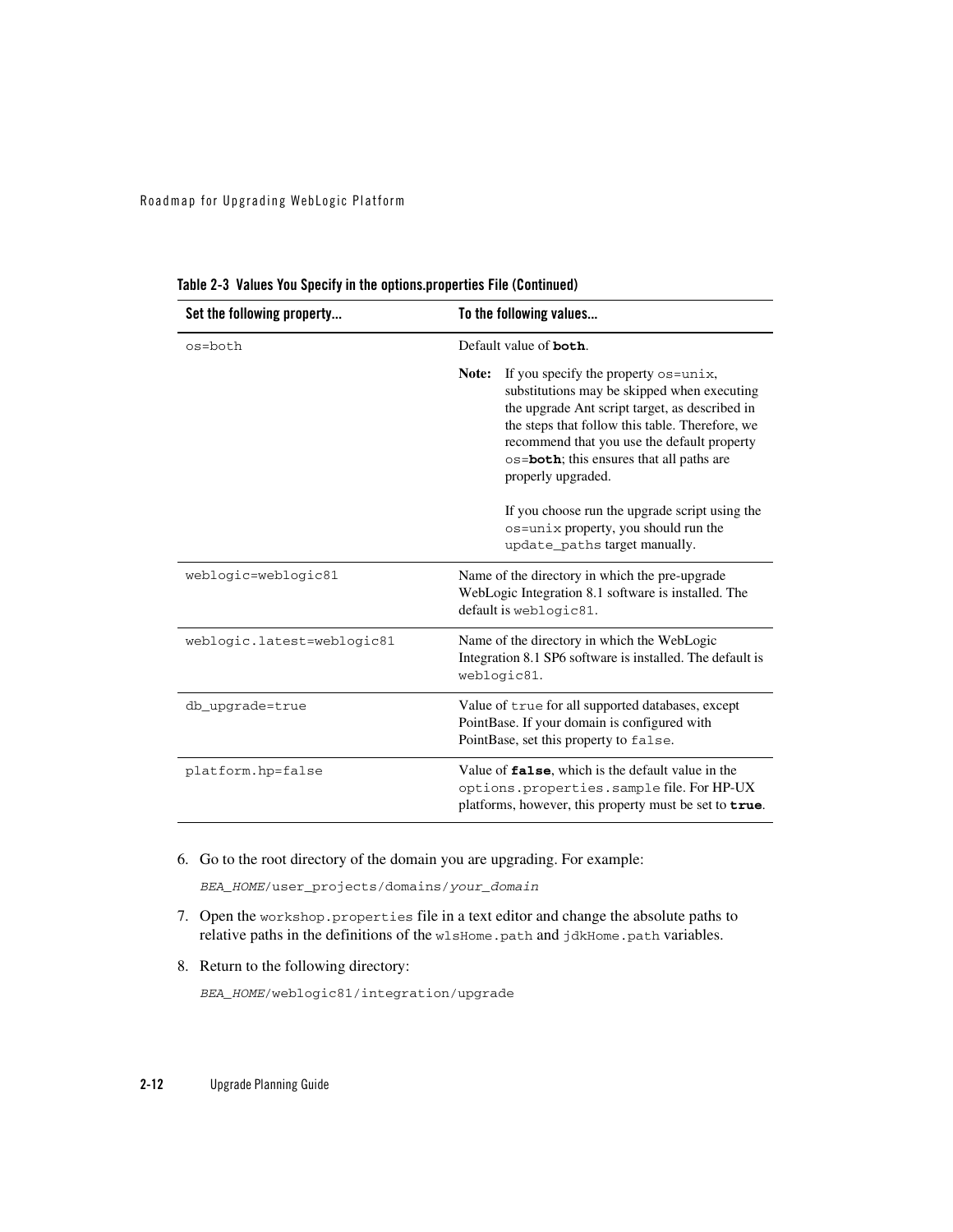9. Run the domain upgrade.xml script to upgrade the WebLogic Integration resources in your domain, using the following syntax:

```
ant -f domain_upgrade.xml upgrade 
-Doptions.properties=your_options_file
-Dsingle.node=true|false -Ddb_type=your_db_vendor -Ddb_user=user_name
-Ddb_password=password -Ddb_server=your_server:port
-Ddb_name=database_name
```
In the preceding syntax:

- your\_options\_file represents the options.properties file that you created in [step 5.](#page-31-1)
- If you are upgrading a single-node domain, set the -Dsingle.node parameter to **true**. If you are upgrading a clustered domain, set this parameter to **false**.

10. If you are using PointBase, complete the following steps:

a. Go to the following directory:

BEA\_HOME/weblogic81/integration/dbscripts/pointbase

b. Run one of the following WebLogic Integration database schema upgrade scripts, as appropriate:

#### **For upgrading SP4 to SP6:**

```
upgrade_runtime_sp4_sp6.sql
```
#### **For upgrading SP5 to SP6:**

upgrade\_runtime\_sp5\_sp6.sql

11. Remove the domain server's .wlnotdelete subdirectory and all its contents. This subdirectory, which contains the server's cache, is located in the domain's server directory. For example:

BEA\_HOME/user\_projects/domains/mydomain/examplesServer/.wlnotdelete

Removing the .wlnotdelete subdirectory ensures that all domain upgrade changes become effective when the server is restarted.

For complete details about each of these steps, see "Upgrading WebLogic Integration 8.1 SP4 or SP5 to WebLogic Integration 8.1 SP6" in the WebLogic Integration *Upgrade Guide* at [http://e-docs.bea.com/wli/docs81/upgrade/roadmap.html](../../../wli/docs81/upgrade/roadmap.html).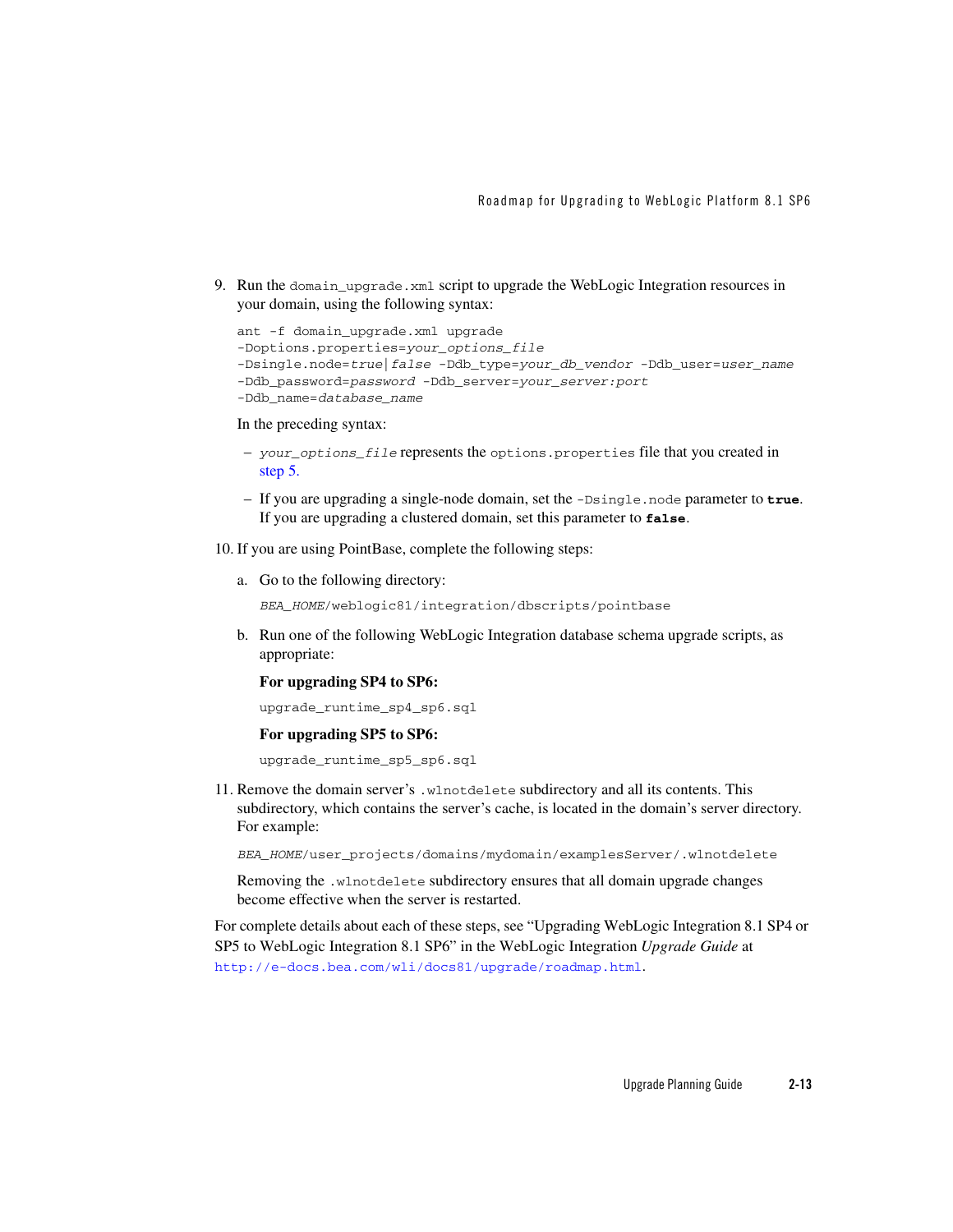#### Upgrade the Domain's WebLogic Portal Resources

To upgrade the domain's WebLogic Portal resources, complete the following steps:

1. If you are doing a complete, new installation as part of your upgrade, update the WebLogic Portal scripts in your domain as necessary, as explained in "WebLogic Portal Full Installer" in "Upgrading to Service Pack 6" in the WebLogic Portal 8.1 *Upgrade Guide* at the following URL:

[http://e-docs.bea.com/wlp/docs81/upgrade/servicepack5to6.html](../../../wlp/docs81/upgrade/servicepack5to6.html)

- 2. If you are upgrading from SP5 to SP6, skip to [step 3.](#page-35-1) If you are upgrading from SP4 to SP6, your first step is to upgrade the WebLogic Portal database schema in the domain to SP4. To do so, complete the following procedure:
	- a. Go to the following directory:

BEA\_HOME/weblogic81/portal/upgrade/SP5

- b. Complete the steps for your specific database provided in "Step 2: Upgrade Existing Database Schema" in ["Upgrading to Service Pack 5"](../../../wlp/docs81/upgrade/servicepack3to4.html) in the WebLogic Portal 8.1 *Upgrade Guide*.
- c. Update the db\_settings.properties file with your 8.1 database settings. (The instructions at the beginning of the file explain the specific settings that you need to make.)
- d. Run the appropriate WebLogic Portal database schema upgrade script: **On Windows:** upgrade\_db\_schema\_to\_81SP6.cmd **On UNIX:** upgrade\_db\_schema\_to\_81SP6.sh

For complete details about each of these steps, see "Step 2: Upgrade Existing Database Schema" in "Upgrading to Service Pack 6" in the WebLogic Portal 8.1 *Upgrade Guide* at the following URL:

[http://e-docs.bea.com/wlp/docs81/upgrade/servicepack5to6.html](../../../wlp/docs81/upgrade/servicepack4to5.html)

- 3. Upgrade the domain to use the new SP6 libraries and database modules, which may be appropriate if you want to preserve a highly customized domain, including LDAP setup. The following procedure summarizes the steps that are required:
	- a. Go to the following directory:

BEA\_HOME/weblogic81/portal/upgrade/SP6

- b. Run the WebLogic Portal database update script,  $pf$  update system data.sql.
- c. Make a backup copy of the upgraded database.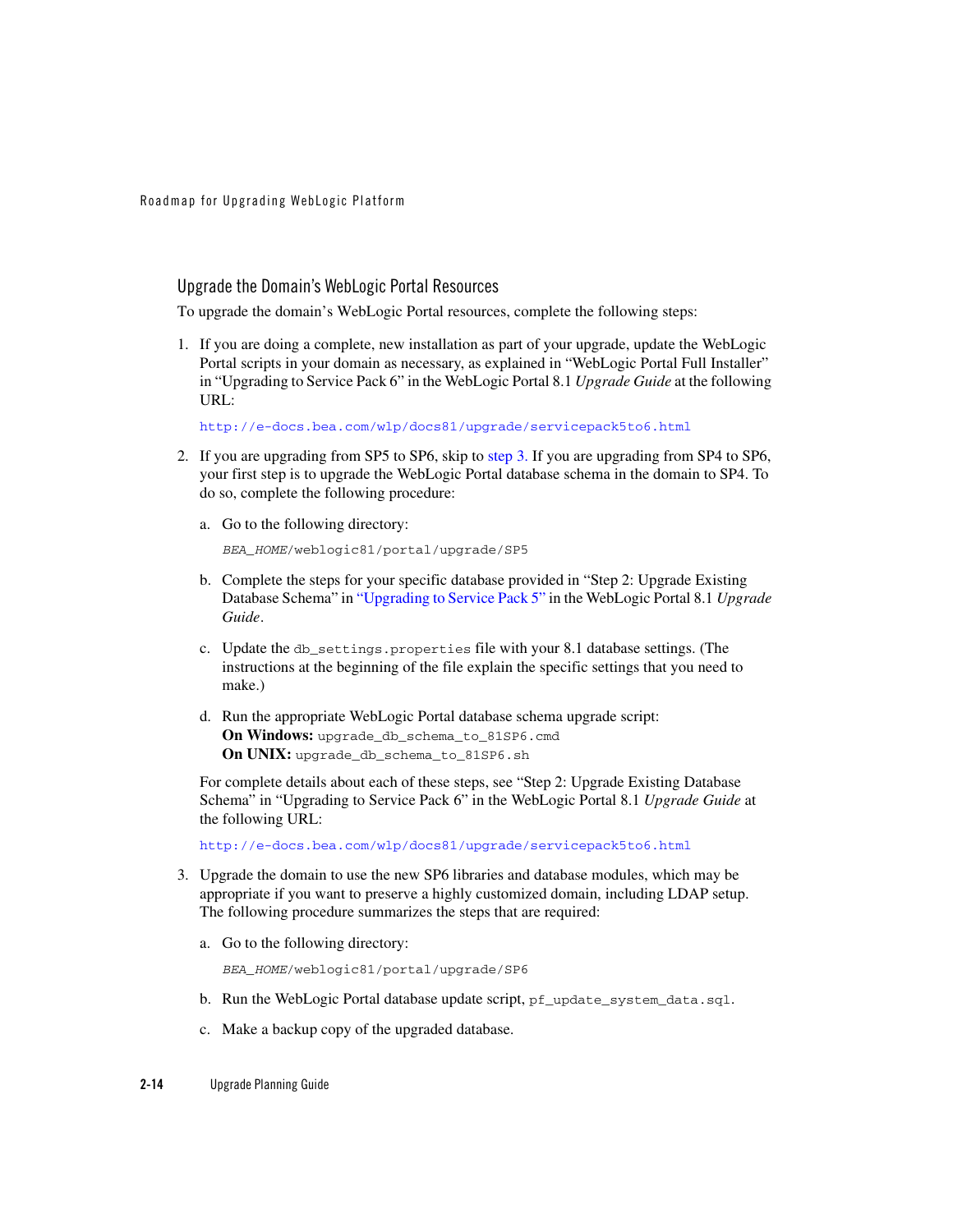For complete details about each of these steps, see "Step 2: Upgrade Existing Portal Framework Data" in in "Upgrading to Service Pack 6" in the WebLogic Portal 8.1 *Upgrade Guide* at the following URL:

[http://e-docs.bea.com/wlp/docs81/upgrade/servicepack5to6.html](../../../wlp/docs81/upgrade/servicepack5to6.html)

- 4. Upgrade your WebLogic Portal applications in the domain by completing the following steps:
	- a. When upgrading applications that are stored as EAR files, you must manually update the encryption.
	- b. Start WebLogic Workshop 8.1 SP6. If the server is running, shut it down in Workshop by choosing Tools→ WebLogic Server→ Stop WebLogic Server.
	- c. In WebLogic Workshop, open the portal application you want to update.
	- d. In the Application window, right-click the application directory and choose Install→ Update Portal Libraries. In the Application window, right-click the application directory and choose Install→ Update Portal Libraries. Workshop prompts you to indicate whether you want to overwrite files with SP6 versions. Click OK.

After the portal application libraries are updated, a dialog box prompts you to select Web projects in the application that you want to have updated.

e. Select the Web projects for which you want to have the libraries updated, and click OK.

For complete details about upgrading WebLogic Portal resources and applications in an existing domain, see "Upgrading to Service Pack 6" in the WebLogic Portal 8.1 *Upgrade Guide* at the following URL:

[http://e-docs.bea.com/wlp/docs81/upgrade/servicepack5to6.html](../../../wlp/docs81/upgrade/servicepack4to5.html)

#### Redeploy the Upgraded Application

The final upgrade step is to redeploy the application on your server.

For deployment instructions, see the following documents:

- *WebLogic Portal Production Operations User Guide* at [http://e-docs.bea.com/wlp/docs81/prodOps/index.html](../../../wlp/docs81/prodOps/index.html)
- <sup>z</sup> *Deploying WebLogic Integration Solutions* at [http://e-docs.bea.com/wli/docs81/deploy/index.html](../../../wli/docs81/deploy/index.html)
- <sup>z</sup> *Deploying WebLogic Platform Applications* at [http://e-docs.bea.com/platform/docs81/deploy/index.html](../deploy/index.html)

Congratulations! You have completed the SP6 domain upgrade procedure.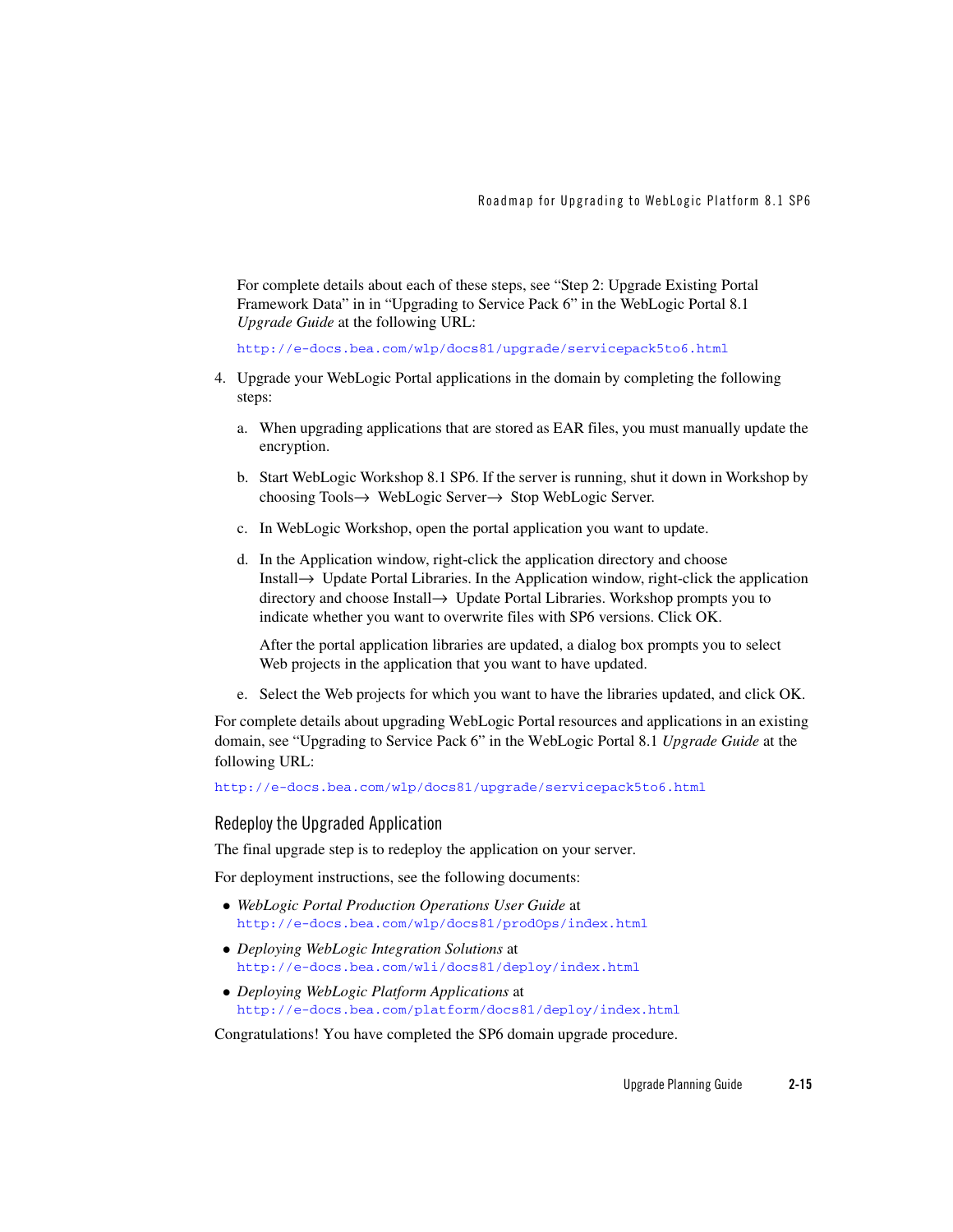#### <span id="page-25-0"></span>**If You Are Creating a New Domain and Deploying Your Applications to It**

To create a new WebLogic Platform domain and deploy your existing applications to it, complete the following procedure:

- 1. If you are upgrading from SP4, make sure that all existing WebLogic Integration resources have been fully upgraded to SP4. For more information, see ["Roadmap for Upgrading to](#page-40-0)  [WebLogic Platform 8.1 SP4" on page 2-31](#page-40-0).
- 2. Back up your applications, database schema, other application data, and domain. For more information, see ["Backing Up Applications and Domains" on page 2-2](#page-11-0).
- 3. Choose an upgrade installation method, such as Smart Update, and upgrade your WebLogic Platform 8.1 software to SP6. For more information, see ["Choosing an Upgrade Installation](#page-12-0)  [Method" on page 2-3.](#page-12-0)
- 4. Use the Configuration Wizard and the Basic WebLogic Platform Domain template to create a new domain.
- 5. Make sure that all running instances of WebLogic Server are shut down.
- 6. Complete the steps described in the following sections:
	- [Upgrade the WebLogic Integration Resources for Your New Domain](#page-37-1)
	- [Upgrading the WebLogic Portal Resources for Your New Domain](#page-38-0)
	- [Redeploy the Upgraded Application](#page-40-2)

#### Upgrade the WebLogic Integration Resources for Your New Domain

To upgrade the WebLogic Integration resources used by your application in the new domain, complete the following steps:

- 1. If you are using PointBase as your database, start the PointBase server and follow the procedure provided in "Upgrading PointBase" in "Upgrading WebLogic Integration 8.1 SP4 or SP5 to WebLogic Integration 8.1 SP6" in the WebLogic Integration *Upgrade Guide* at [http://e-docs.bea.com/wli/docs81/upgrade/roadmap.html](../../../wli/docs81/upgrade/roadmap.html).
- 2. If your domain is configured with a database other than PointBase, make sure it is stopped before you proceed.
- 3. Go to the following directory:

```
BEA_HOME/weblogic81/integration/dbscripts/db_directory
```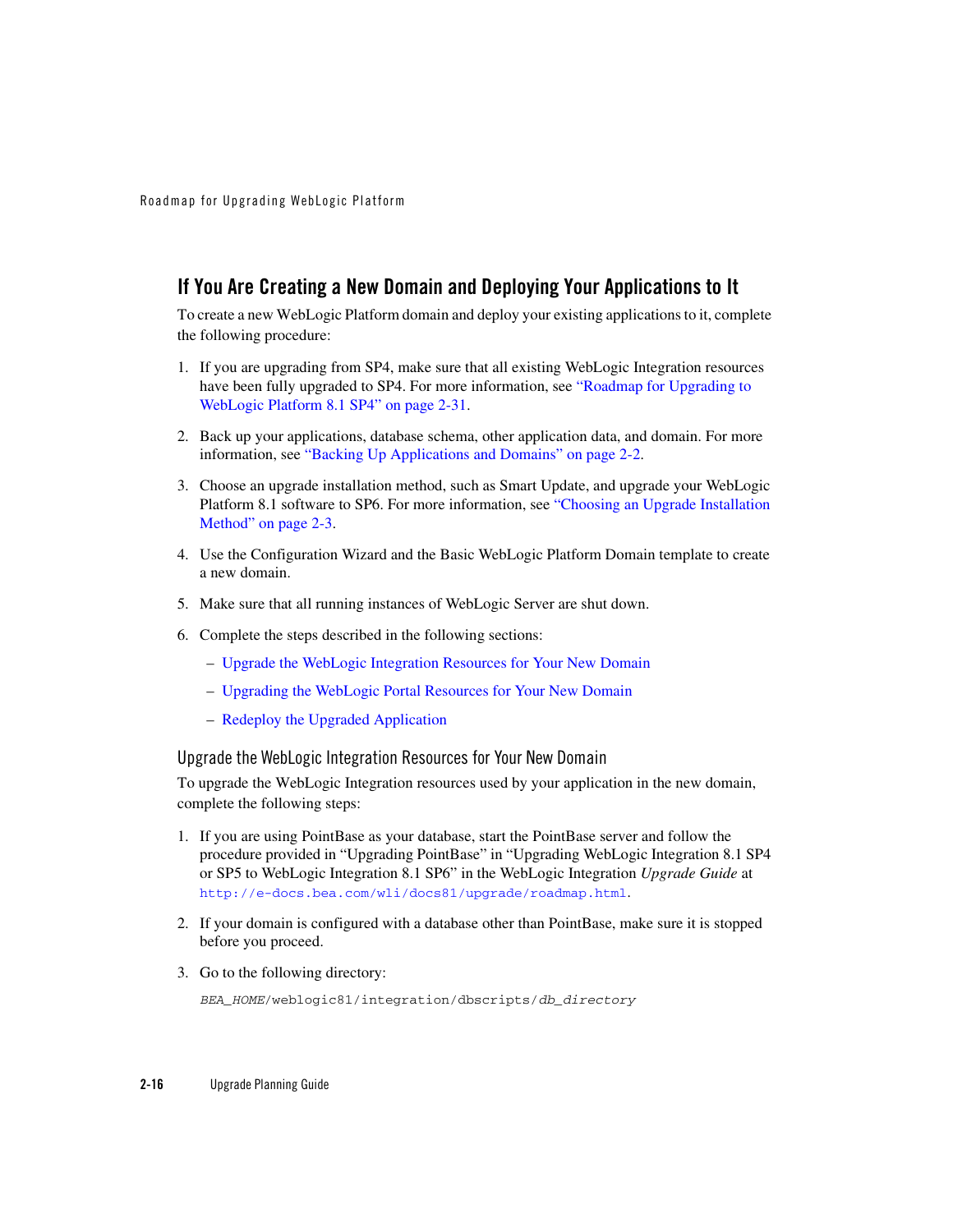Here db\_directory represents the name of the database directory configured for your domain, such as sybase.

4. Run the appropriate WebLogic Integration database schema upgrade scripts, as appropriate:

#### **For upgrading SP4 to SP6:**

upgrade\_runtime\_sp4\_sp6.sql

#### **For upgrading SP5 to SP6:**

upgrade\_runtime\_sp5\_sp6.sql

For complete details, see "Upgrading WebLogic Integration 8.1 SP4 or SP5 to WebLogic Integration 8.1 SP6" in the WebLogic Integration *Upgrade Guide* at [http://e-docs.bea.com/wli/docs81/upgrade/roadmap.html](../../../wli/docs81/upgrade/roadmap.html).

#### Upgrading the WebLogic Portal Resources for Your New Domain

To upgrade the WebLogic Portal resources used by your application in the new domain, complete the following steps:

1. If you are doing a complete, new installation as part of your upgrade, update the WebLogic Portal scripts as necessary, as explained in "WebLogic Portal Full Installer" in "Upgrading to Service Pack 6" in the WebLogic Portal 8.1 *Upgrade Guide* at the following URL:

[http://e-docs.bea.com/wlp/docs81/upgrade/servicepack5to6.html](../../../wlp/docs81/upgrade/servicepack4to5.html)

- 2. If you are upgrading from SP5 to SP6, skip to [step 3.](#page-39-0) If you are upgrading from SP4 to SP6, your first step is to upgrade the WebLogic Portal database schema in the domain to SP5. To do so, complete the following procedure:
	- a. Go to the following directory:

BEA\_HOME/weblogic81/portal/upgrade/SP5

- b. Complete the steps for your specific database as provided in "Step 2: Upgrade Existing Database Schema" in ["Upgrading to Service Pack 5"](../../../wlp/docs81/upgrade/servicepack3to4.html) in the WebLogic Portal 8.1 *Upgrade Guide*.
- c. Update the db\_settings.properties file with your 8.1 database settings. (The instructions at the beginning of the file explain the specific settings that you need to make.)
- d. Run the appropriate WebLogic Portal database schema upgrade script: **On Windows:** upgrade\_db\_schema\_to\_81SP5.cmd **On UNIX:** upgrade\_db\_schema\_to\_81SP5.sh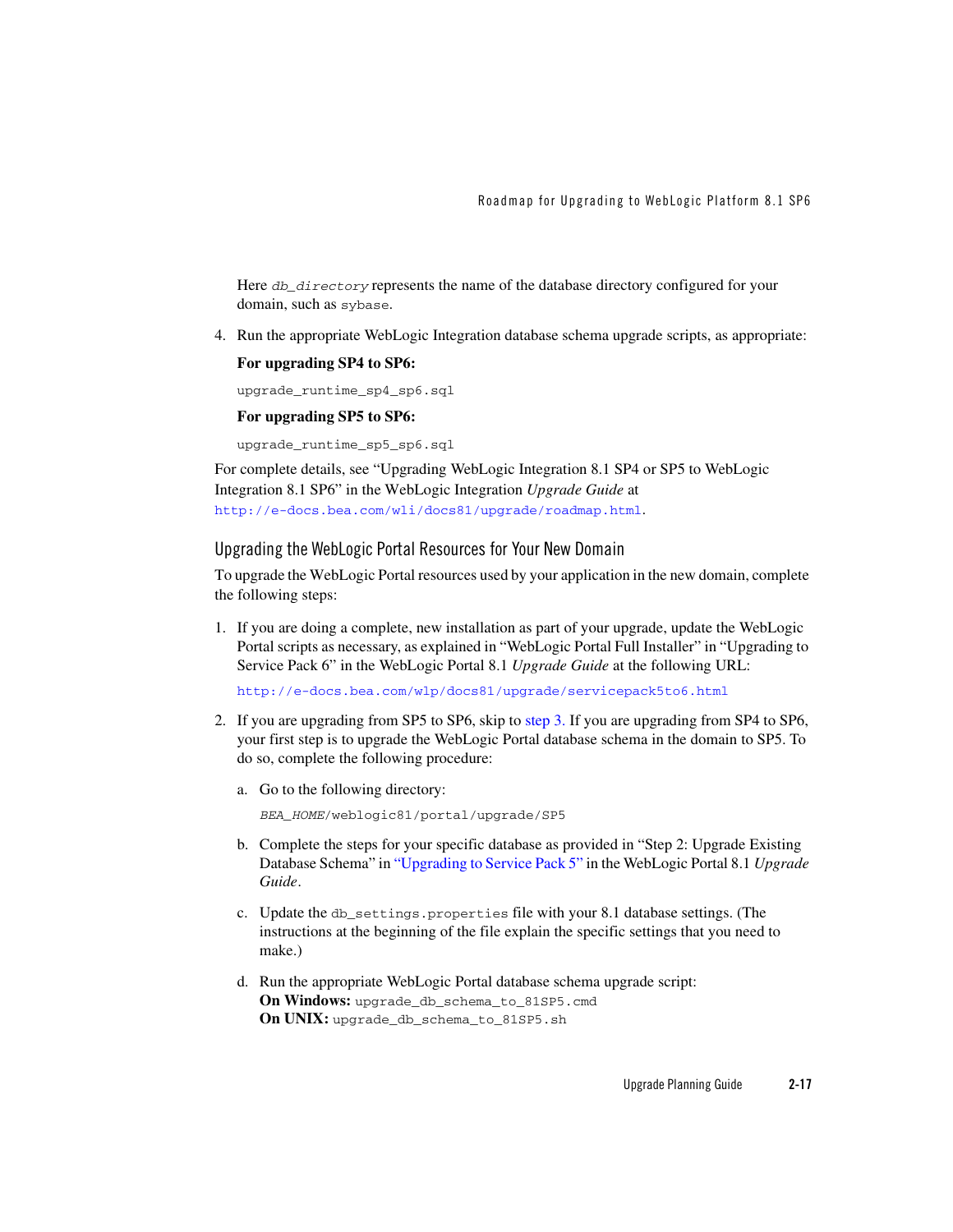For complete details about each of these steps, see "Step 2: Upgrade Existing Database Schema" in "Upgrading to Service Pack 5" in the WebLogic Portal 8.1 *Upgrade Guide* at the following URL:

[http://e-docs.bea.com/wlp/docs81/upgrade/servicepack4to5.html](../../../wlp/docs81/upgrade/servicepack4to5.html)

- 3. Upgrade the domain to use the new SP6 libraries and database modules, which may be appropriate if you want to preserve a highly customized domain, including LDAP setup. The following procedure summarizes the steps that are required:
	- a. Go to the following directory:

BEA HOME/weblogic81/portal/upgrade/SP6

- b. Run the WebLogic Portal database update script, pf\_update\_system\_data.sql.
- c. Make a backup copy of the upgraded database.
- 4. Upgrade your WebLogic Portal applications in the domain by completing the following steps:
	- a. If you are using a third-party content management system, re-configure that repository before deploying it. This allows the passwords to be re-encrypted for the new domain.
	- b. Re-encrypt any passwords that are used to access WSRP portlets. Encryption is domain-specific so it needs to be updated when switching domains. Also, when upgrading applications that are stored as EAR files, you must manually update the encryption.
	- c. Start WebLogic Workshop 8.1 SP6. If the server is running, shut it down in Workshop by choosing Tools→ WebLogic Server→ Stop WebLogic Server.
	- d. In WebLogic Workshop, open the portal application you want to update.
	- e. In the Application window, right-click the name of the application directory and choose Install→ Update Portal Libraries. Workshop prompts you to indicate whether you want to overwrite the existing files with SP6 versions. Click OK.)

After the portal application libraries are updated, a dialog box prompts you to select Web projects in the application that you want to have updated.

- f. Select the Web projects for which you want to have libraries updated, and click OK.
- g. Restart the server.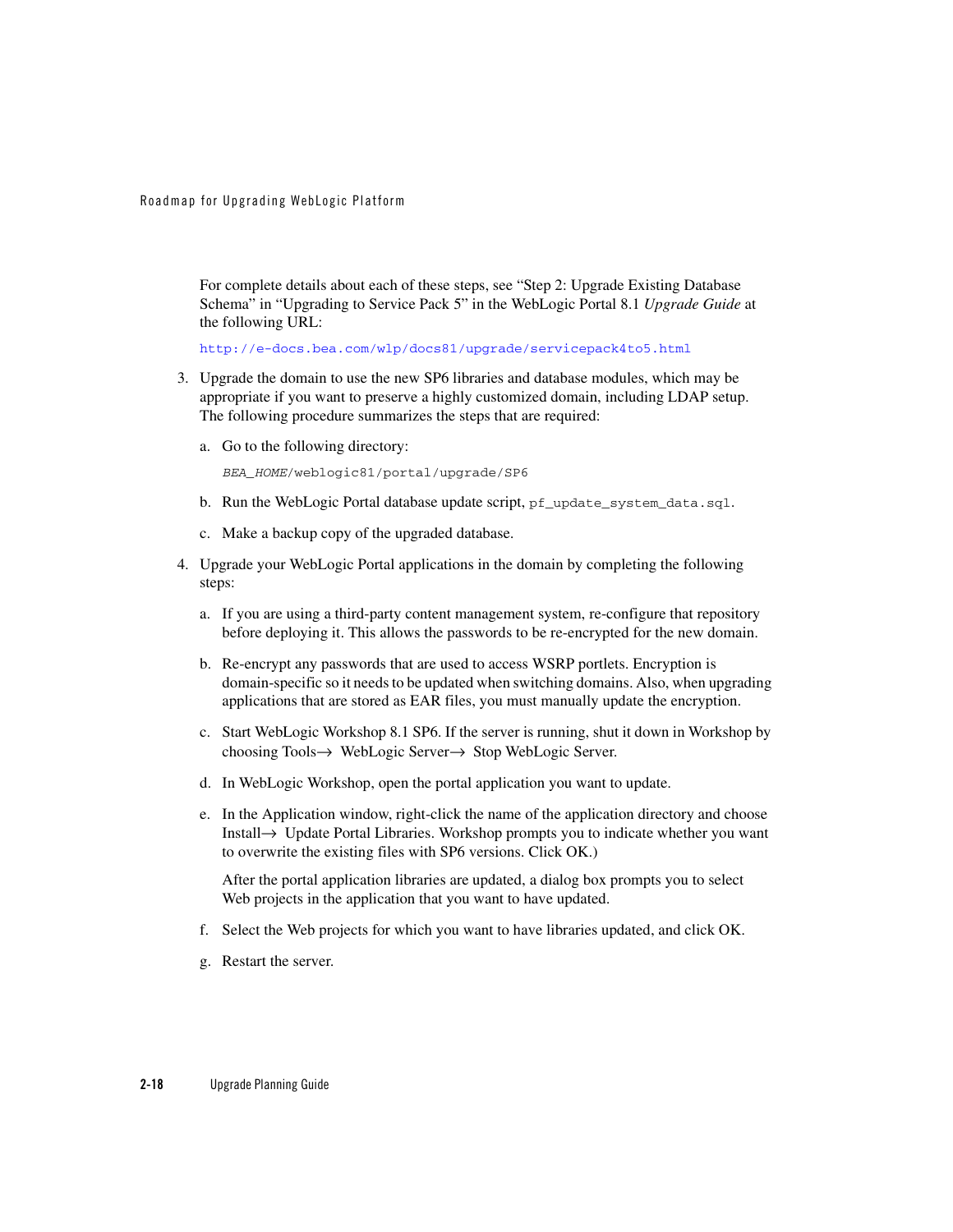For complete details about upgrading WebLogic Portal resources and applications in an existing domain, see "Upgrading to Service Pack 6" in the WebLogic Portal 8.1 *Upgrade Guide* at the following URL:

[http://e-docs.bea.com/wlp/docs81/upgrade/servicepack5to6.html](../../../wlp/docs81/upgrade/servicepack5to6.html)

#### Redeploy the Upgraded Application

The final upgrade step is to redeploy the application on your server.

For deployment instructions, see the following documents:

- *WebLogic Portal Production Operations User Guide* at [http://e-docs.bea.com/wlp/docs81/prodOps/index.html](../../../wlp/docs81/prodOps/index.html)
- <sup>z</sup> *Deploying WebLogic Integration Solutions* at [http://e-docs.bea.com/wli/docs81/deploy/index.html](../../../wli/docs81/deploy/index.html)
- <sup>z</sup> *Deploying WebLogic Platform Applications* at [http://e-docs.bea.com/platform/docs81/deploy/index.html](../deploy/index.html)

Congratulations! You have completed the SP6 upgrade procedure.

### <span id="page-28-0"></span>**Roadmap for Upgrading to WebLogic Platform 8.1 SP5**

This section includes the following topics about upgrading to SP5:

- [Summary of Required SP5 Upgrade Procedures for WebLogic Platform 8.1](#page-28-1)
- [Upgrading WebLogic Platform Applications to SP5](#page-29-0)

### <span id="page-28-1"></span>Summary of Required SP5 Upgrade Procedures for WebLogic Platform 8.1

This section includes the following information:

- A summary of the required procedures for upgrading each category of WebLogic Platform 8.1 applications to SP5.
- Links to documents that provide more details
- Important notes about upgrade-related information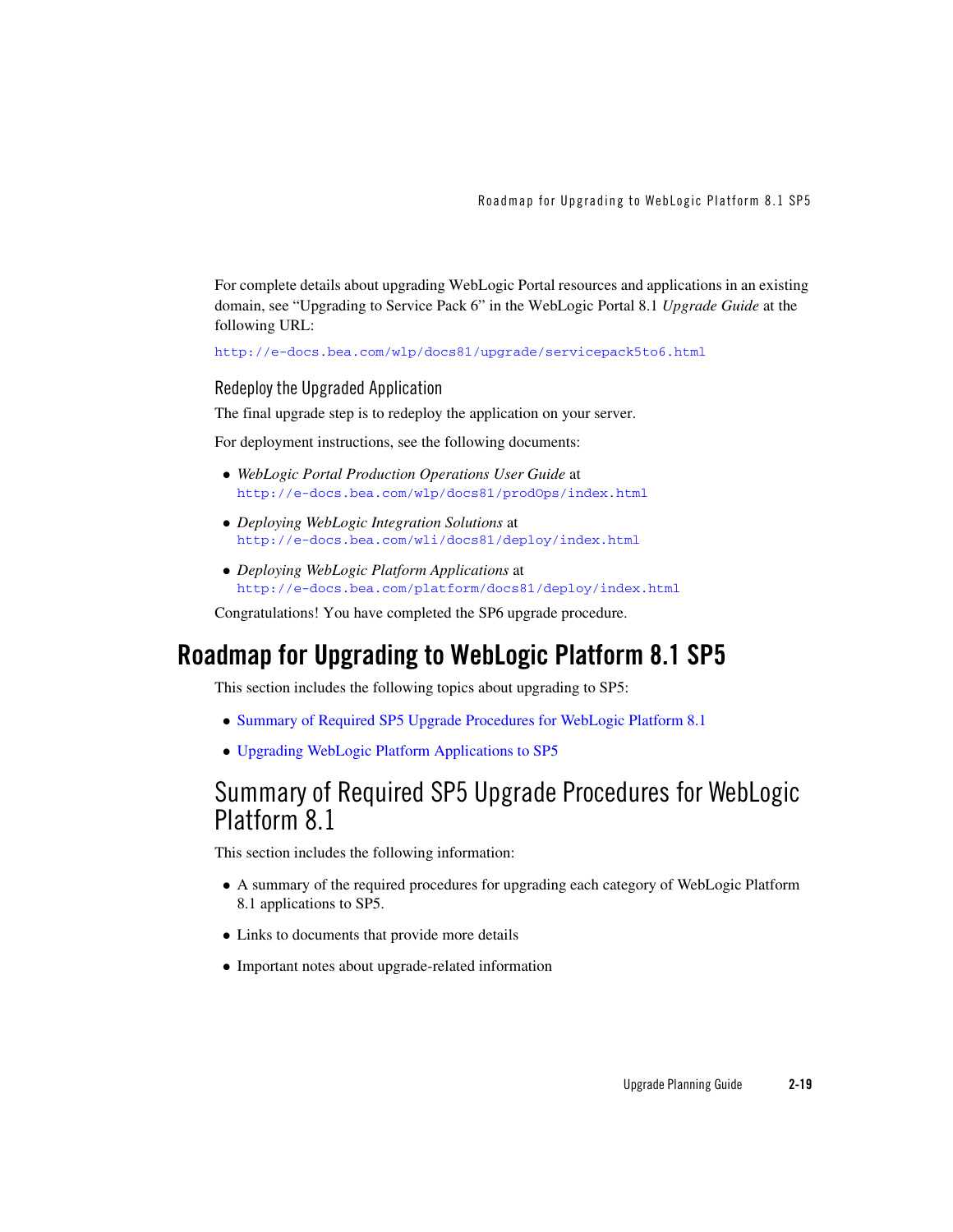| To upgrade applications<br>built using | <b>From</b><br>version | Do the following                                                                                                                                                                                                                         |
|----------------------------------------|------------------------|------------------------------------------------------------------------------------------------------------------------------------------------------------------------------------------------------------------------------------------|
| WebLogic Platform                      | 8.1 SP3 or SP4         | See "Upgrading WebLogic Platform Applications to SP5" on<br>page 2-20.                                                                                                                                                                   |
| WebLogic Server                        | 8.1 SP3 or SP4         | Modify the startWebLogic script in each domain to point to the<br>new 1.4.2 SDK (see "SDKs Bundled with WebLogic Platform<br>8.1" on page 2-5). This task is the only one required for upgrading<br>WebLogic Server applications.        |
| WebLogic Workshop                      | 8.1 SP3 or SP4         | Modify the setDomainEnv script in each domain to point to<br>the new 1.4.2 SDK (see "SDKs Bundled with WebLogic<br>Platform $8.1$ " on page $2-5$ ). This task is the only one required<br>for upgrading WebLogic Workshop applications. |
|                                        |                        | See "WebLogic Workshop" on page 3-7 for information about<br>$\bullet$<br>upgrading your Workshop applications to use one of the new<br>Java 2 SDKs that are installed with SP5.                                                         |
| WebLogic Portal                        | 8.1 SP3 or SP4         | Modify the setDomainEnv script in each domain to point to<br>the new 1.4.2 SDK (see "SDKs Bundled with WebLogic<br>Platform $8.1$ " on page $2-5$ ).                                                                                     |
|                                        |                        | See "Upgrading to Service Pack 5" in the WebLogic Portal 8.1<br>Upgrade Guide at<br>http://e-docs.bea.com/wlp/docs81/upgrade/s<br>ervicepack4to5.html                                                                                    |
| WebLogic Integration                   | 8.1 SP3 or SP4         | See "Upgrading WebLogic Integration 8.1 SP3 or SP4 to<br>WebLogic Integration 8.1 SP5" in the WebLogic Integration<br>Upgrade Guide at<br>http://e-docs.bea.com/wli/docs81/upgrade/road<br>map.html                                      |
| <b>BEA JRockit</b>                     | 8.1 SP3 or SP4         | N/A. There is no required upgrade procedure.                                                                                                                                                                                             |

#### **Table 2-4 Upgrading WebLogic Platform 8.1 to SP5**

## <span id="page-29-0"></span>Upgrading WebLogic Platform Applications to SP5

Depending on the upgrade path appropriate for your WebLogic Platform environment—namely, depending on whether you are upgrading an existing domain, or creating a new domain and deploying your applications to it—we recommend the basic steps provided in the following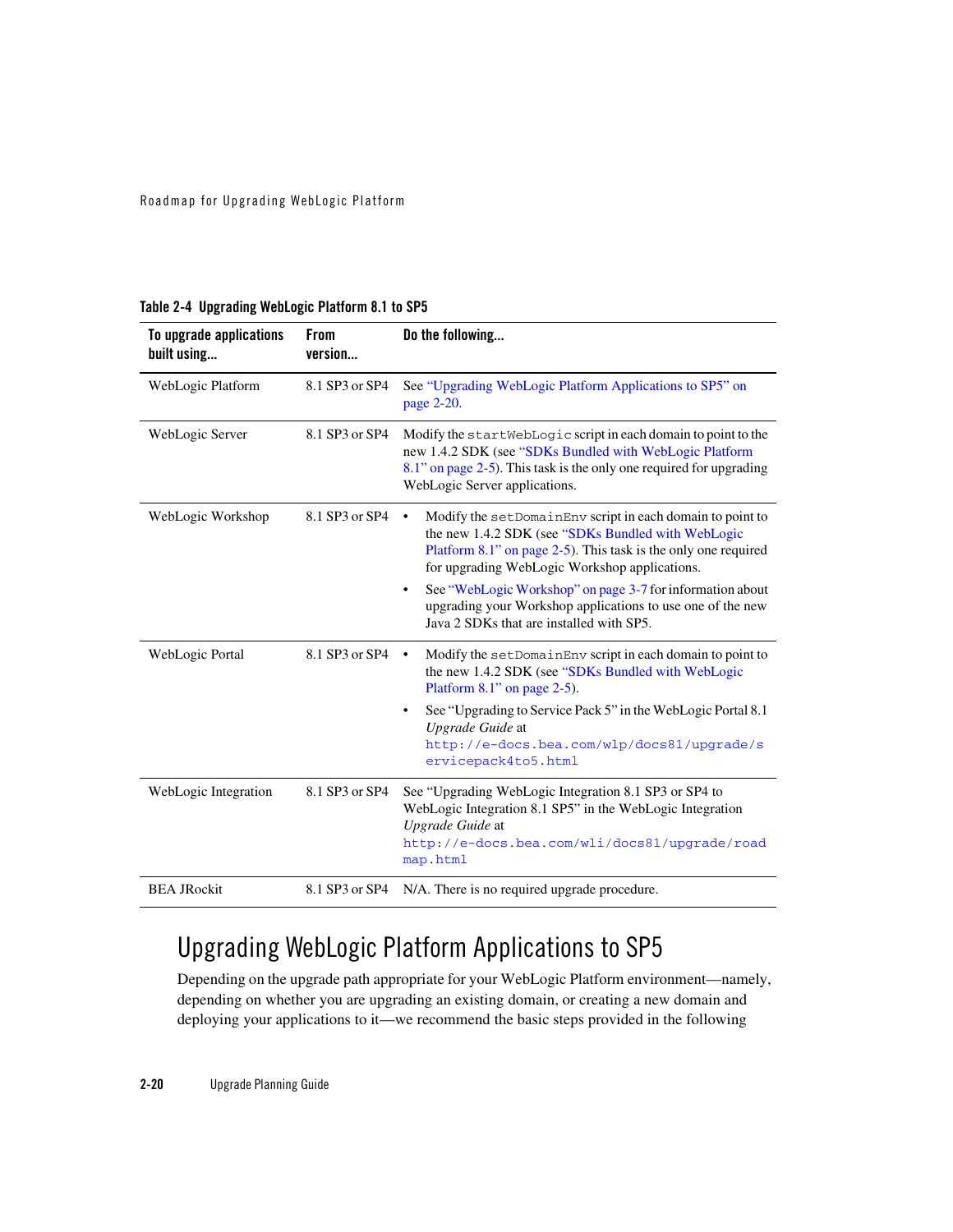sections to complete the SP5 upgrade process for applications that include WebLogic Integration and WebLogic Portal resources. Such applications typically are deployed in domains based on the Basic WebLogic Platform Domain template.

The following sections include:

- [If You Are Upgrading an Existing WebLogic Platform Domain](#page-30-0)
- [If You Are Creating a New Domain and Deploying Your Applications to It](#page-37-0)

If, after reading these sections, you need more information before starting the upgrade procedure, see [Chapter 3, "FAQ for Upgrading WebLogic Platform."](#page-62-3)

#### <span id="page-30-0"></span>**If You Are Upgrading an Existing WebLogic Platform Domain**

To upgrade an existing WebLogic Platform domain, complete the following procedure:

- 1. If necessary, make sure the WebLogic Integration resources in the domain have been upgraded to at least SP3. For more information, see ["Roadmap for Upgrading to WebLogic](#page-49-0)  [Platform 8.1 SP3" on page 2-40](#page-49-0).
- 2. Back up your applications, database schema, other application data, and domain. See ["Backing Up Applications and Domains" on page 2-2](#page-11-0) for more information.
- 3. Choose an upgrade installation method. For example, if you want to upgrade your WebLogic Platform 8.1 software on a Windows system to SP5, you might choose to run Smart Update. For more information, see ["Choosing an Upgrade Installation Method" on](#page-12-0)  [page 2-3](#page-12-0).
- 4. Make sure that all running instances of WebLogic Server are shut down.
- 5. Complete the steps described in the following sections:
	- [Upgrade the Domain's WebLogic Integration Resources](#page-30-1)
	- [Upgrade the Domain's WebLogic Portal Resources](#page-35-0)
	- [Redeploy the Upgraded Application](#page-36-0)

#### <span id="page-30-1"></span>Upgrade the Domain's WebLogic Integration Resources

To upgrade the domain's WebLogic Integration resources, complete the following steps:

1. If you are using PointBase as your database, start your PointBase server and follow the procedure described in "Upgrading PointBase" in "Upgrading WebLogic Integration 8.1 SP3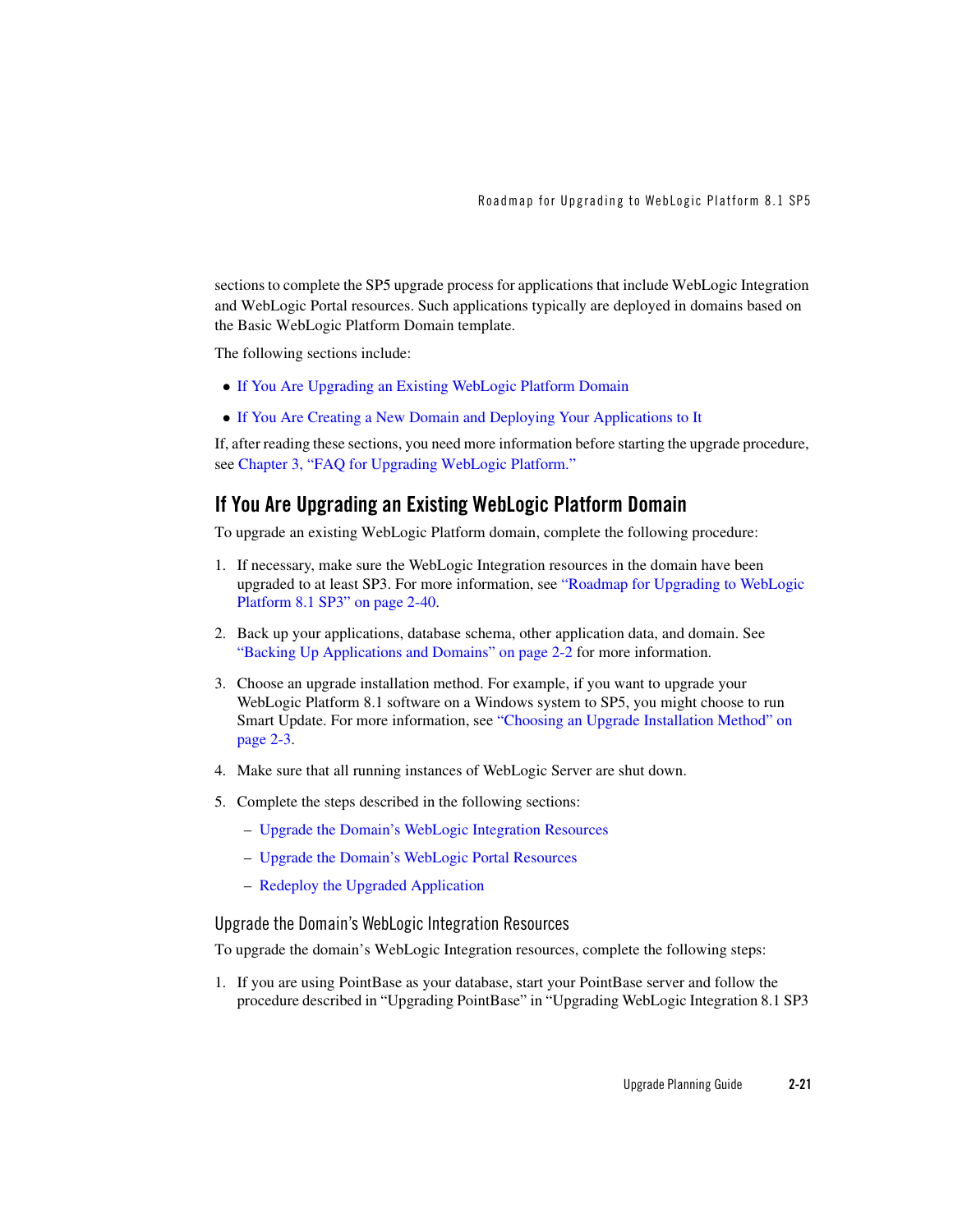Roadmap for Upgrading WebLogic Platform

or SP4 to WebLogic Integration 8.1 SP5" in the WebLogic Integration *Upgrade Guide* at [http://e-docs.bea.com/wli/docs81/upgrade/roadmap.html](../../../wli/docs81/upgrade/roadmap.html)

When your PointBase update is complete, go to the next step.

- Note: If your domain is configured with a database other than PointBase, make sure it is stopped before you proceed.
- 2. Open a UNIX shell or Windows command prompt window, as appropriate.
- 3. Set the ANT  $\circ$ PTS environment variable on your machine to  $-xmx256m$ , to ensure that Ant has enough memory available to complete the domain upgrade procedure. To set the ANT\_OPTS variable, enter the command appropriate for your operating system:

#### **Windows:**

prompt> set ANT\_OPTS=-Xmx256m

#### **UNIX:**

prompt> setenv ANT\_OPTS -Xmx256m

4. Go to the following directory:

WL\_HOME/integration/upgrade

<span id="page-31-1"></span>5. Create an options.properties file that contains settings for your domain environment. The WL\_HOME/integration/upgrade directory contains the file options.properties.sample, which you can use as a template for creating this file.

Define the properties shown in [Table 2-5.](#page-31-0)

Note: Use "/" as a file separator in directory paths.

| Set the following property | To the following values                                                                                                                                                                                |
|----------------------------|--------------------------------------------------------------------------------------------------------------------------------------------------------------------------------------------------------|
| current.version=spn        | Service pack level of the domain being upgraded:<br>If you are upgrading from SP3, specify<br>٠<br>current.version=sp3.<br>If you are upgrading from SP4, specify<br>$\bullet$<br>current.version=sp4. |
| domain.path=path           | Absolute path of the directory containing the domain to<br>be upgraded. For example:<br>c:/bea/user_projects/domains/myDomain                                                                          |

<span id="page-31-0"></span>**Table 2-5 Values You Specify in the options.properties File**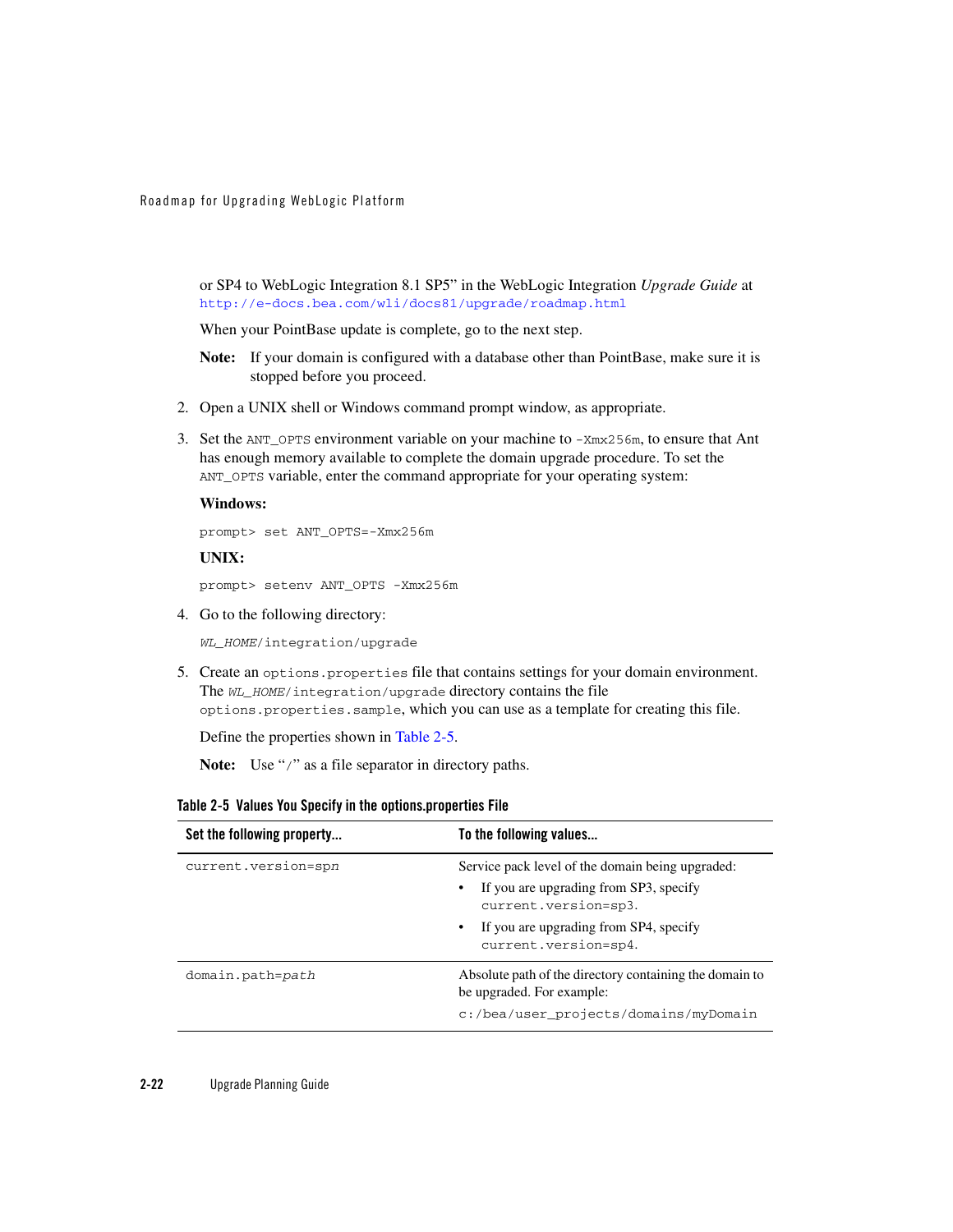| Set the following property | To the following values                                                                                                                                                                                                                                                                                            |
|----------------------------|--------------------------------------------------------------------------------------------------------------------------------------------------------------------------------------------------------------------------------------------------------------------------------------------------------------------|
| beahome.path=path          | Absolute path of the BEA Home directory in which the<br>pre-upgraded WebLogic Integration 8.1 software is<br>installed. For example:<br>$c$ :/bea                                                                                                                                                                  |
|                            |                                                                                                                                                                                                                                                                                                                    |
| beahome.latest.path=path   | Absolute path of the BEA Home directory in which the<br>WebLogic Integration 8.1 SP5 software is installed. For<br>example:                                                                                                                                                                                        |
|                            | $c$ :/bea                                                                                                                                                                                                                                                                                                          |
| os=both                    | Default value of <b>both</b> .                                                                                                                                                                                                                                                                                     |
|                            | Note:<br>If you specify the property os=unix,<br>substitutions may be skipped when executing<br>the upgrade Ant script target, as described in<br>the steps that follow this table. Therefore, we<br>recommend that you use the default property<br>os=both; this ensures that all paths are<br>properly upgraded. |
|                            | If you choose run the upgrade script using the<br>os=unix property, you should run the<br>update_paths target manually.                                                                                                                                                                                            |
| weblogic=weblogic81        | Name of the directory in which the pre-upgrade<br>WebLogic Integration 8.1 software is installed. The<br>default is weblogic81.                                                                                                                                                                                    |
| weblogic.latest=weblogic81 | Name of the directory in which the WebLogic<br>Integration 8.1 SP5 software is installed. The default is<br>weblogic81.                                                                                                                                                                                            |
| db_upgrade=true            | Value of true for all supported databases, except<br>PointBase. If your domain is configured with<br>PointBase, set this property to false.                                                                                                                                                                        |
| platform.hp=false          | Value of <b>false</b> , which is the default value in the<br>options.properties.samplefile.For HP-UX<br>platforms, however, this property must be set to true.                                                                                                                                                     |

**Table 2-5 Values You Specify in the options.properties File (Continued)**

6. Go to the root directory of the domain you are upgrading. For example: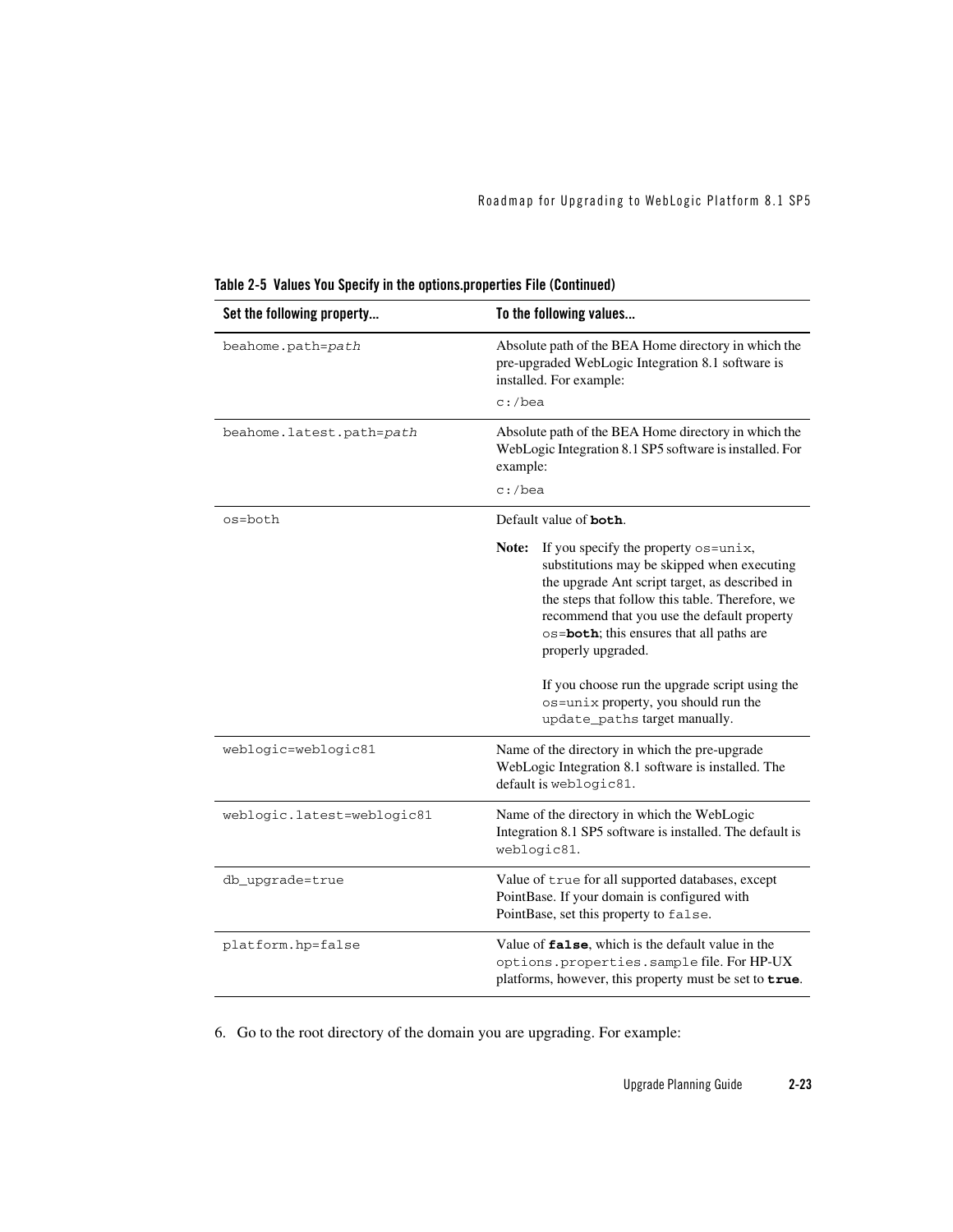BEA\_HOME/user\_projects/domains/your\_domain

- 7. Open the workshop.properties file in a text editor and change the absolute paths to relative paths in the definitions of the wlsHome.path and jdkHome.path variables.
- 8. Return to the following directory:

BEA\_HOME/weblogic81/integration/upgrade

9. Run the domain upgrade.xml script to upgrade the WebLogic Integration resources in your domain, using the following syntax:

```
ant -f domain_upgrade.xml upgrade 
-Doptions.properties=your_options_file
-Dsingle.node=true|false -Ddb type=your db vendor -Ddb user=user name
-Ddb_password=password -Ddb_server=your_server:port
-Ddb_name=database_name
```
In the preceding syntax:

- your\_options\_file represents the options.properties file that you created in [step 5.](#page-31-1)
- If you are upgrading a single-node domain, set the -Dsingle.node parameter to **true**. If you are upgrading a clustered domain, set this parameter to **false**.

10. If you are using PointBase, complete the following steps:

a. Go to the following directory:

BEA\_HOME/weblogic81/integration/dbscripts/pointbase

b. Run one of the following WebLogic Integration database schema upgrade scripts, as appropriate:

#### **For upgrading SP3 to SP5:**

upgrade\_runtime\_sp3\_sp5.sql

#### **For upgrading SP4 to SP5:**

upgrade\_runtime\_sp4\_sp5.sql

11. Remove the domain server's .wlnotdelete subdirectory and all its contents. This subdirectory, which contains the server's cache, is located in the domain's server directory. For example:

BEA\_HOME/user\_projects/domains/mydomain/examplesServer/.wlnotdelete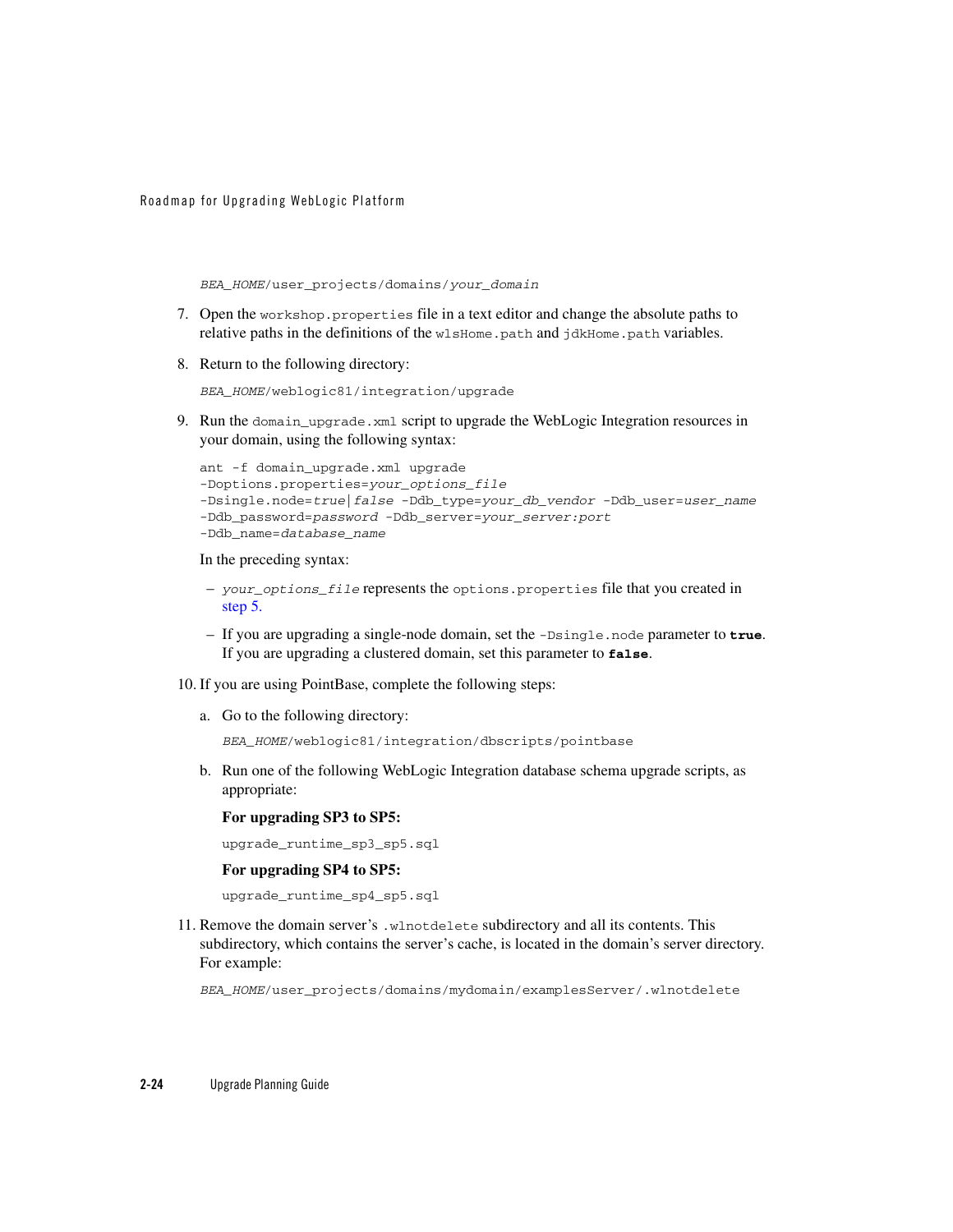Removing the .wlnotdelete subdirectory ensures that all domain upgrade changes become effective when the server is restarted.

For complete details about each of these steps, see "Upgrading WebLogic Integration 8.1 SP3 or SP4 to WebLogic Integration 8.1 SP5" in the WebLogic Integration *Upgrade Guide* at [http://e-docs.bea.com/wli/docs81/upgrade/roadmap.html](../../../wli/docs81/upgrade/roadmap.html).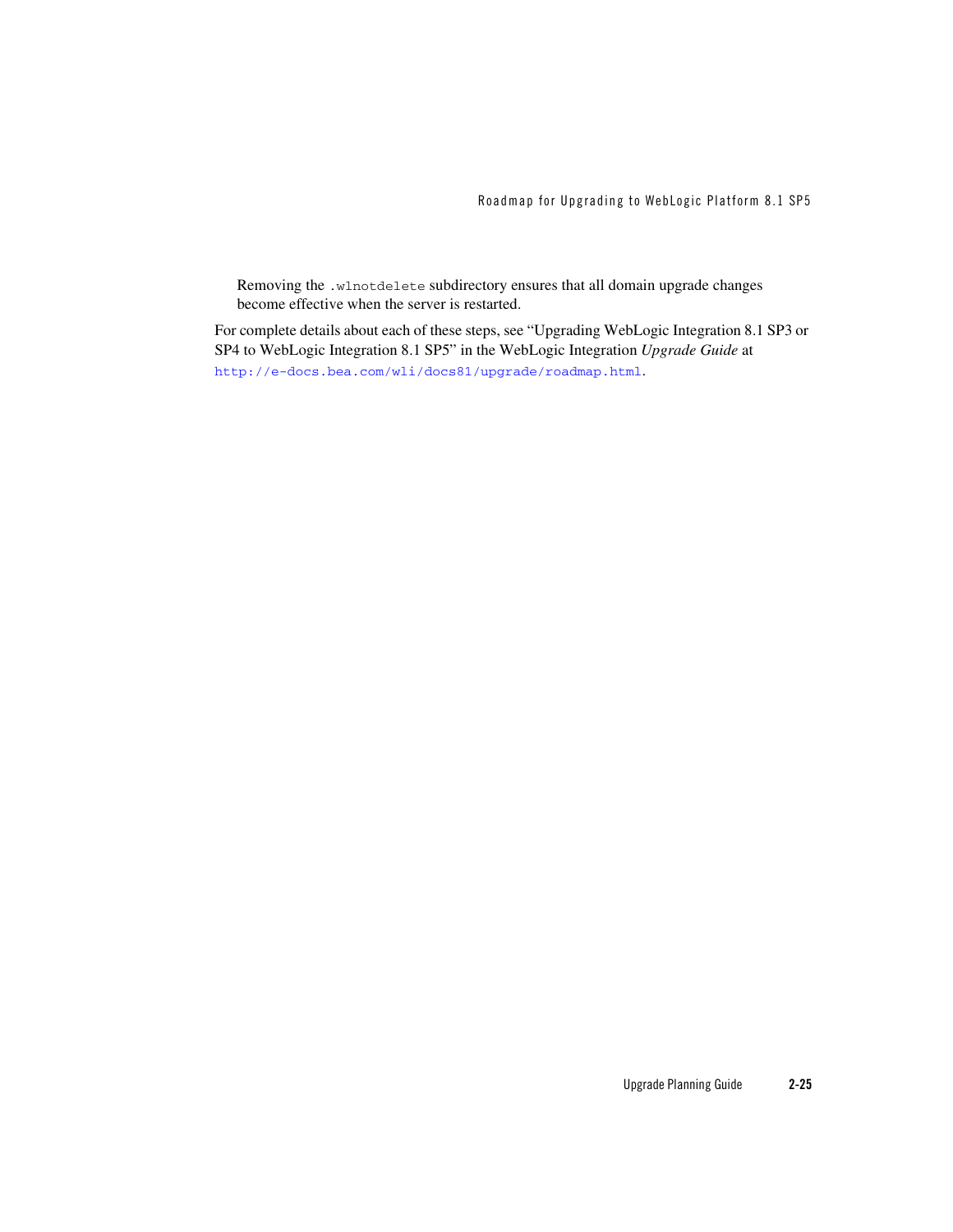#### <span id="page-35-0"></span>Upgrade the Domain's WebLogic Portal Resources

To upgrade the domain's WebLogic Portal resources, complete the following steps:

1. If you are doing a complete, new installation as part of your upgrade, update the WebLogic Portal scripts in your domain as necessary, as explained in "WebLogic Portal Full Installer" in "Upgrading to Service Pack 5" in the WebLogic Portal 8.1 *Upgrade Guide* at the following URL:

[http://e-docs.bea.com/wlp/docs81/upgrade/servicepack4to5.html](../../../wlp/docs81/upgrade/servicepack4to5.html)

- 2. If you are upgrading from SP4 to SP5, skip to [step 3.](#page-35-1) If you are upgrading from SP3 to SP5, your first step is to upgrade the WebLogic Portal database schema in the domain to SP4. To do so, complete the following procedure:
	- a. Go to the following directory:

BEA\_HOME/weblogic81/portal/upgrade/SP4

- b. Complete the steps for your specific database provided in "Step 2: Upgrade Existing Database Schema" in ["Upgrading to Service Pack 4"](../../../wlp/docs81/upgrade/servicepack3to4.html) in the WebLogic Portal 8.1 *Upgrade Guide*.
- c. Update the db\_settings.properties file with your 8.1 database settings. (The instructions at the beginning of the file explain the specific settings that you need to make.)
- d. Run the appropriate WebLogic Portal database schema upgrade script: **On Windows:** upgrade\_db\_schema\_to\_81SP4.cmd **On UNIX:** upgrade\_db\_schema\_to\_81SP4.sh

For complete details about each of these steps, see "Step 2: Upgrade Existing Database Schema" in "Upgrading to Service Pack 4" in the WebLogic Portal 8.1 *Upgrade Guide* at the following URL:

[http://e-docs.bea.com/wlp/docs81/upgrade/servicepack3to4.html](../../../wlp/docs81/upgrade/servicepack3to4.html)

- <span id="page-35-1"></span>3. Upgrade the domain to use the new SP5 libraries and database modules, which may be appropriate if you want to preserve a highly customized domain, including LDAP setup. The following procedure summarizes the steps that are required:
	- a. Go to the following directory:

BEA\_HOME/weblogic81/portal/upgrade/SP5

- b. Run the WebLogic Portal database update script,  $pf$  update system data.sql.
- c. Make a backup copy of the upgraded database.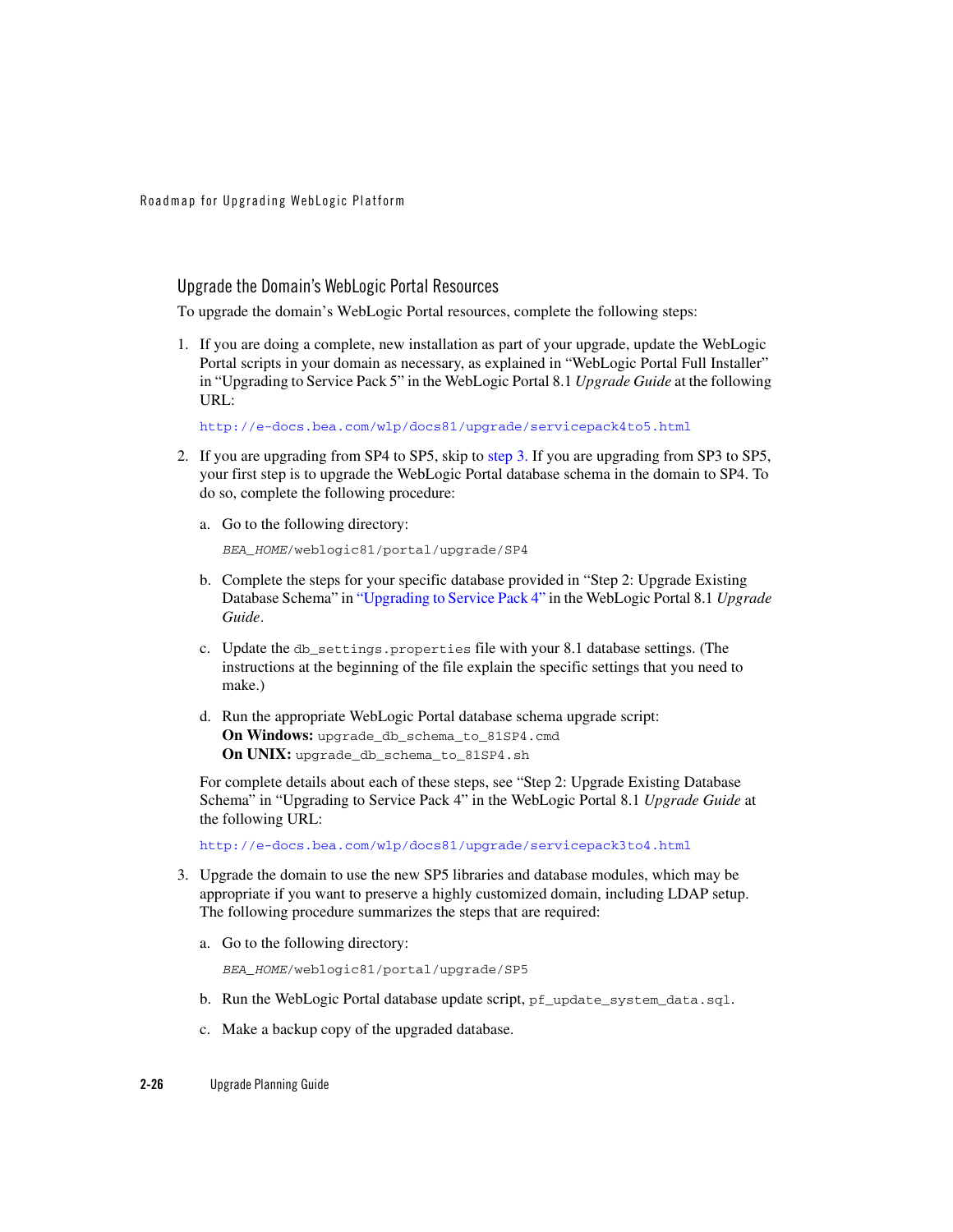For complete details about each of these steps, see "Step 2: Upgrade Existing Portal Framework Data" in in "Upgrading to Service Pack 5" in the WebLogic Portal 8.1 *Upgrade Guide* at the following URL:

[http://e-docs.bea.com/wlp/docs81/upgrade/servicepack4to5.html](../../../wlp/docs81/upgrade/servicepack4to5.html)

- 4. Upgrade your WebLogic Portal applications in the domain by completing the following steps:
	- a. When upgrading applications that are stored as EAR files, you must manually update the encryption.
	- b. Start WebLogic Workshop 8.1 SP5. If the server is running, shut it down in Workshop by choosing Tools→ WebLogic Server→ Stop WebLogic Server.
	- c. In WebLogic Workshop, open the portal application you want to update.
	- d. In the Application window, right-click the application directory and choose Install→ Update Portal Libraries. In the Application window, right-click the application directory and choose Install→ Update Portal Libraries. Workshop prompts you to indicate whether you want to overwrite files with SP5 versions. Click OK.

After the portal application libraries are updated, a dialog box prompts you to select Web projects in the application that you want to have updated.

e. Select the Web projects for which you want to have the libraries updated, and click OK.

For complete details about upgrading WebLogic Portal resources and applications in an existing domain, see "Upgrading to Service Pack 5" in the WebLogic Portal 8.1 *Upgrade Guide* at the following URL:

[http://e-docs.bea.com/wlp/docs81/upgrade/servicepack4to5.html](../../../wlp/docs81/upgrade/servicepack4to5.html)

### Redeploy the Upgraded Application

The final upgrade step is to redeploy the application on your server.

For deployment instructions, see the following documents:

- *WebLogic Portal Production Operations User Guide* at [http://e-docs.bea.com/wlp/docs81/prodOps/index.html](../../../wlp/docs81/prodOps/index.html)
- <sup>z</sup> *Deploying WebLogic Integration Solutions* at [http://e-docs.bea.com/wli/docs81/deploy/index.html](../../../wli/docs81/deploy/index.html)
- <sup>z</sup> *Deploying WebLogic Platform Applications* at [http://e-docs.bea.com/platform/docs81/deploy/index.html](../deploy/index.html)

Congratulations! You have completed the SP5 domain upgrade procedure.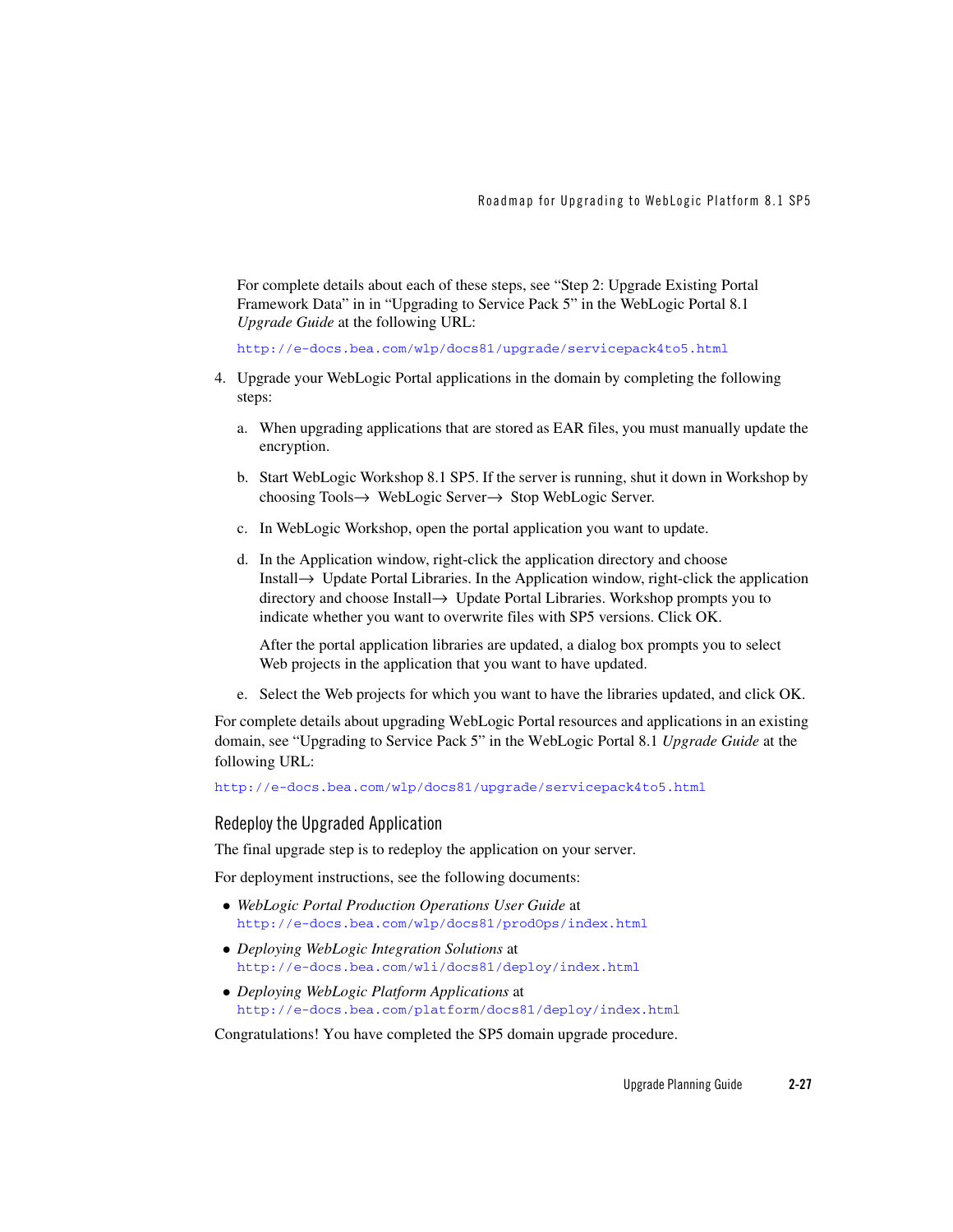### **If You Are Creating a New Domain and Deploying Your Applications to It**

To create a new WebLogic Platform domain and deploy your existing applications to it, complete the following procedure:

- 1. If you are upgrading from SP3, make sure that all existing WebLogic Integration resources have been fully upgraded to SP3. For more information, see ["Roadmap for Upgrading to](#page-49-0)  [WebLogic Platform 8.1 SP3" on page 2-40](#page-49-0).
- 2. Back up your applications, database schema, other application data, and domain. For more information, see ["Backing Up Applications and Domains" on page 2-2](#page-11-0).
- 3. Choose an upgrade installation method, such as Smart Update, and upgrade your WebLogic Platform 8.1 software to SP5. For more information, see ["Choosing an Upgrade Installation](#page-12-0)  [Method" on page 2-3.](#page-12-0)
- 4. Use the Configuration Wizard and the Basic WebLogic Platform Domain template to create a new domain.
- 5. Make sure that all running instances of WebLogic Server are shut down.
- 6. Complete the steps described in the following sections:
	- [Upgrade the WebLogic Integration Resources for Your New Domain](#page-37-0)
	- [Upgrading the WebLogic Portal Resources for Your New Domain](#page-38-0)
	- [Redeploy the Upgraded Application](#page-40-0)

### <span id="page-37-0"></span>Upgrade the WebLogic Integration Resources for Your New Domain

To upgrade the WebLogic Integration resources used by your application in the new domain, complete the following steps:

- 1. If you are using PointBase as your database, start the PointBase server and follow the procedure provided in "Upgrading PointBase" in "Upgrading WebLogic Integration 8.1 SP3 or SP4 to WebLogic Integration 8.1 SP5" in the WebLogic Integration *Upgrade Guide* at [http://e-docs.bea.com/wli/docs81/upgrade/roadmap.html](../../../wli/docs81/upgrade/roadmap.html).
- 2. If your domain is configured with a database other than PointBase, make sure it is stopped before you proceed.
- 3. Go to the following directory:

```
BEA_HOME/weblogic81/integration/dbscripts/db_directory
```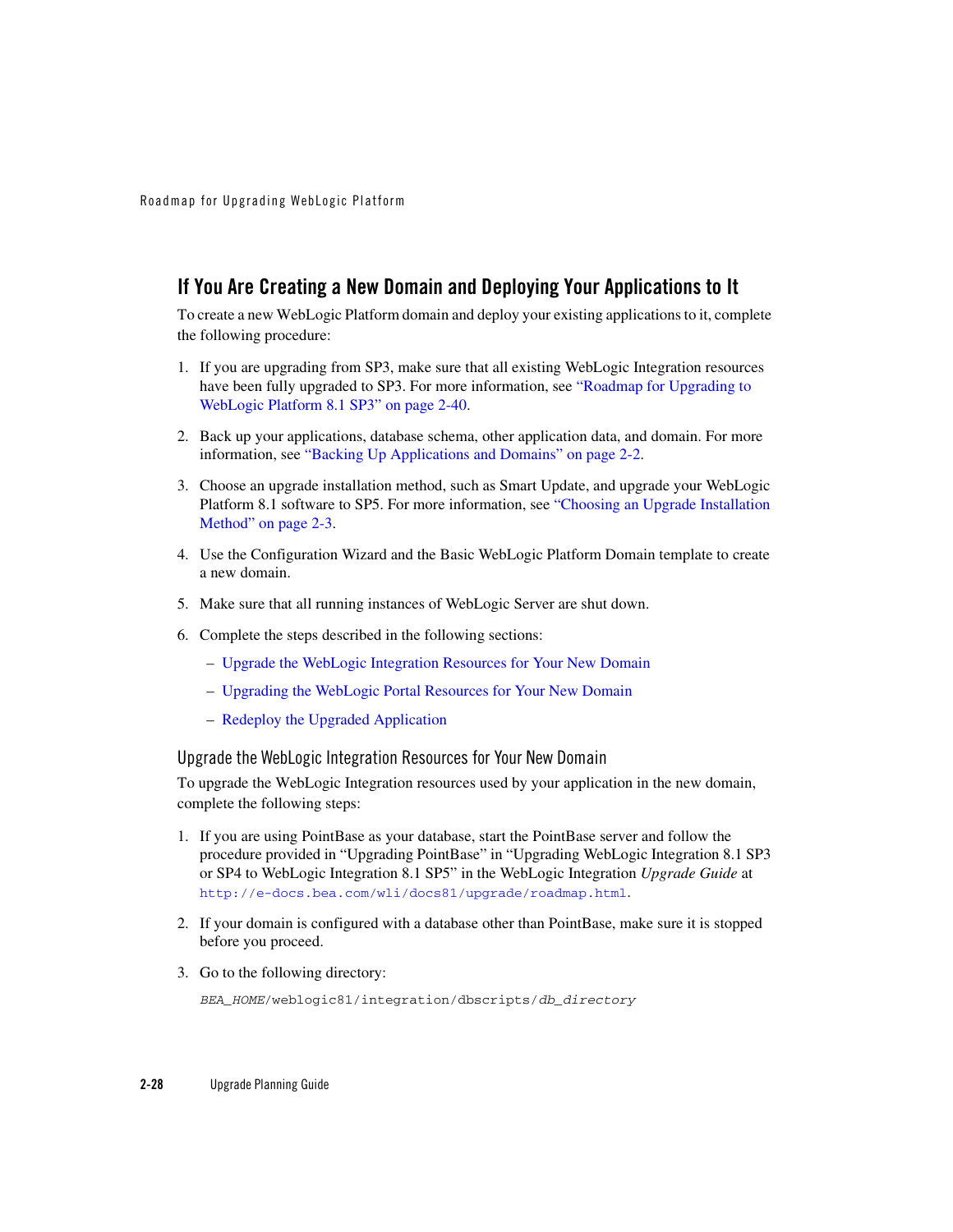Here db\_directory represents the name of the database directory configured for your domain, such as sybase.

4. Run the appropriate WebLogic Integration database schema upgrade scripts, as appropriate:

#### **For upgrading SP3 to SP5:**

upgrade\_runtime\_sp3\_sp5.sql

#### **For upgrading SP4 to SP5:**

upgrade\_runtime\_sp4\_sp5.sql

For complete details, see "Upgrading WebLogic Integration 8.1 SP3 or SP4 to WebLogic Integration 8.1 SP5" in the WebLogic Integration *Upgrade Guide* at [http://e-docs.bea.com/wli/docs81/upgrade/roadmap.html](../../../wli/docs81/upgrade/roadmap.html).

### <span id="page-38-0"></span>Upgrading the WebLogic Portal Resources for Your New Domain

To upgrade the WebLogic Portal resources used by your application in the new domain, complete the following steps:

1. If you are doing a complete, new installation as part of your upgrade, update the WebLogic Portal scripts as necessary, as explained in "WebLogic Portal Full Installer" in "Upgrading to Service Pack 5" in the WebLogic Portal 8.1 *Upgrade Guide* at the following URL:

[http://e-docs.bea.com/wlp/docs81/upgrade/servicepack4to5.html](../../../wlp/docs81/upgrade/servicepack4to5.html)

- 2. If you are upgrading from SP4 to SP5, skip to [step 3.](#page-39-0) If you are upgrading from SP3 to SP5, your first step is to upgrade the WebLogic Portal database schema in the domain to SP4. To do so, complete the following procedure:
	- a. Go to the following directory:

BEA\_HOME/weblogic81/portal/upgrade/SP4

- b. Complete the steps for your specific database as provided in "Step 2: Upgrade Existing Database Schema" in ["Upgrading to Service Pack 4"](../../../wlp/docs81/upgrade/servicepack3to4.html) in the WebLogic Portal 8.1 *Upgrade Guide*.
- c. Update the db\_settings.properties file with your 8.1 database settings. (The instructions at the beginning of the file explain the specific settings that you need to make.)
- d. Run the appropriate WebLogic Portal database schema upgrade script: **On Windows:** upgrade\_db\_schema\_to\_81SP4.cmd **On UNIX:** upgrade\_db\_schema\_to\_81SP4.sh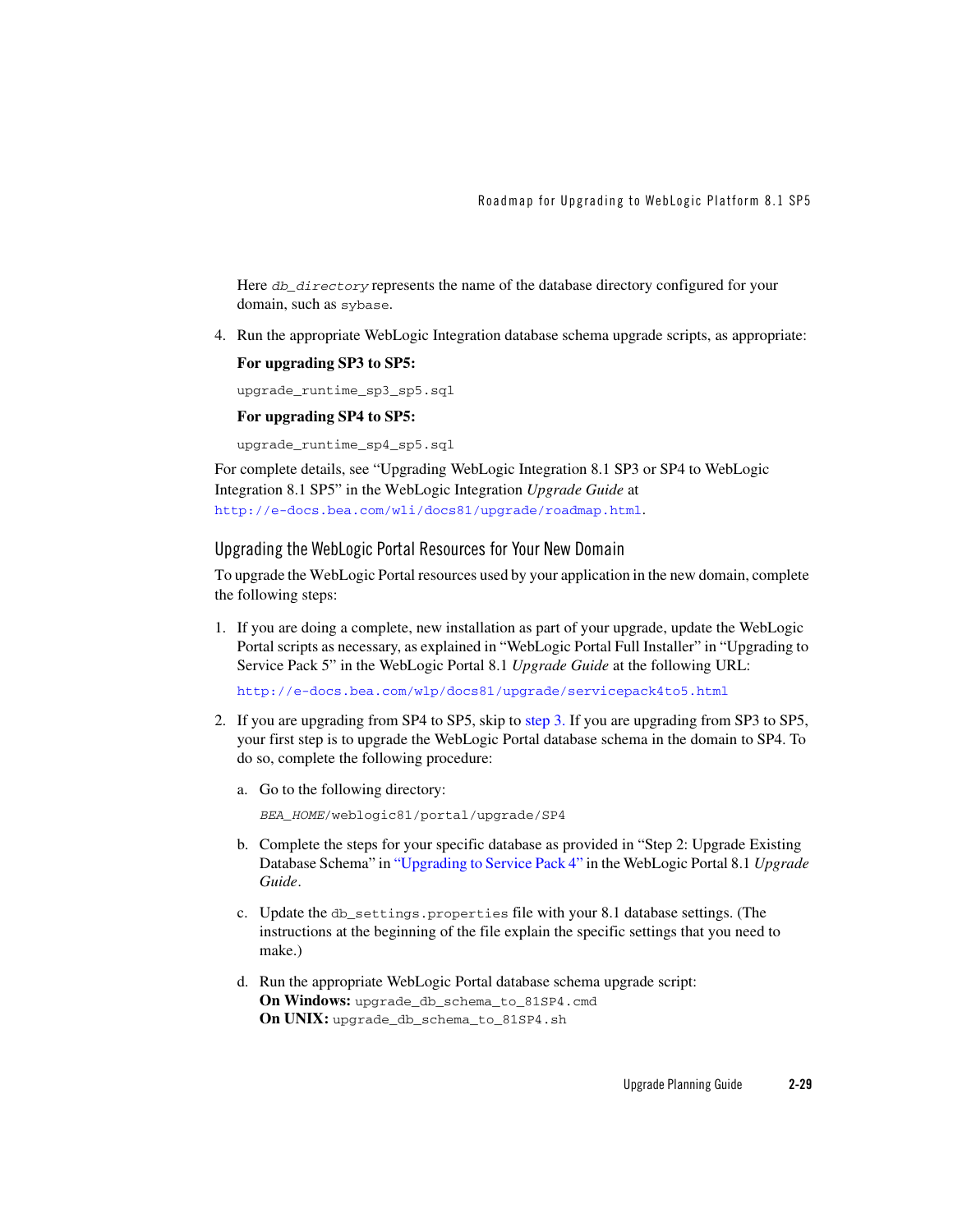For complete details about each of these steps, see "Step 2: Upgrade Existing Database Schema" in "Upgrading to Service Pack 4" in the WebLogic Portal 8.1 *Upgrade Guide* at the following URL:

[http://e-docs.bea.com/wlp/docs81/upgrade/servicepack3to4.html](../../../wlp/docs81/upgrade/servicepack3to4.html)

- <span id="page-39-0"></span>3. Upgrade the domain to use the new SP5 libraries and database modules, which may be appropriate if you want to preserve a highly customized domain, including LDAP setup. The following procedure summarizes the steps that are required:
	- a. Go to the following directory:

BEA HOME/weblogic81/portal/upgrade/SP5

- b. Run the WebLogic Portal database update script, pf\_update\_system\_data.sql.
- c. Make a backup copy of the upgraded database.
- 4. Upgrade your WebLogic Portal applications in the domain by completing the following steps:
	- a. If you are using a third-party content management system, re-configure that repository before deploying it. This allows the passwords to be re-encrypted for the new domain.
	- b. Re-encrypt any passwords that are used to access WSRP portlets. Encryption is domain-specific so it needs to be updated when switching domains. Also, when upgrading applications that are stored as EAR files, you must manually update the encryption.
	- c. Start WebLogic Workshop 8.1 SP5. If the server is running, shut it down in Workshop by choosing Tools→ WebLogic Server→ Stop WebLogic Server.
	- d. In WebLogic Workshop, open the portal application you want to update.
	- e. In the Application window, right-click the name of the application directory and choose Install→ Update Portal Libraries. Workshop prompts you to indicate whether you want to overwrite the existing files with SP5 versions. Click OK.)

After the portal application libraries are updated, a dialog box prompts you to select Web projects in the application that you want to have updated.

- f. Select the Web projects for which you want to have libraries updated, and click OK.
- g. Restart the server.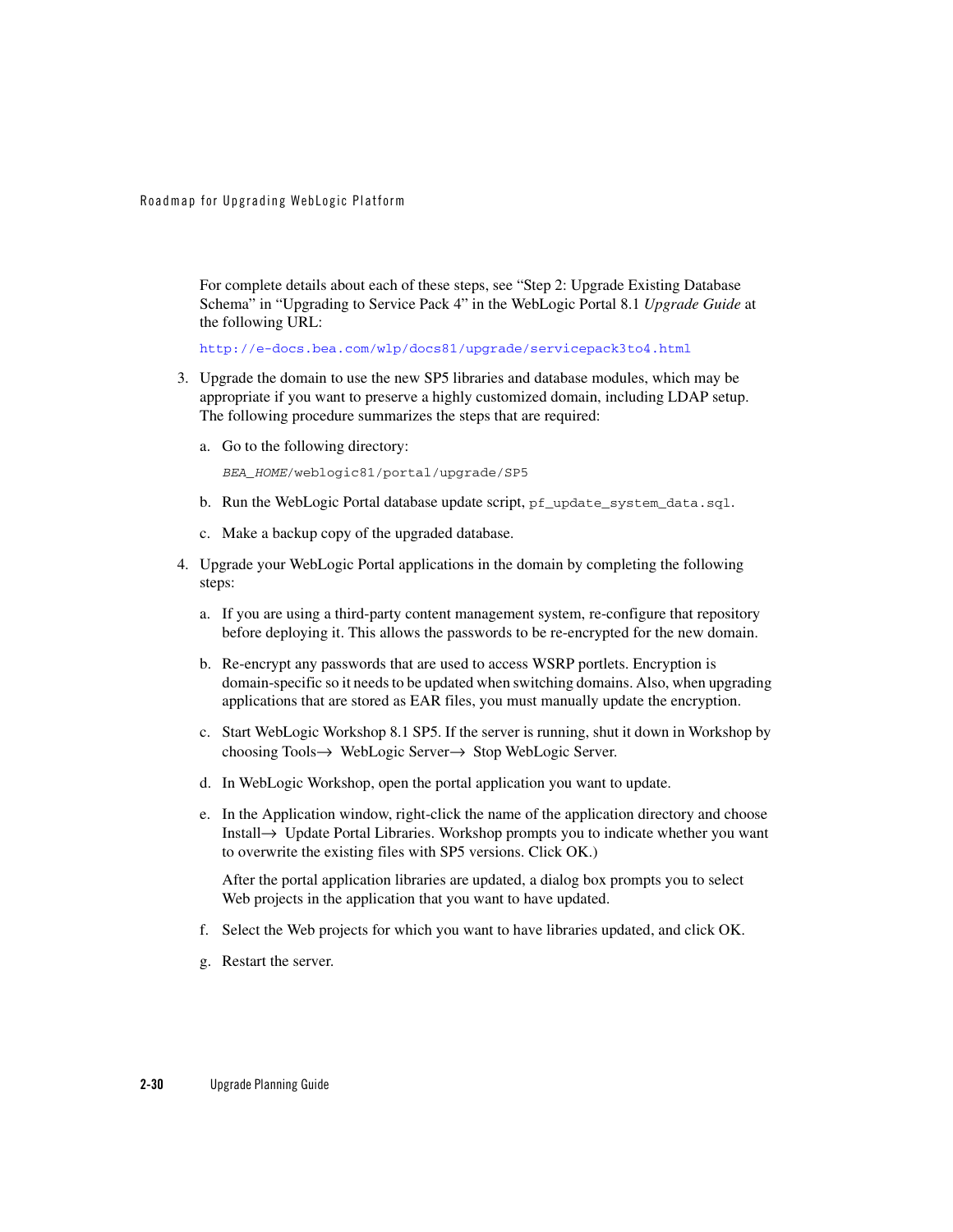For complete details about upgrading WebLogic Portal resources and applications in an existing domain, see "Upgrading to Service Pack 5" in the WebLogic Portal 8.1 *Upgrade Guide* at the following URL:

[http://e-docs.bea.com/wlp/docs81/upgrade/servicepack4to5.html](../../../wlp/docs81/upgrade/servicepack4to5.html)

### <span id="page-40-0"></span>Redeploy the Upgraded Application

The final upgrade step is to redeploy the application on your server.

For deployment instructions, see the following documents:

- *WebLogic Portal Production Operations User Guide* at [http://e-docs.bea.com/wlp/docs81/prodOps/index.html](../../../wlp/docs81/prodOps/index.html)
- <sup>z</sup> *Deploying WebLogic Integration Solutions* at [http://e-docs.bea.com/wli/docs81/deploy/index.html](../../../wli/docs81/deploy/index.html)
- <sup>z</sup> *Deploying WebLogic Platform Applications* at [http://e-docs.bea.com/platform/docs81/deploy/index.html](../deploy/index.html)

Congratulations! You have completed the SP5 upgrade procedure.

### <span id="page-40-2"></span>**Roadmap for Upgrading to WebLogic Platform 8.1 SP4**

This section includes the following topics about upgrading to SP4:

- [Summary of Required SP4 Upgrade Procedures for WebLogic Platform 8.1](#page-40-1)
- [Upgrading WebLogic Platform Applications to SP4](#page-42-0)

### <span id="page-40-1"></span>Summary of Required SP4 Upgrade Procedures for WebLogic Platform 8.1

This section includes the following information:

- A summary of the required procedures for upgrading each category of WebLogic Platform 8.1 applications to SP4
- Links to documents that provide more details
- Important notes about upgrade-related information.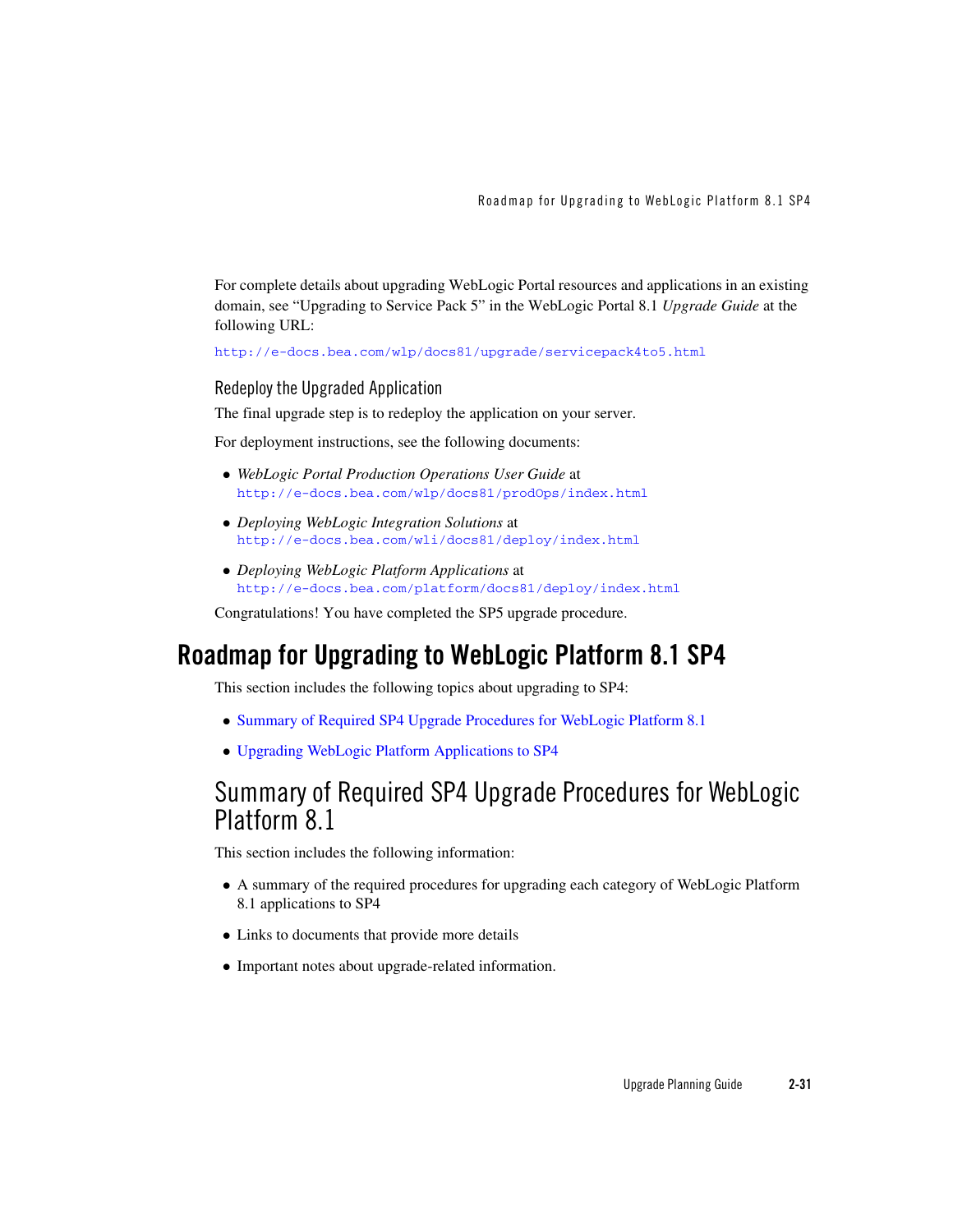| To upgrade applications<br>built using | <b>From</b><br>version | Do the following                                                                                                                                                                                                                                                         |
|----------------------------------------|------------------------|--------------------------------------------------------------------------------------------------------------------------------------------------------------------------------------------------------------------------------------------------------------------------|
| WebLogic Platform                      | 8.1 SP2 or SP3         | See the following:                                                                                                                                                                                                                                                       |
|                                        |                        | "Upgrading WebLogic Platform Applications to SP4" on<br>page 2-33.                                                                                                                                                                                                       |
|                                        |                        | "Default JDBC Configurations for WebLogic Platform" in<br>$\bullet$<br>Managing WebLogic Platform Database Resources at the<br>following URL:                                                                                                                            |
|                                        |                        | http://e-docs.bea.com/platform/docs81/db_m<br>gmt/default_JDBC_configs.html                                                                                                                                                                                              |
|                                        |                        | The default JDBC configuration for the prepackaged<br>WebLogic Platform configuration templates has changed.<br>Existing silent configuration scripts that use the prepackaged<br>templates may need to be revised to accommodate the new<br>default JDBC configuration. |
|                                        |                        | Otherwise, the only upgrade procedures required for<br>WebLogic Platform applications are at the component level.                                                                                                                                                        |
| WebLogic Server                        | 8.1 SP2 or SP3         | Modify the startWebLogic script in each domain to point to the<br>new 1.4.2 SDK (see "SDKs Bundled with WebLogic Platform<br>8.1" on page 2-5). Otherwise, there is no required upgrade<br>procedure for WebLogic Server applications.                                   |
| WebLogic Workshop                      | 8.1 SP2 or SP3         | Modify the setDomainEnv script in each domain to point to<br>$\bullet$<br>the new 1.4.2 SDK (see "SDKs Bundled with WebLogic<br>Platform 8.1" on page 2-5). Otherwise, there is no required<br>upgrade procedure for Workshop applications.                              |
|                                        |                        | See "WebLogic Workshop" on page 3-7 for information about<br>$\bullet$<br>upgrading your Workshop applications to use one of the new<br>Java 2 SDKs that are installed with SP3.                                                                                         |
| WebLogic Portal                        | 8.1 SP2 or SP3         | Modify the setDomainEnv script in each domain to point to<br>$\bullet$<br>the new 1.4.2 SDK (see "SDKs Bundled with WebLogic<br>Platform $8.1$ " on page $2-5$ ).                                                                                                        |
|                                        |                        | See "Upgrading to Service Pack 4" in the WebLogic Portal 8.1<br>$\bullet$<br>Upgrade Guide at<br>http://e-docs.bea.com/wlp/docs81/upgrade/s<br>ervicepack3to4.html                                                                                                       |

### **Table 2-6 Upgrading WebLogic Platform 8.1 to SP4**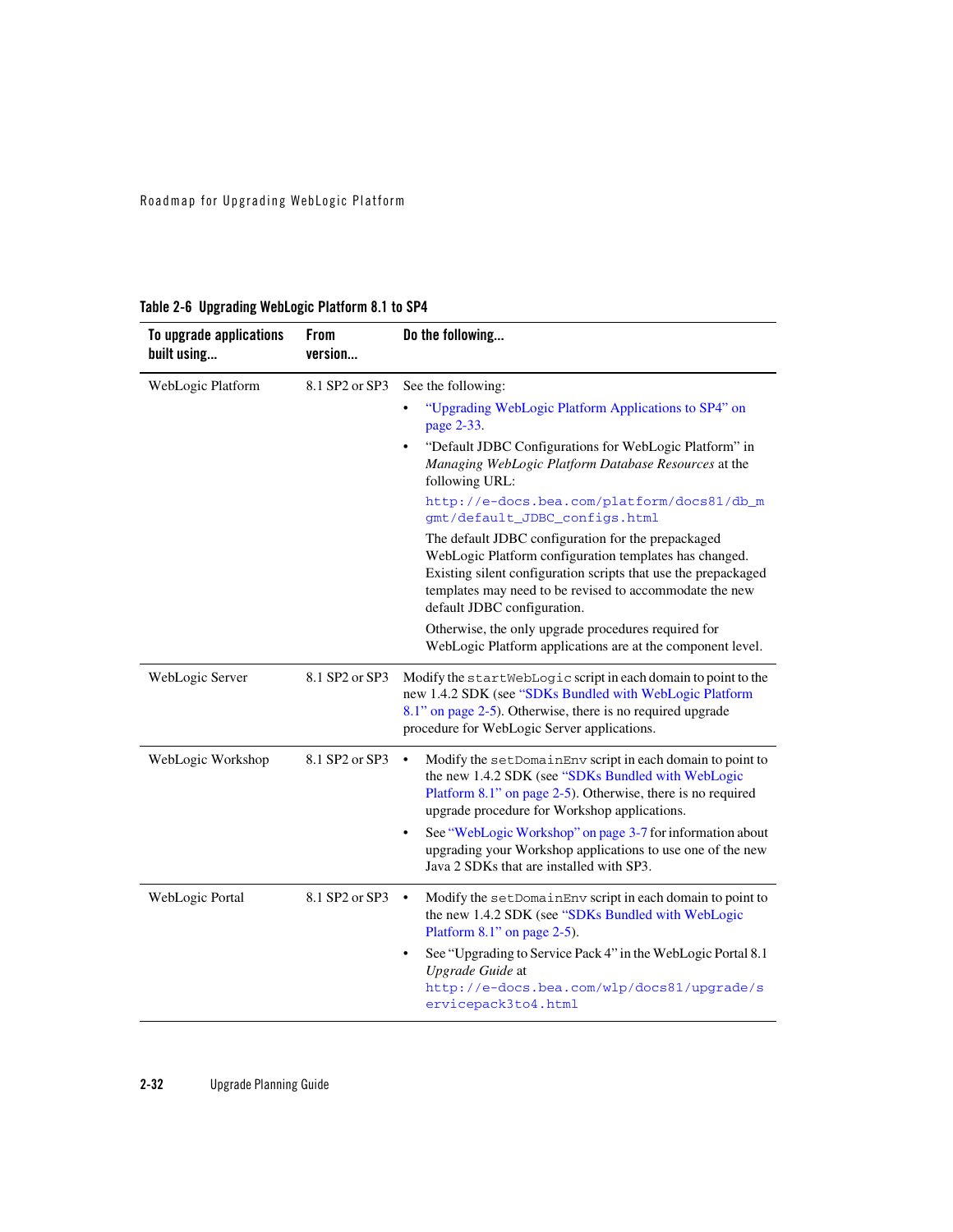| To upgrade applications<br>built using | <b>From</b><br>version |       | Do the following                                                                                                                                                                                                                                                                                                                                                                                                                                                                                                                                                                                                                                                                                           |
|----------------------------------------|------------------------|-------|------------------------------------------------------------------------------------------------------------------------------------------------------------------------------------------------------------------------------------------------------------------------------------------------------------------------------------------------------------------------------------------------------------------------------------------------------------------------------------------------------------------------------------------------------------------------------------------------------------------------------------------------------------------------------------------------------------|
| WebLogic Integration                   | 8.1 SP2 or SP3         | Note: | See "Upgrading WebLogic Integration 8.1 SP2 and SP3 to<br>WebLogic Integration 8.1 SP4" in the WebLogic Integration<br>Upgrade Guide at<br>http://e-docs.bea.com/wli/docs81/upgrade/upgr<br>adetosp4.html<br>WebLogic Platform 8.1 SP2 requires you to install the<br>SDK1.4.2/Oracle10gdriver/Database patch if you are<br>using the 1.4.2 SDK or Oracle 10g driver, or the SQL<br>Server, Sybase, or DB2 databases. If you are upgrading<br>from SP2, the SP4 upgrade procedure assumes that you<br>have installed this patch if your domain is configured with<br>that database. For more information about this patch, see<br>"Roadmap for Upgrading to WebLogic Platform 8.1 SP2"<br>on page $2-48$ . |
|                                        |                        |       |                                                                                                                                                                                                                                                                                                                                                                                                                                                                                                                                                                                                                                                                                                            |

**Table 2-6 Upgrading WebLogic Platform 8.1 to SP4 (Continued)**

### <span id="page-42-0"></span>Upgrading WebLogic Platform Applications to SP4

WebLogic JRockit 8.1 SP2 or SP3 N/A. There is no required upgrade procedure.

Depending on the upgrade path appropriate for your WebLogic Platform environment—namely, upgrading an existing domain, or creating a new domain and deploying your applications to it we recommend the basic steps provided in the following subsections to complete the SP4 upgrade process for applications that include WebLogic Integration and WebLogic Portal resources. Such applications typically are deployed in domains that have been created based on the Basic WebLogic Platform Domain template.

These subsections include:

- [If You Are Upgrading an Existing WebLogic Platform Domain](#page-43-0)
- [If You Are Creating a New Domain and Deploying Your Applications to It](#page-46-0)

After you finish reading these subsections, we recommend that you see [Chapter 3, "FAQ for](#page-62-0)  [Upgrading WebLogic Platform,"](#page-62-0) for more information before beginning the upgrade process.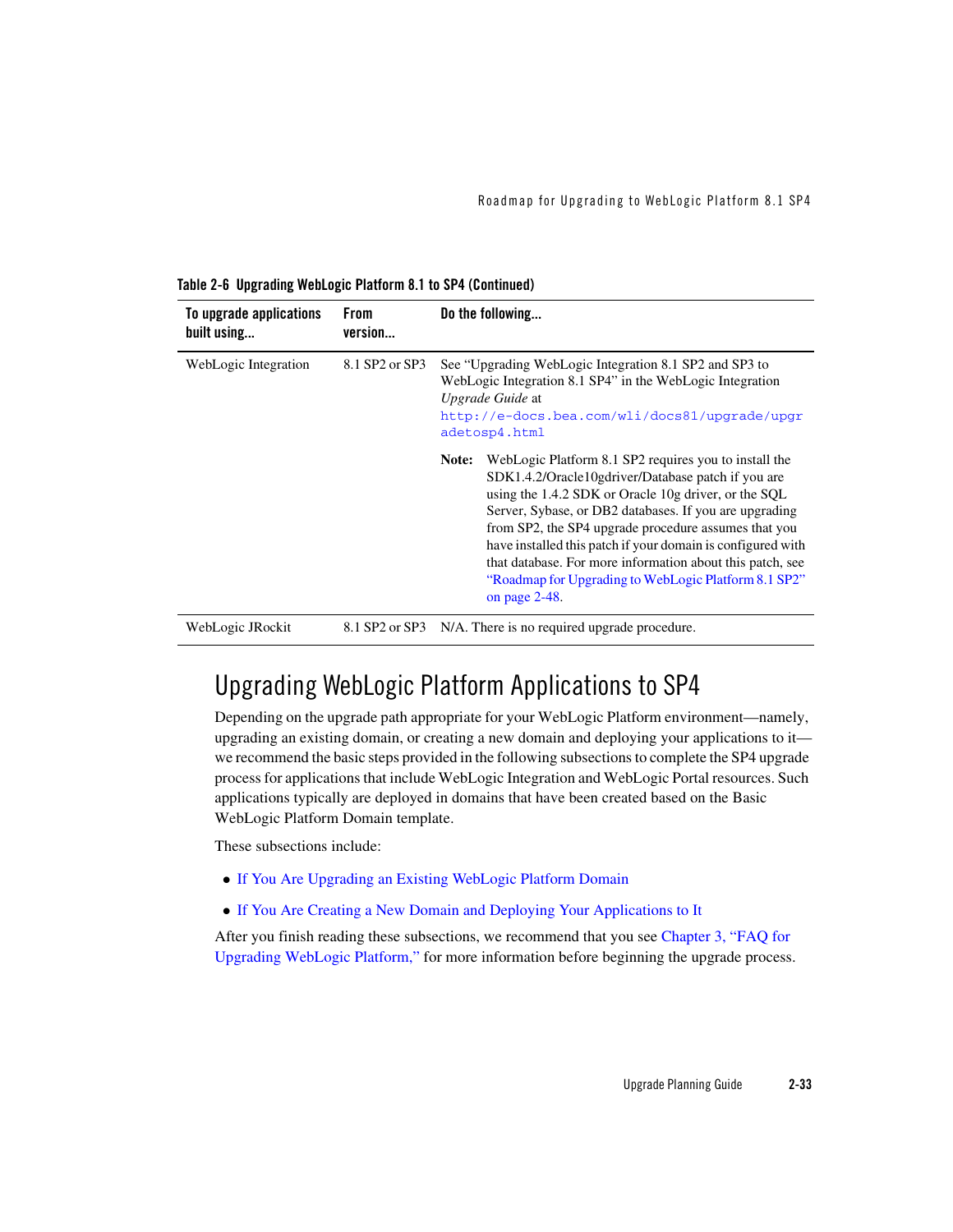### <span id="page-43-0"></span>**If You Are Upgrading an Existing WebLogic Platform Domain**

If you have chosen to upgrade an existing WebLogic Platform domain, perform the following steps to complete the update process:

- 1. If necessary, make sure the WebLogic Integration resources in the domain have been upgraded to SP2. For more information, see ["Roadmap for Upgrading to WebLogic Platform](#page-40-2)  [8.1 SP4" on page 2-31.](#page-40-2)
- 2. Back up your applications, database schema, other application data, and domain. See ["Backing Up Applications and Domains" on page 2-2](#page-11-0) for more information.
- 3. Choose an upgrade installation method. For example, if you are using Smart Update on Windows systems, and upgrade your WebLogic Platform 8.1 software to SP4. See ["Choosing an Upgrade Installation Method" on page 2-3](#page-12-0) for more information.
- 4. Upgrade the WebLogic Integration resources in the domain. The following procedure summarizes the steps that are required:
	- a. If you are using PointBase as your database, follow the procedure described in "Upgrading PointBase" in "See "Upgrading WebLogic Integration 8.1 SP2 and SP3 to WebLogic Integration 8.1 SP4" in the WebLogic Integration *Upgrade Guide* at [http://e-docs.bea.com/wli/docs81/upgrade/upgradetosp4.html](../../../wli/docs81/upgrade/upgradetosp4.html)

After you have upgraded your PointBase database, proceed with the following steps.

b. Go to the following directory:

BEA HOME/weblogic81/integration/upgrade

c. Create an options.properties file, which sets your domain environment. The preceding directory contains the file options.properties.sample, which you can use as a template for creating this file.

If you are upgrading from SP2, open the options.properties file in a text editor and make the following edits:

First, change the line current.version=sp3 to current.version=sp2.

Second, if you are using PointBase, change the line db\_upgrade=true to db\_upgrade=false.

d. Go to the root directory of the domain you are upgrading; for example:

BEA\_HOME/user\_projects/domains/your\_domain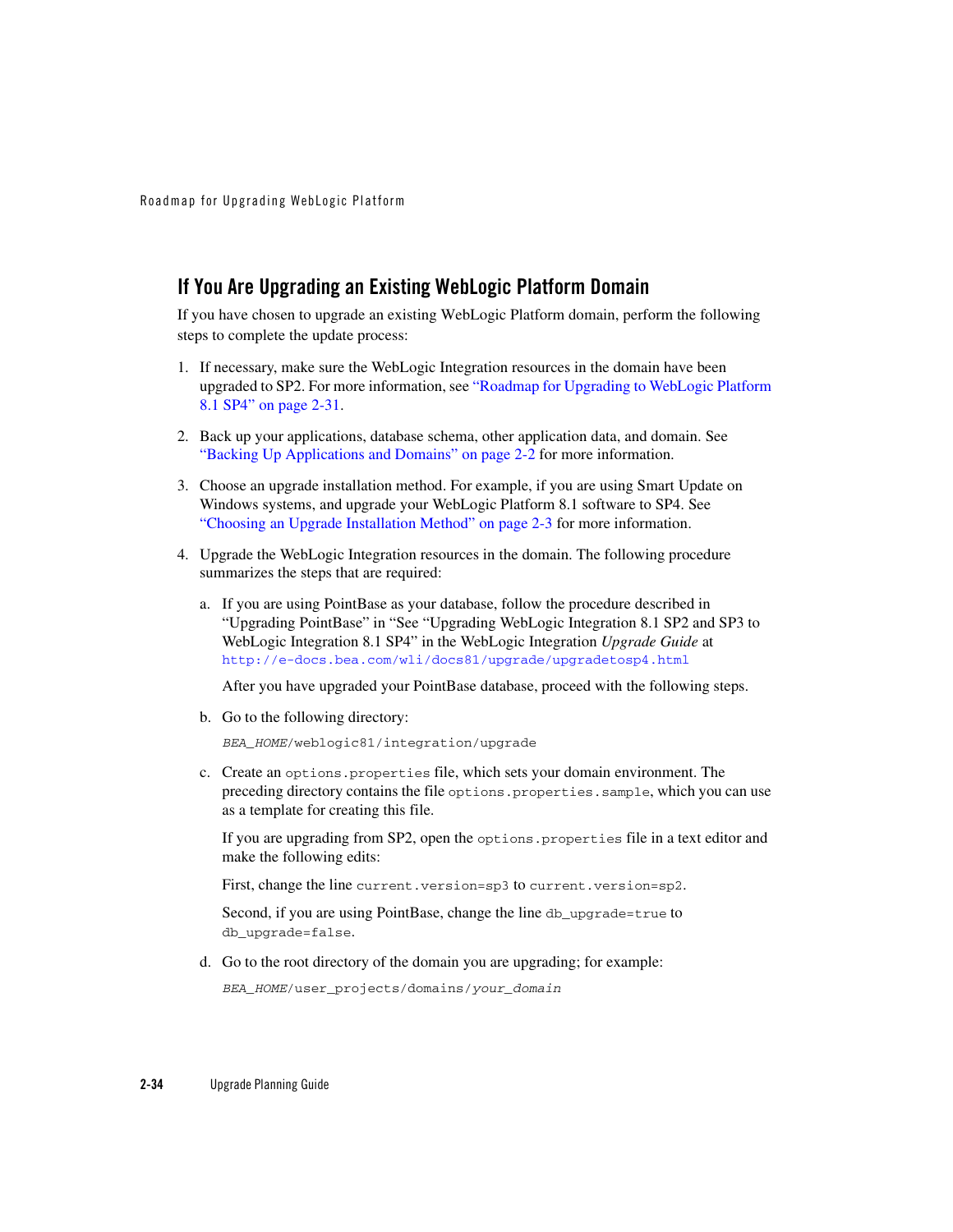- e. Edit the workshop.properties file to change the paths of the wlsHome.path and jdkHome.path variables from relative paths to absolute paths.
- f. Return to the following directory:

BEA\_HOME/weblogic81/integration/upgrade

g. Run the domain\_upgrade.xml script to upgrade the WebLogic Integration resources in your domain, using the following syntax:

```
ant -f domain_upgrade.xml upgrade 
-Doptions.properties=your_options_file
-Dsingle.node=true -Ddb_type=your_db_vendor -Ddb_user=user_name
-Ddb_password=password -Ddb_server=your_server:port
-Ddb_name=database_name
```
h. If you are using PointBase, complete the following steps:

Go to the following directory:

BEA\_HOME/weblogic81/integration/dbscripts/pointbase

Run one of the following WebLogic Integration database schema upgrade scripts, as appropriate:

#### **For upgrading SP2 to SP4:**

upgrade\_runtime\_sp2\_sp4.sql

#### **For upgrading SP3 to SP4:**

upgrade\_runtime\_sp3\_sp4.sql

For complete details about each of these steps, see "See "Upgrading WebLogic Integration 8.1 SP2 and SP3 to WebLogic Integration 8.1 SP4" in the WebLogic Integration *Upgrade Guide* at

[http://e-docs.bea.com/wli/docs81/upgrade/upgradetosp4.html](../../../wli/docs81/upgrade/upgradetosp4.html)

5. If you are doing a complete, new installation as part of your upgrade, update the WebLogic Portal scripts as necessary, as explained in "WebLogic Portal Full Installer" in "Upgrading to Service Pack 4" in the WebLogic Portal 8.1 *Upgrade Guide* at the following URL:

[http://e-docs.bea.com/wlp/docs81/upgrade/servicepack3to4.html](../../../wlp/docs81/upgrade/servicepack3to4.html)

- 6. If you are upgrading from SP2 to SP4, complete the following steps to first upgrade the WebLogic Portal database schema in the domain to SP3. Otherwise go to [step 7.](#page-45-0) 
	- a. Change to the following directory:

BEA\_HOME/weblogic81/portal/upgrade/SP3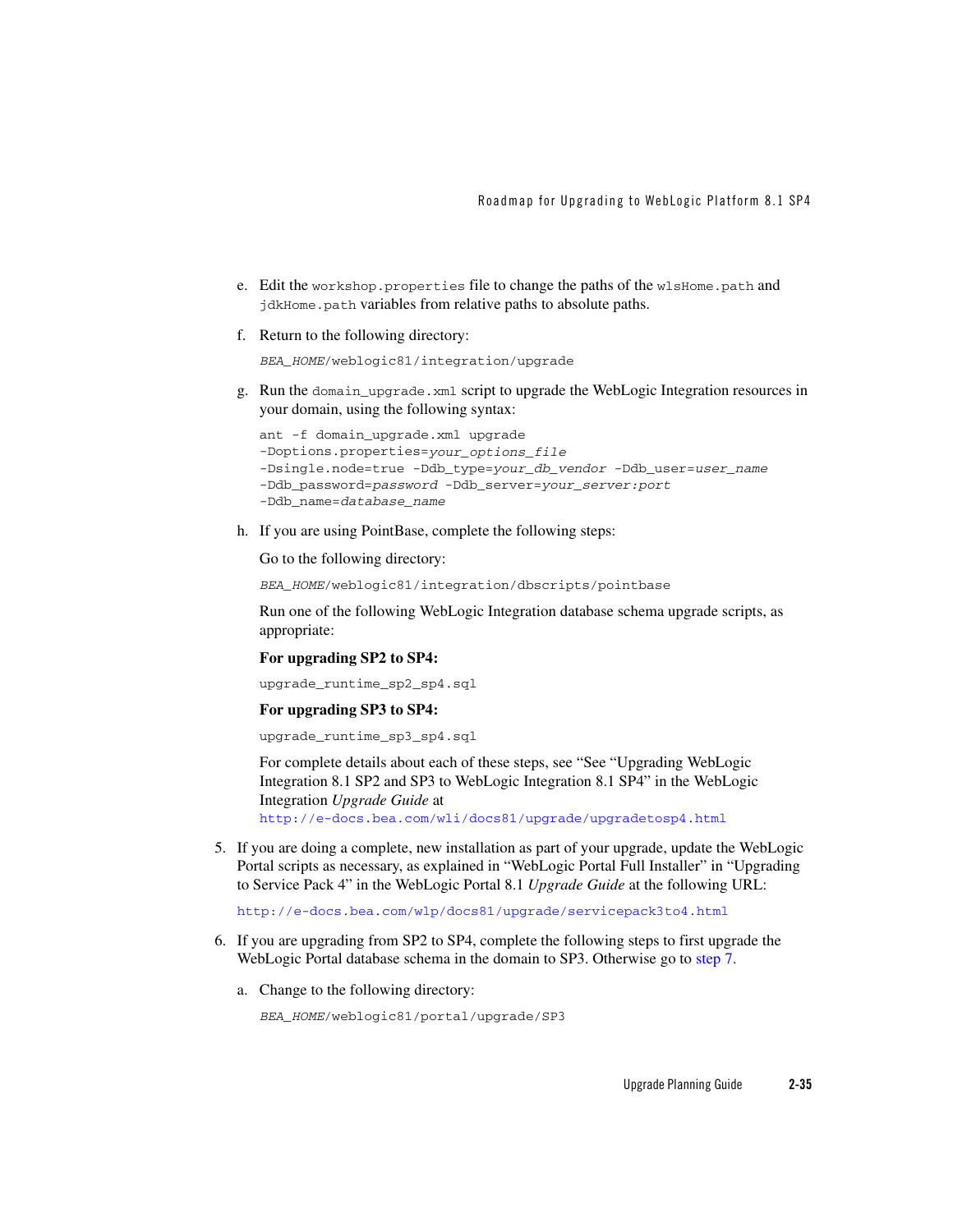#### Roadmap for Upgrading WebLogic Platform

b. Complete the procedures explained in "Step 2: Upgrade Existing Database Schema" in "Upgrading to Service Pack 3" in the WebLogic Portal 8.1 *Upgrade Guide* at the following URL:

[http://e-docs.bea.com/wlp/docs81/upgrade/servicepack2to3.html](../../../wlp/docs81/upgrade/servicepack2to3.html)

- c. Update the file db\_settings.properties with your 8.1 database settings. (The instructions at the beginning of db settings. properties explain the specific settings that you need to make.)
- d. Run the WebLogic Portal database schema upgrade script upgrade\_db\_schema\_to\_81SP3.cmd (for Windows) or upgrade\_db\_schema\_to\_81SP3.sh (for UNIX).
- <span id="page-45-0"></span>7. Upgrade the WebLogic Portal database schema in the domain to SP4. The following procedure summarizes the steps that are required:
	- a. Change to the following directory:

BEA\_HOME/weblogic81/portal/upgrade/SP4

b. Complete the procedures explained in "Step 2: Upgrade Existing Database Schema" in "Upgrading to Service Pack 4" in the WebLogic Portal 8.1 *Upgrade Guide* at the following URL:

[http://e-docs.bea.com/wlp/docs81/upgrade/servicepack3to4.html](../../../wlp/docs81/upgrade/servicepack3to4.html)

- c. Update the file db\_settings.properties with your 8.1 database settings. (The instructions at the beginning of db\_settings.properties explain the specific settings that you need to make.)
- d. Run the WebLogic Portal database schema upgrade script upgrade\_db\_schema\_to\_81SP4.cmd (for Windows) or upgrade\_db\_schema\_to\_81SP4.sh (for UNIX).
- 8. Upgrade your WebLogic Portal applications in the domain by completing the following steps:
	- a. Start WebLogic Workshop 8.1 SP4. If the server is running, shut it down in Workshop by selecting Tools→ WebLogic Server→ Stop WebLogic Server.
	- b. From WebLogic Workshop, open the portal application you want to update.
	- c. In the Application window, right-click the application directory and choose Install→ Update Portal Libraries. (Upon execution, Workshop prompts you whether you want to overwrite these files with their new SP4 versions. Click OK.)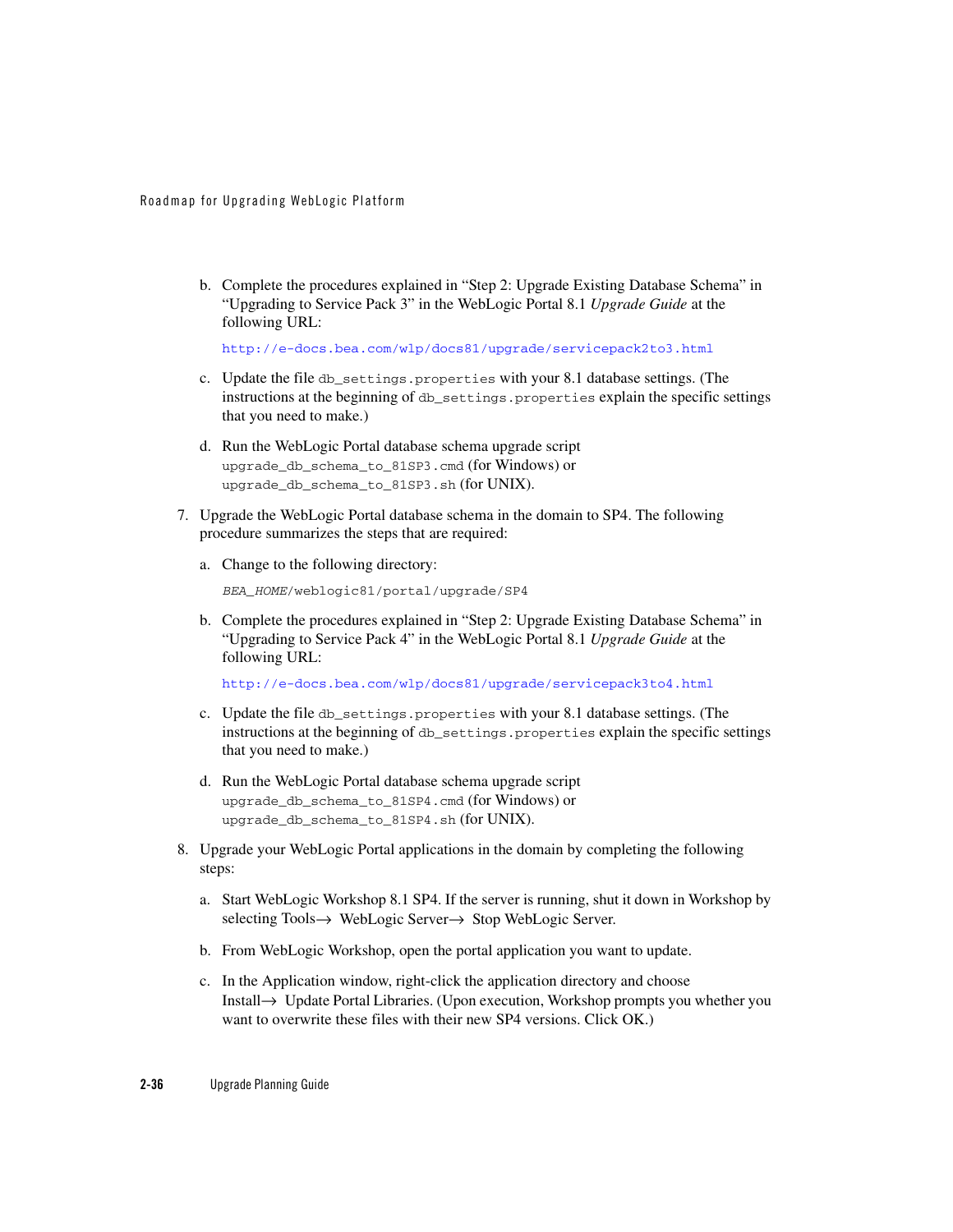After the portal application libraries are updated, a dialog box appears that lets you select Web projects in the application to update.

- d. Select the Web projects whose libraries you want to update, and click OK.
- e. Restart the server.
- f. Redeploy the upgraded applications.

For complete details about upgrading WebLogic Portal resources and applications in an existing domain, see "Upgrading to Service Pack 4" in the WebLogic Portal 8.1 *Upgrade Guide* at the following URL:

[http://e-docs.bea.com/wlp/docs81/upgrade/servicepack3to4.html](../../../wlp/docs81/upgrade/servicepack3to4.html)

Congratulations! You have completed the SP4 domain upgrade procedure.

**Note:** BEA Liquid Data for WebLogic is not yet available for use with WebLogic Platform 8.1 SP4. For Platform domains that include Liquid Data, BEA recommends that you continue to use WebLogic Platform 8.1 SP3 until Liquid Data for WebLogic is available for use with WebLogic Platform 8.1 SP4.

### <span id="page-46-0"></span>**If You Are Creating a New Domain and Deploying Your Applications to It**

If you have chosen to create a new WebLogic Platform domain, perform the following steps to complete the update process:

- 1. If you are upgrading from SP2, make sure existing WebLogic Integration resources have been fully upgraded to SP2. For more information, see ["Roadmap for Upgrading to WebLogic](#page-57-0)  [Platform 8.1 SP2" on page 2-48](#page-57-0).
- 2. Back up your applications, database schema, other application data, and domain. See ["Backing Up Applications and Domains" on page 2-2](#page-11-0) for more information.
- 3. Choose an upgrade installation method, such as using Smart Update, and upgrade your WebLogic Platform 8.1 software to SP4. See ["Choosing an Upgrade Installation Method"](#page-12-0)  [on page 2-3](#page-12-0) for more information.
- 4. Use the Configuration Wizard to create a new domain using the Basic WebLogic Platform Domain template.
- 5. Upgrade the existing WebLogic Integration resources for your new domain. The following procedure summarizes the steps that are required:
	- a. If you are using PointBase as your database, follow the procedure described in "Upgrading PointBase" in "Upgrading WebLogic Integration 8.1 SP2 and SP3 to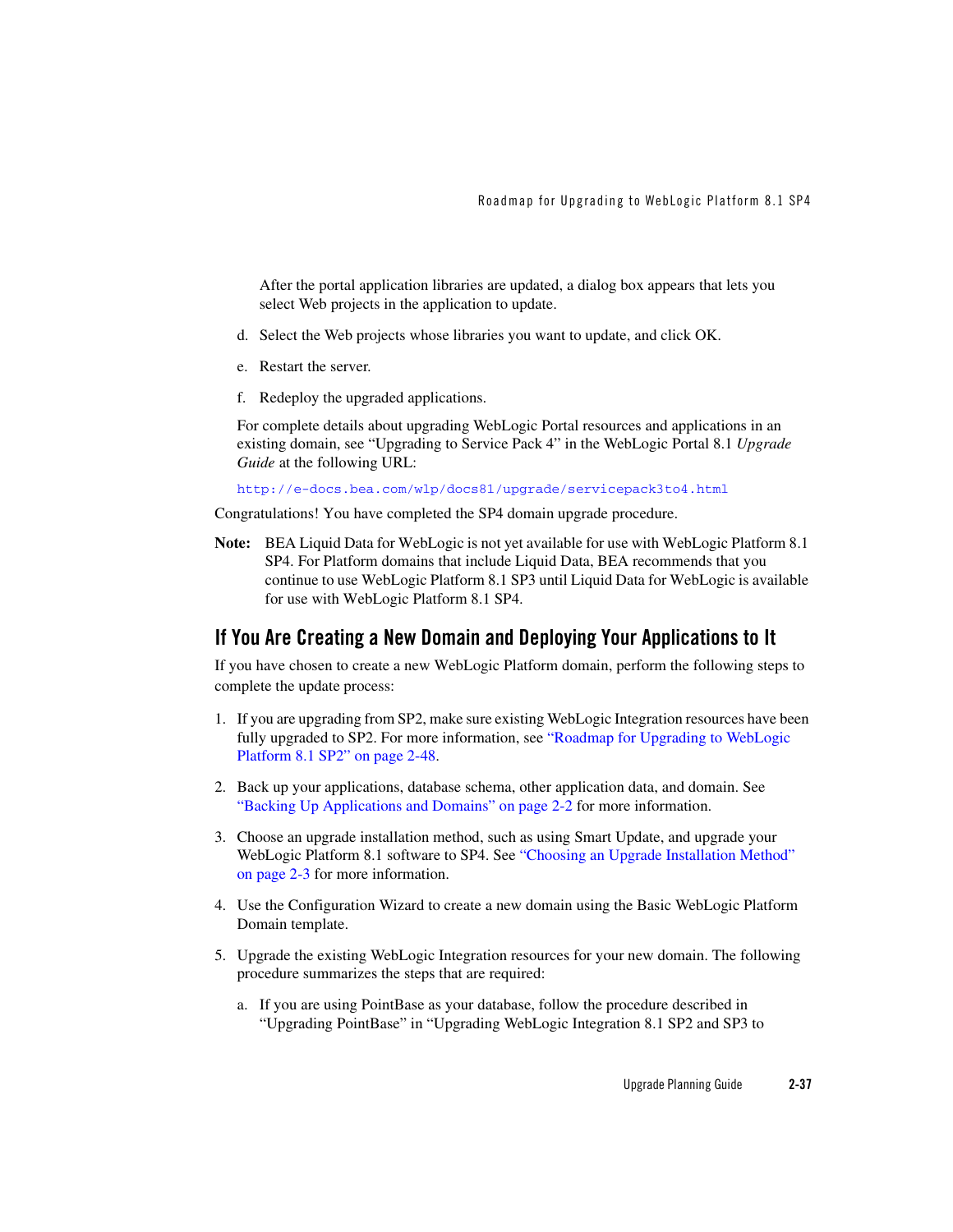WebLogic Integration 8.1 SP4" in the WebLogic Integration *Upgrade Guide* at [http://e-docs.bea.com/wli/docs81/upgrade/upgradetosp4.html](../../../wli/docs81/upgrade/upgradetosp4.html)

b. Go to the following directory, where  $db$  directory represents the name of the database directory configured for your domain, such as sybase.

BEA\_HOME/weblogic81/integration/dbscripts/db\_directory

c. Run one of the following WebLogic Integration database schema upgrade scripts, as appropriate:

#### **For upgrading SP2 to SP4:**

upgrade\_runtime\_sp2\_sp4.sql

#### **For upgrading SP3 to SP4:**

upgrade\_runtime\_sp3\_sp4.sql

d. From WebLogic Workshop, redeploy your existing WebLogic Integration application into the new domain.

For complete details, see "Upgrading WebLogic Integration 8.1 SP2 and SP3 to WebLogic Integration 8.1 SP4" in the WebLogic Integration *Upgrade Guide* at [http://e-docs.bea.com/wli/docs81/upgrade/upgradetosp4.html](../../../wli/docs81/upgrade/upgradetosp4.html)

6. If you are doing a complete, new installation as part of your upgrade, update the WebLogic Portal scripts as necessary, as explained in "WebLogic Portal Full Installer" in "Upgrading to Service Pack 4" in the WebLogic Portal 8.1 *Upgrade Guide* at the following URL:

[http://e-docs.bea.com/wlp/docs81/upgrade/servicepack3to4.html](../../../wlp/docs81/upgrade/servicepack3to4.html)

- 7. If you are upgrading from SP2 to SP4, complete the following steps to first upgrade the existing WebLogic Portal database schema to SP3. Otherwise go to [step 8.](#page-48-0) 
	- a. Change to the following directory:

BEA\_HOME/weblogic81/portal/upgrade/SP3

b. Complete the procedures explained in "Step 2: Upgrade Existing Database Schema" in "Upgrading to Service Pack 3" in the WebLogic Portal 8.1 *Upgrade Guide* at the following URL:

[http://e-docs.bea.com/wlp/docs81/upgrade/servicepack2to3.html](../../../wlp/docs81/upgrade/servicepack2to3.html)

c. Update the file db\_settings.properties with your 8.1 database settings. (The instructions at the beginning of db\_settings.properties explain the specific settings that you need to make.)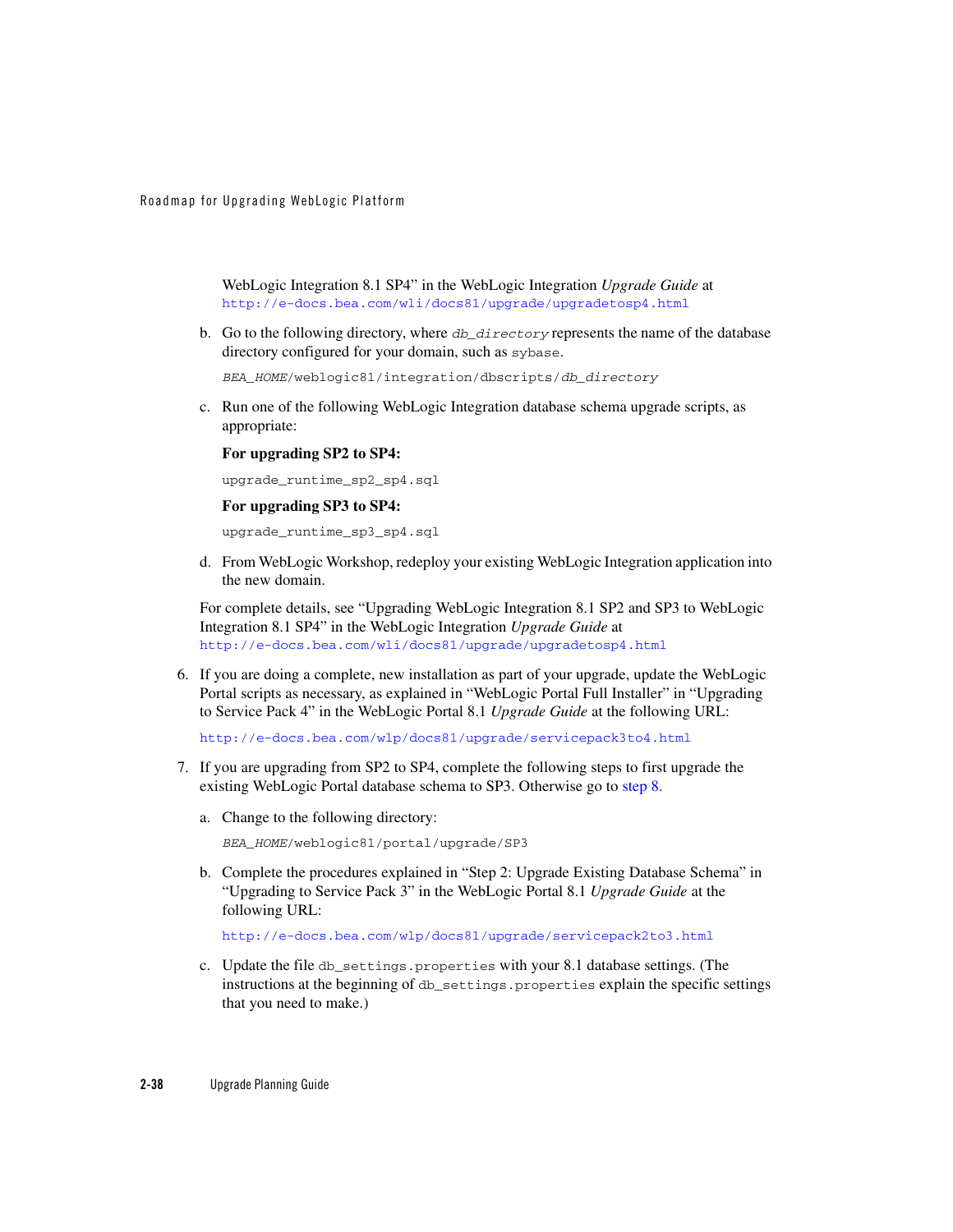- d. Run the WebLogic Portal database schema upgrade script upgrade\_db\_schema\_to\_81SP3.cmd (for Windows) or upgrade\_db\_schema\_to\_81SP3.sh (for UNIX).
- <span id="page-48-0"></span>8. Upgrade the existing WebLogic Portal database schema for your new domain to SP4. The following procedure summarizes the steps that are required:
	- a. Change to the following directory:

BEA\_HOME/weblogic81/portal/upgrade/SP4

b. Complete the procedures explained in "Step 2: Upgrade Existing Database Schema" in "Upgrading to Service Pack 4" in the WebLogic Portal 8.1 *Upgrade Guide* at the following URL:

[http://e-docs.bea.com/wlp/docs81/upgrade/servicepack3to4.html](../../../wlp/docs81/upgrade/servicepack3to4.html)

- c. Update the file db\_settings.properties with your 8.1 database settings. (The instructions at the beginning of db settings.properties explain the specific settings that you need to make.)
- d. Run the WebLogic Portal database schema upgrade script, upgrade\_db\_schema\_to\_81SP4.cmd (for Windows) or upgrade\_db\_schema\_to\_81SP4.sh (for UNIX).
- 9. Upgrade your WebLogic Portal applications in the domain by completing the following steps:
	- a. Start WebLogic Workshop 8.1 SP4. If the server is running, shut it down in Workshop by selecting Tools→ WebLogic Server→ Stop WebLogic Server.
	- b. From WebLogic Workshop, open the portal application you want to update.
	- c. In the Application window, right-click the application directory and choose Install→ Update Portal Libraries. (Upon execution, Workshop prompts you to overwrite these files with their new SP4 versions. Click OK.)

After the portal application libraries are updated, a dialog box appears that lets you select Web projects in the application to update.

- d. Select the Web projects for which you want libraries updated, and click OK.
- e. Restart the server.
- f. Redeploy the upgraded applications.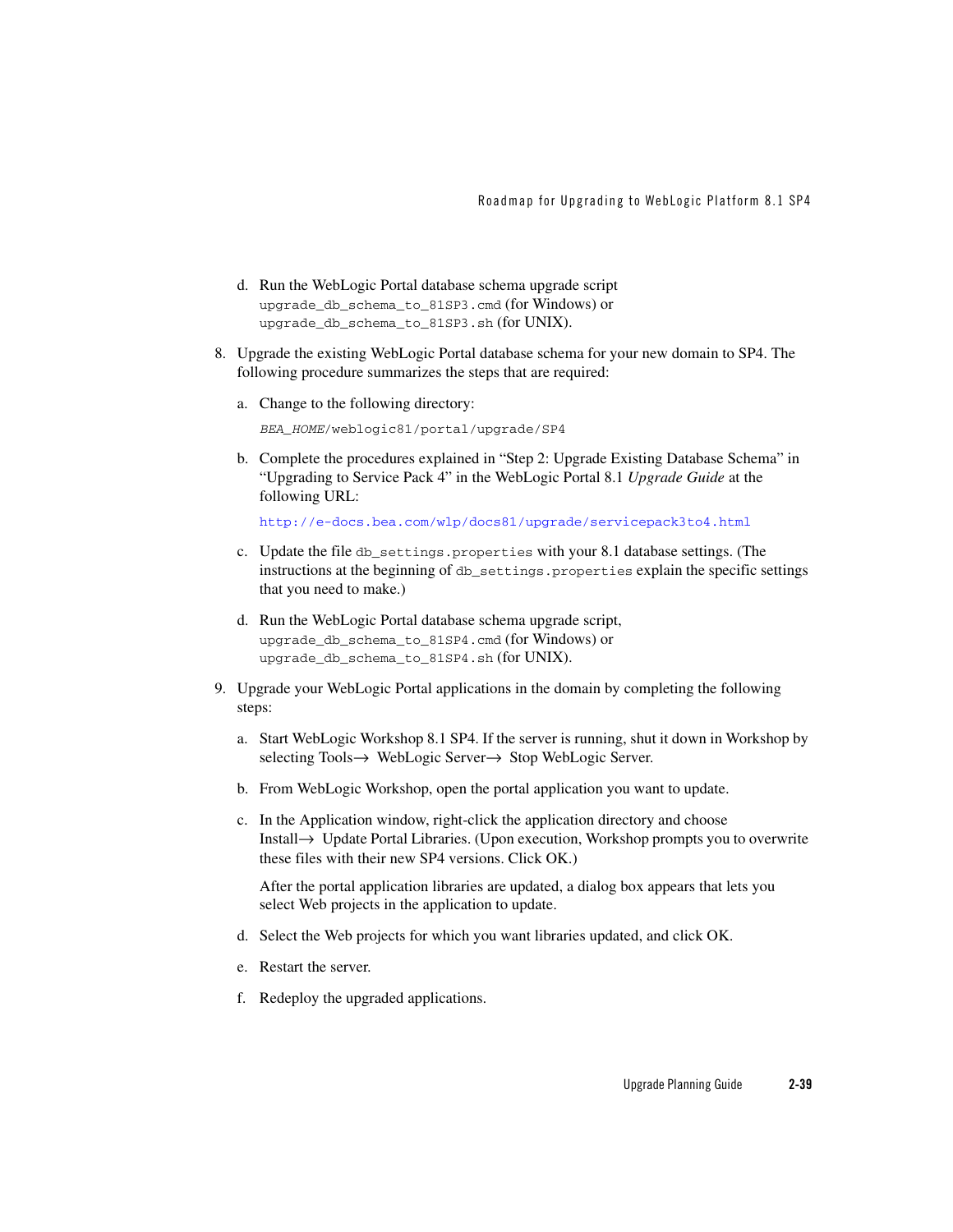For complete details about upgrading WebLogic Portal resources and applications in an existing domain, see "Upgrading to Service Pack 4" in the WebLogic Portal 8.1 *Upgrade Guide* at the following URL:

[http://e-docs.bea.com/wlp/docs81/upgrade/servicepack3to4.html](../../../wlp/docs81/upgrade/servicepack3to4.html)

Congratulations! You have completed the SP4 upgrade procedure.

### <span id="page-49-0"></span>**Roadmap for Upgrading to WebLogic Platform 8.1 SP3**

This section includes the following topics about upgrading to SP3:

- [Summary of Required SP3 Upgrade Procedures for WebLogic Platform 8.1](#page-49-1)
- [Upgrading WebLogic Platform Applications to SP3](#page-51-0)

### <span id="page-49-1"></span>Summary of Required SP3 Upgrade Procedures for WebLogic Platform 8.1

This section includes the following information:

- A summary of the required procedures for upgrading each category of WebLogic Platform 8.1 applications to SP3
- Links to documents that provide more details
- Important notes about upgrade-related information.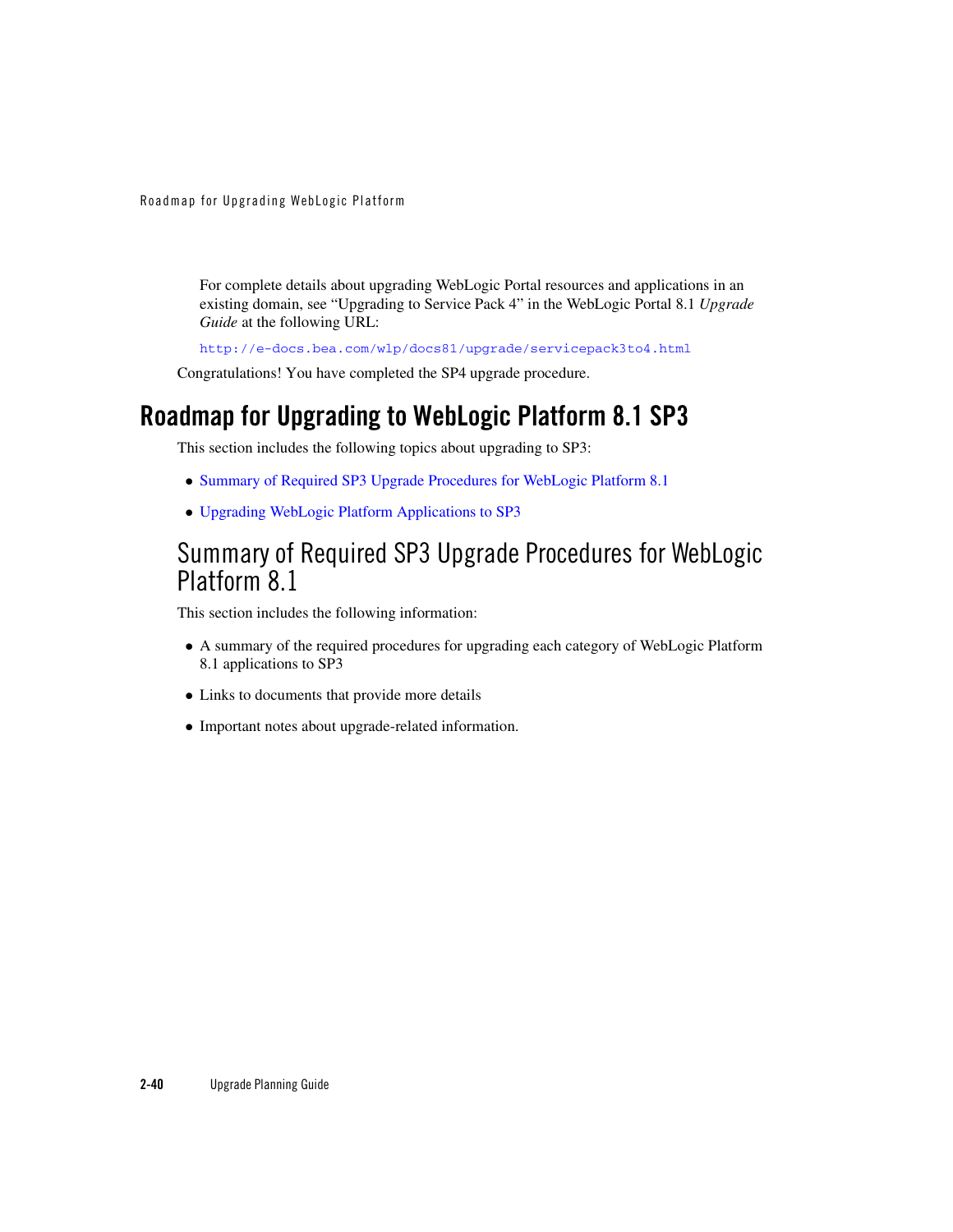| To upgrade applications<br>built using | From<br>version | Do the following                                                                                                                                                                                                                                                         |
|----------------------------------------|-----------------|--------------------------------------------------------------------------------------------------------------------------------------------------------------------------------------------------------------------------------------------------------------------------|
| WebLogic Platform                      | 8.1 SP2         | See the following:                                                                                                                                                                                                                                                       |
|                                        |                 | "Upgrading WebLogic Platform Applications to SP3" on<br>page 2-42.                                                                                                                                                                                                       |
|                                        |                 | "Default JDBC Configurations for WebLogic Platform" in<br>$\bullet$<br>Managing WebLogic Platform Database Resources at the<br>following URL:                                                                                                                            |
|                                        |                 | http://e-docs.bea.com/platform/docs81/db_m<br>gmt/default_JDBC_configs.html                                                                                                                                                                                              |
|                                        |                 | The default JDBC configuration for the prepackaged<br>WebLogic Platform configuration templates has changed.<br>Existing silent configuration scripts that use the prepackaged<br>templates may need to be revised to accommodate the new<br>default JDBC configuration. |
|                                        |                 | Otherwise, the only upgrade procedures required for<br>WebLogic Platform applications are at the component level.                                                                                                                                                        |
| WebLogic Server                        | 8.1 SP2         | Modify the startWebLogic script in each domain to point to the<br>new 1.4.2 SDK (see "SDKs Bundled with WebLogic Platform<br>8.1" on page 2-5). Otherwise, there is no required upgrade<br>procedure for WebLogic Server applications.                                   |
| WebLogic Workshop                      | 8.1 SP2         | Modify the setDomainEnv script in each domain to point to<br>$\bullet$<br>the new 1.4.2 SDK (see "SDKs Bundled with WebLogic<br>Platform 8.1" on page 2-5). Otherwise, there is no required<br>upgrade procedure for Workshop applications.                              |
|                                        |                 | See "WebLogic Workshop" on page 3-7 for information about<br>$\bullet$<br>upgrading your Workshop applications to use one of the new<br>Java 2 SDKs that are installed with SP3.                                                                                         |
| WebLogic Portal                        | 8.1 SP2         | Modify the setDomainEnv script in each domain to point to<br>٠<br>the new 1.4.2 SDK (see "SDKs Bundled with WebLogic<br>Platform 8.1" on page 2-5).                                                                                                                      |
|                                        |                 | See "Upgrading to Service Pack 3" in the WebLogic Portal 8.1<br>$\bullet$<br>Upgrade Guide at<br>http://e-docs.bea.com/wlp/docs81/upgrade/s<br>ervicepack2to3.html                                                                                                       |

**Table 2-7 Upgrading WebLogic Platform 8.1 to SP3**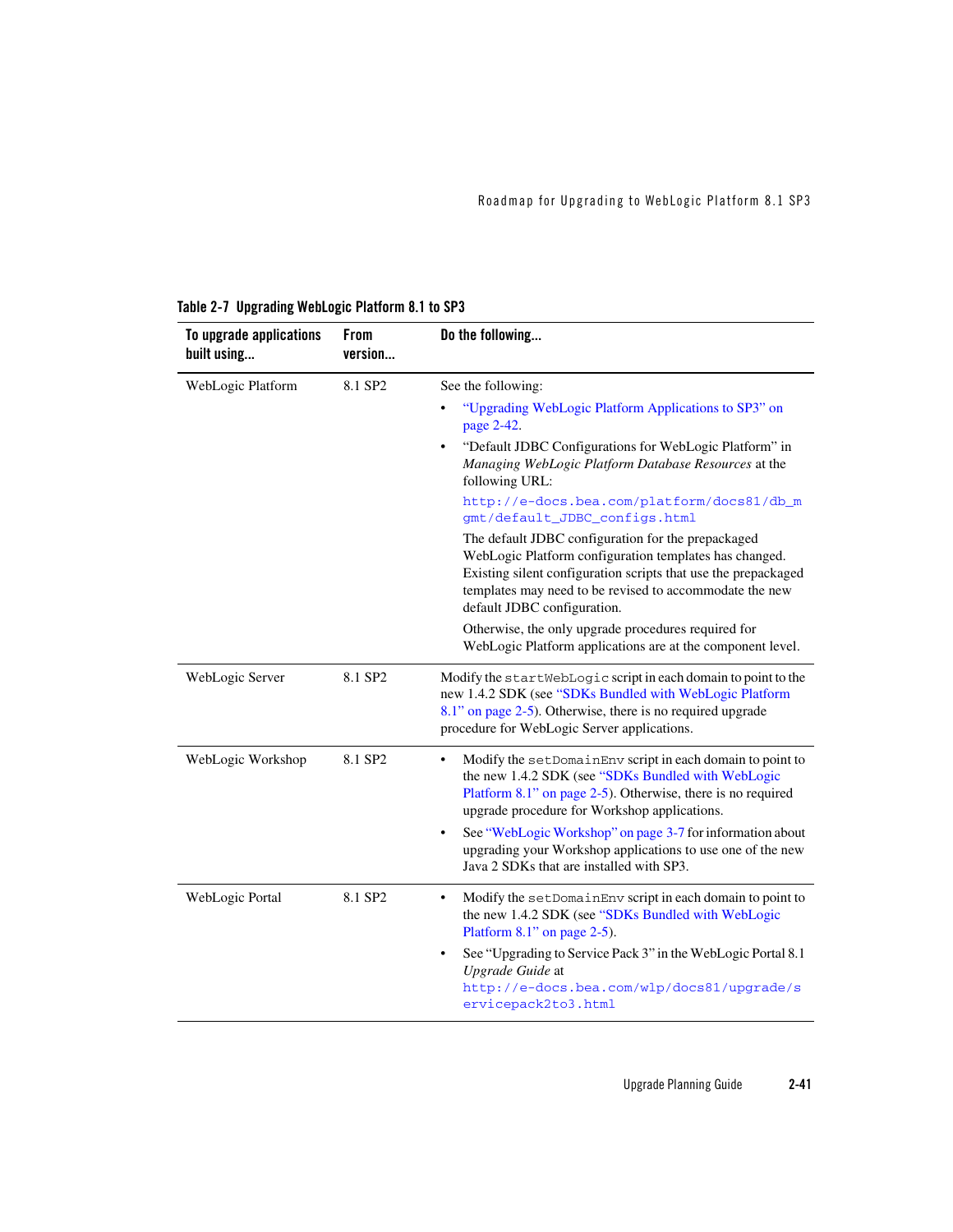| To upgrade applications<br>built using | <b>From</b><br>version | Do the following                                                                                                                                                                                                                                                                                                                                                                                                                                                  |  |
|----------------------------------------|------------------------|-------------------------------------------------------------------------------------------------------------------------------------------------------------------------------------------------------------------------------------------------------------------------------------------------------------------------------------------------------------------------------------------------------------------------------------------------------------------|--|
| WebLogic Integration                   | 8.1 SP2                | See "Upgrading to WebLogic Integration 8.1 SP3" in the<br>WebLogic Integration Release Notes for version 8.1, Service Pack<br>3. This document is available in PDF format in a ZIP file. To<br>obtain this document:                                                                                                                                                                                                                                              |  |
|                                        |                        | 1. Locate the "Download PDF Documentation for Previous<br>Releases of WebLogic Integration 8.1" page, available at<br>http://e-docs.bea.com/wli/docs81/interm/pr<br>evreleases.html.                                                                                                                                                                                                                                                                              |  |
|                                        |                        | 2. Click "All WebLogic Integration 8.1 SP3 Documents."                                                                                                                                                                                                                                                                                                                                                                                                            |  |
|                                        |                        | This downloads a ZIP file containing PDF files for all the<br>WebLogic Integration 8.1 SP3 documentation. Open the file<br>relnotes.pdf.                                                                                                                                                                                                                                                                                                                          |  |
|                                        |                        | WebLogic Platform 8.1 SP2 requires you to install the<br>Note:<br>SDK1.4.2/Oracle10gdriver/Database patch if you are<br>using the 1.4.2 SDK or Oracle 10g driver, or the SQL<br>Server, Sybase, or DB2 databases. The SP3 upgrade<br>procedure assumes that you have installed this patch if<br>your domain is configured with that database. For more<br>information about this patch, see "Roadmap for<br>Upgrading to WebLogic Platform 8.1 SP2" on page 2-48. |  |
| WebLogic JRockit                       | 8.1 SP <sub>2</sub>    | N/A. There is no required upgrade procedure.                                                                                                                                                                                                                                                                                                                                                                                                                      |  |

**Table 2-7 Upgrading WebLogic Platform 8.1 to SP3 (Continued)**

## <span id="page-51-0"></span>Upgrading WebLogic Platform Applications to SP3

Depending on the upgrade path appropriate for your WebLogic Platform environment—namely, upgrading an existing domain, or creating a new domain and deploying your applications to it we recommend the basic steps provided in the following subsections to complete the SP3 upgrade process for applications that include WebLogic Integration and WebLogic Portal resources. Such applications typically are deployed in domains that have been created based on the Basic WebLogic Platform Domain template.

These subsections include:

- [If You Are Upgrading an Existing WebLogic Platform Domain](#page-52-0)
- [If You Are Creating a New Domain and Deploying Your Applications to It](#page-54-0)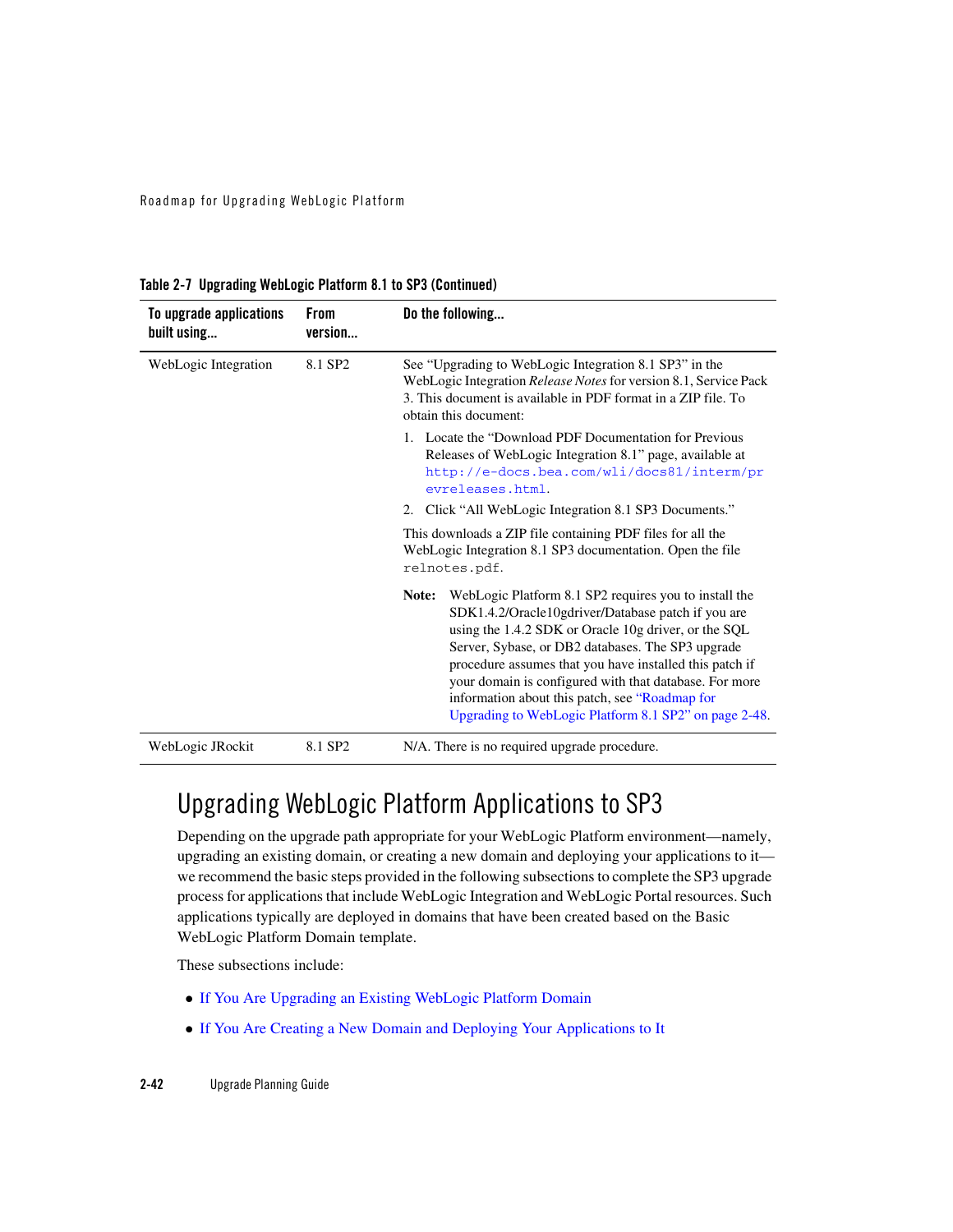After you finish reading these subsections, we recommend that you see [Chapter 3, "FAQ for](#page-62-0)  [Upgrading WebLogic Platform,"](#page-62-0) for more information before beginning the upgrade process.

### <span id="page-52-0"></span>**If You Are Upgrading an Existing WebLogic Platform Domain**

If you have chosen to upgrade an existing WebLogic Platform domain, perform the following steps to complete the update process:

- 1. Make sure the WebLogic Integration resources in the domain have been upgraded to SP2. For more information, see ["Roadmap for Upgrading to WebLogic Platform 8.1 SP2" on](#page-57-0)  [page 2-48](#page-57-0).
- 2. Back up your applications, database schema, other application data, and domain. See ["Backing Up Applications and Domains" on page 2-2](#page-11-0) for more information.
- 3. Choose an upgrade installation method. For example, if you are using Smart Update on Windows systems, and upgrade your WebLogic Platform 8.1 software to SP3. See ["Choosing an Upgrade Installation Method" on page 2-3](#page-12-0) for more information.
- 4. Upgrade the WebLogic Integration resources in the domain. The following procedure summarizes the steps that are required:
	- a. Obtain the WebLogic Integration *Release Notes* for version 8.1, Service Pack 3. This document is available in PDF format in a ZIP file. To download this document, locate the "Download PDF Documentation for Previous Releases of WebLogic Integration 8.1" page, available at the following URL:

<http://e-docs.bea.com/wli/docs81/interm/prevreleases.html>.

Click "All WebLogic Integration 8.1 SP3 Documents." This downloads a ZIP file containing PDF files for all the WebLogic Integration 8.1 SP3 documentation. Open the file relnotes.pdf. Refer to the section "Upgrading to WebLogic Integration 8.1 SP3" for details on the instructions that follow for upgrading WebLogic Integration.

- b. If you are using PointBase as your database, follow the procedure described in "Upgrading PointBase" in "Upgrading to WebLogic Integration 8.1 SP3" in the preceding document.
- c. Change to the following directory:

```
BEA_HOME/weblogic81/integration/upgrade
```
d. Create an options.properties file, which sets your domain environment. The preceding directory contains the file options.properties.sample, which you can use as a template for creating this file.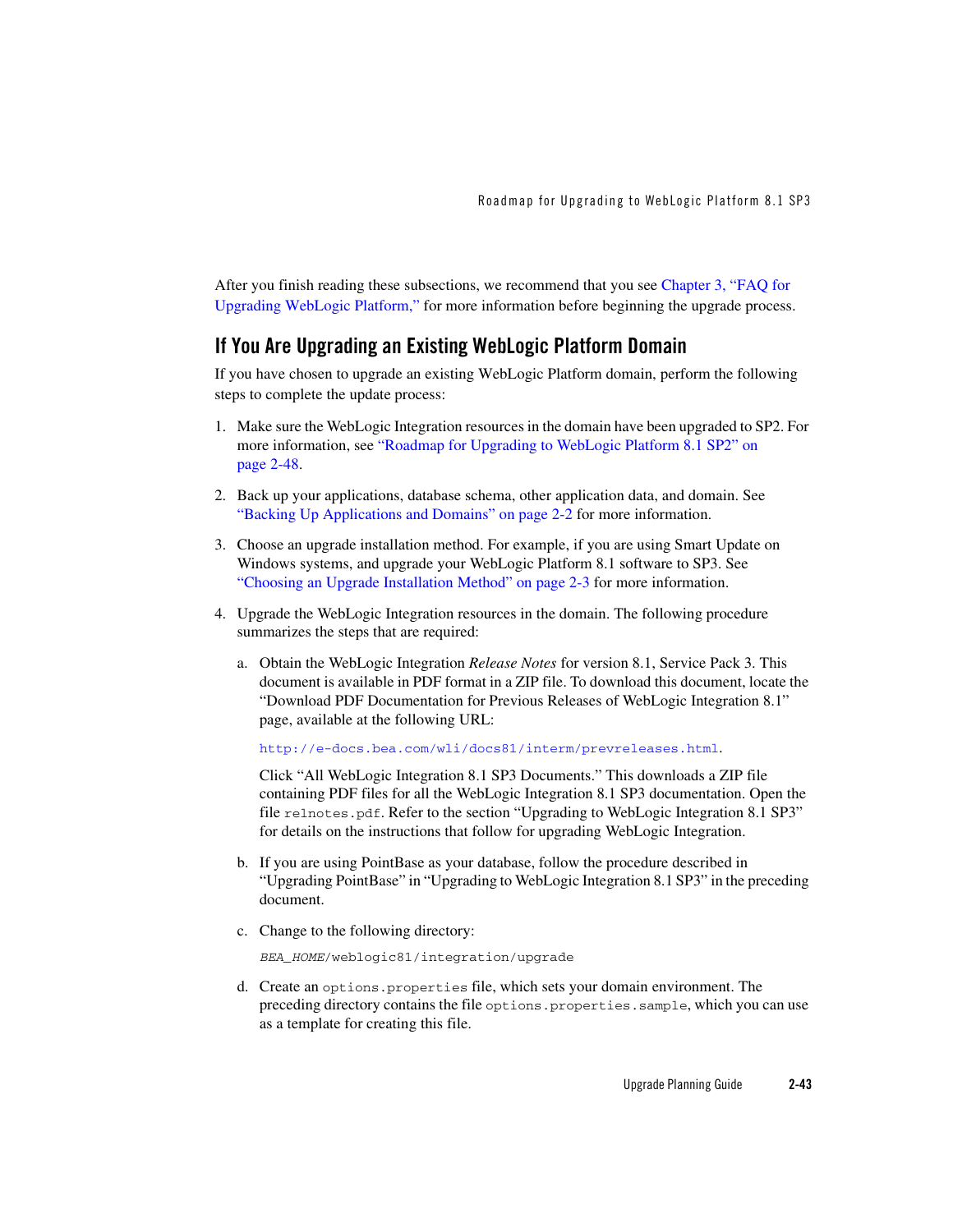#### Roadmap for Upgrading WebLogic Platform

- e. If you are using PointBase, open the options.properties file in a text editor, and change the line **db\_upgrade=true** to **db\_upgrade=false**.
- f. Change to the root directory of the domain you are upgrading; for example:

BEA\_HOME/user\_projects/domains/your\_domain

- g. Edit the workshop.properties file to change the paths of the wlsHome.path and jdkHome.path variables from relative paths to absolute paths.
- h. Change back to the following directory:

BEA\_HOME/weblogic81/integration/upgrade

i. Run the domain upgrade.xml script to upgrade the WebLogic Integration resources in your domain, using the following syntax:

```
ant -f domain_upgrade.xml upgrade 
-Doptions.properties=your_options_file
-Dsingle.node=true -Ddb_type=your_db_vendor -Ddb_user=user_name
-Ddb password=password -Ddb server=your server:port
-Ddb_name=database_name
```
j. If you are using PointBase, complete the following steps:

Change to the following directory:

BEA\_HOME/weblogic81/integration/dbscripts/pointbase

Run the following WebLogic Integration database schema upgrade script:

upgrade\_runtime\_sp2\_sp3.sql

- 5. Upgrade the WebLogic Portal resources in the domain. The following procedure summarizes the steps that are required:
	- a. Update scripts if necessary as explained in "WebLogic Portal Full Installer" in "Upgrading to Service Pack 3" in the WebLogic Portal 8.1 *Upgrade Guide* at the following URL:

[http://e-docs.bea.com/wlp/docs81/upgrade/servicepack2to3.html](../../../wlp/docs81/upgrade/servicepack2to3.html)

b. Change to the following directory:

BEA\_HOME/weblogic81/portal/upgrade/SP3

c. Complete the procedures explained in "Step 2: Upgrade Existing Database Schema" in "Upgrading to Service Pack 3" in the WebLogic Portal 8.1 *Upgrade Guide* at the following URL:

[http://e-docs.bea.com/wlp/docs81/upgrade/servicepack2to3.html](../../../wlp/docs81/upgrade/servicepack2to3.html)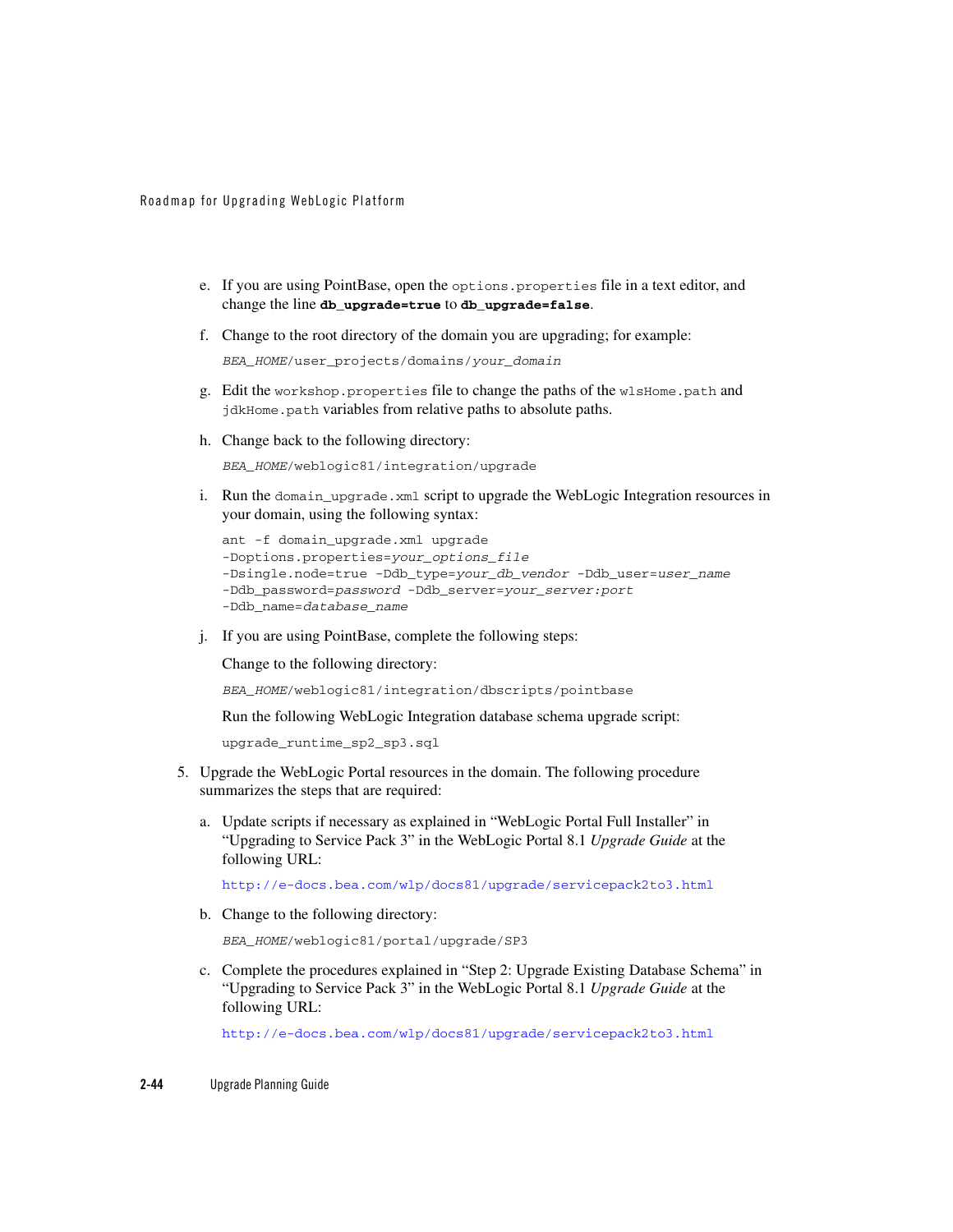- d. Update the file db\_settings.properties with your 8.1 database settings. (The instructions at the beginning of db\_settings.properties explain the specific settings that you need to make.)
- e. Run the WebLogic Portal database schema upgrade script, upgrade\_db\_schema\_to\_81SP3.cmd (for Windows) or upgrade\_db\_schema\_to\_81SP3.sh (for UNIX).
- f. Start WebLogic Workshop 8.1 SP3. If the server is running, shut it down in Workshop by selecting Tools → WebLogic Server → Stop WebLogic Server.
- g. From WebLogic Workshop, upgrade any existing WebLogic Portal applications. To do this, open the portal application you want to update. Then, in the Application window, right-click the application directory and choose Install→ Update Portal Libraries. (Upon execution, Workshop prompts you whether you want to overwrite these files with their new SP3 versions. Click OK.)
- h. After the portal application libraries are updated, a dialog box appears that lets you select Web projects in the application to update. Select the Web projects whose libraries you want to update, and click OK.
- i. Restart the server.
- j. Redeploy the upgraded applications.

For complete details about upgrading WebLogic Portal resources and applications in an existing domain, see "Upgrading to Service Pack 3" in the WebLogic Portal 8.1 *Upgrade Guide* at the following URL:

[http://e-docs.bea.com/wlp/docs81/upgrade/servicepack2to3.html](../../../wlp/docs81/upgrade/servicepack2to3.html)

Congratulations! You have completed the SP3 domain upgrade procedure.

**Note:** To upgrade a platform domain to SP3 that includes BEA Liquid Data for WebLogic, you must first uninstall Liquid Data, upgrade the domain to SP3, then re-install Liquid Data. (Note that platform SP3 domains support only Liquid Data for WebLogic 8.1 SP3.)

### <span id="page-54-0"></span>**If You Are Creating a New Domain and Deploying Your Applications to It**

If you have chosen to create a new WebLogic Platform domain, perform the following steps to complete the update process:

1. Make sure existing WebLogic Integration resources have been upgraded to SP2. For more information, see ["Roadmap for Upgrading to WebLogic Platform 8.1 SP2" on page 2-48](#page-57-0).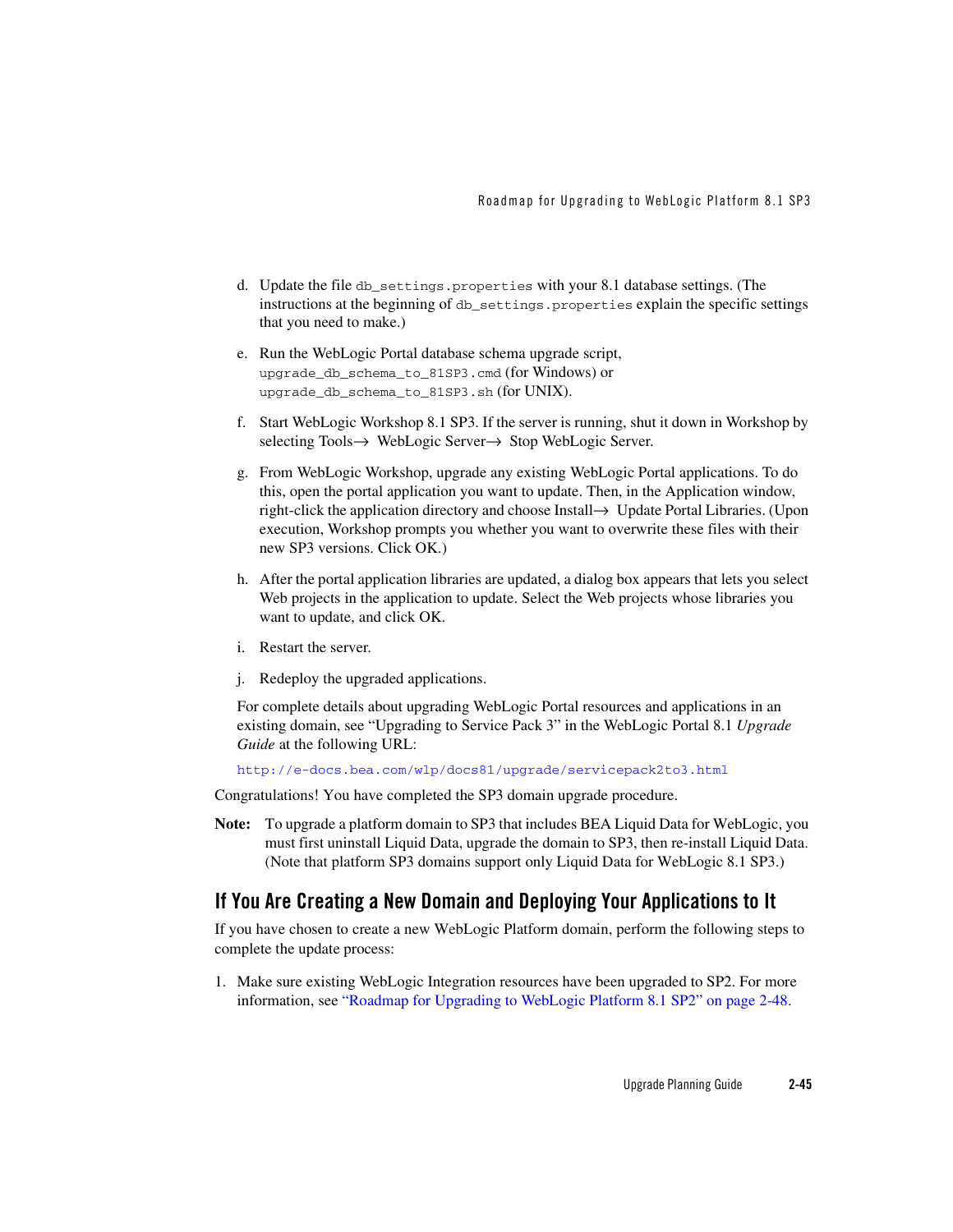#### Roadmap for Upgrading WebLogic Platform

- 2. Back up your applications, database schema, other application data, and domain. See ["Backing Up Applications and Domains" on page 2-2](#page-11-0) for more information.
- 3. Choose an upgrade installation method, such as using Smart Update, and upgrade your WebLogic Platform 8.1 software to SP3. See "Choosing an Upgrade Installation Method" [on page 2-3](#page-12-0) for more information.
- 4. Use the Configuration Wizard to create a new domain using the Basic WebLogic Platform Domain template.
- 5. Upgrade the existing WebLogic Integration resources for your new domain. The following procedure summarizes the steps that are required:
	- a. Obtain the document WebLogic Integration *Release Notes* for version 8.1, Service Pack 3. This document is available in PDF format in a ZIP file. To download this document, locate the "Download PDF Documentation for Previous Releases of WebLogic Integration 8.1" page, available at the following URL:

<http://e-docs.bea.com/wli/docs81/interm/prevreleases.html>.

Click "All WebLogic Integration 8.1 SP3 Documents." This downloads a ZIP file containing PDF files for all the WebLogic Integration 8.1 SP3 documentation. Open the file relnotes.pdf. Refer to the section "Upgrading to WebLogic Integration 8.1 SP3" for details on the instructions that follow for upgrading WebLogic Integration.

- b. If you are using PointBase as your database, follow the procedure described in "Upgrading PointBase" in "Upgrading to WebLogic Integration 8.1 SP3" in the preceding document.
- c. Change to the following directory, where db\_directory represents the name of your database directory configured for your domain; for example, sybase.

BEA\_HOME/weblogic81/integration/dbscripts/db\_directory

- d. Run the WebLogic Integration database schema upgrade script upgrade\_runtime\_sp2\_sp3.sql.
- e. From WebLogic Workshop, redeploy your existing WebLogic Integration application into the new domain.
- 6. Upgrade the existing WebLogic Portal resources for your new domain. The following procedure summarizes the steps that are required: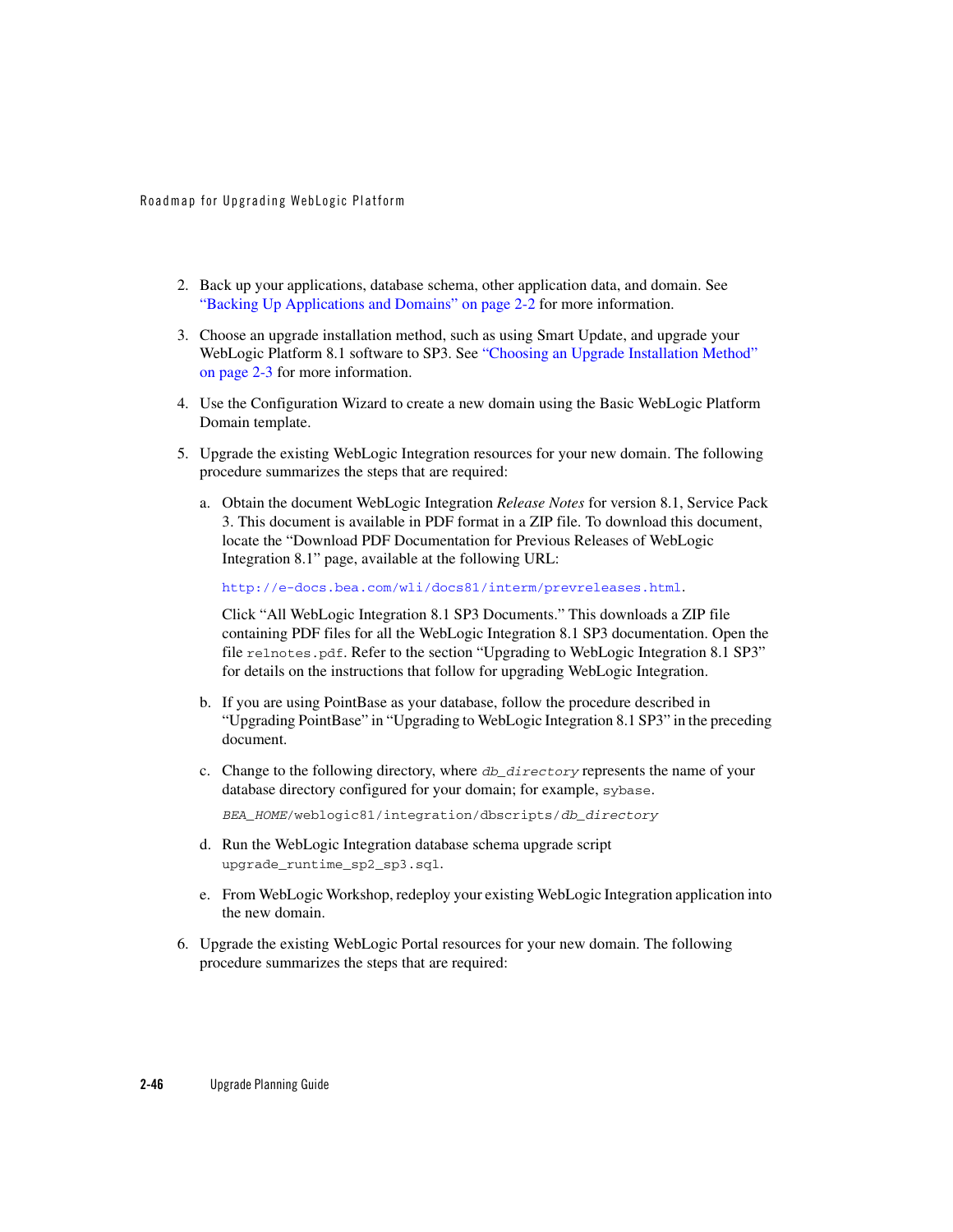a. Update scripts if necessary as explained in "WebLogic Portal Full Installer" in "Upgrading to Service Pack 3" in the WebLogic Portal 8.1 *Upgrade Guide* at the following URL:

[http://e-docs.bea.com/wlp/docs81/upgrade/servicepack2to3.html](../../../wlp/docs81/upgrade/servicepack2to3.html)

b. Change to the following directory:

BEA\_HOME/weblogic81/weblogic81/portal/upgrade/SP3

c. Complete the procedures explained in "Step 2: Upgrade Existing Database Schema" in "Upgrading to Service Pack 3" in the WebLogic Portal 8.1 *Upgrade Guide* at the following URL:

[http://e-docs.bea.com/wlp/docs81/upgrade/servicepack2to3.html](../../../wlp/docs81/upgrade/servicepack2to3.html)

- d. Update the file db\_settings.properties with your 8.1 database settings. (The instructions at the beginning of db\_settings.properties explain the specific settings that you need to make.)
- e. Run the WebLogic Portal database schema upgrade script, upgrade\_db\_schema\_to\_81SP3.cmd (for Windows) or upgrade\_db\_schema\_to\_81SP3.sh (for UNIX).
- f. Start WebLogic Workshop 8.1 SP3. If the server is running, shut it down in Workshop by selecting Tools → WebLogic Server → Stop WebLogic Server.
- g. From WebLogic Workshop, upgrade any existing WebLogic Portal applications. To do this, open the portal application you want to update. Then, in the Application window, right-click the application directory and choose Install→ Update Portal Libraries. (Upon execution, Workshop prompts you whether you want to overwrite these files with their new SP3 versions. Click OK.)
- h. After the portal application libraries are updated, a dialog box appears that lets you select Web projects in the application to update. Select the Web projects whose libraries you want to update, and click OK.
- i. Restart the server.
- j. Redeploy the upgraded applications.

For complete details about upgrading WebLogic Portal resources and applications in an existing domain, see "Upgrading to Service Pack 3" in the WebLogic Portal 8.1 *Upgrade Guide* at the following URL:

[http://e-docs.bea.com/wlp/docs81/upgrade/servicepack2to3.html](../../../wlp/docs81/upgrade/servicepack2to3.html)

Congratulations! You have completed the SP3 upgrade procedure.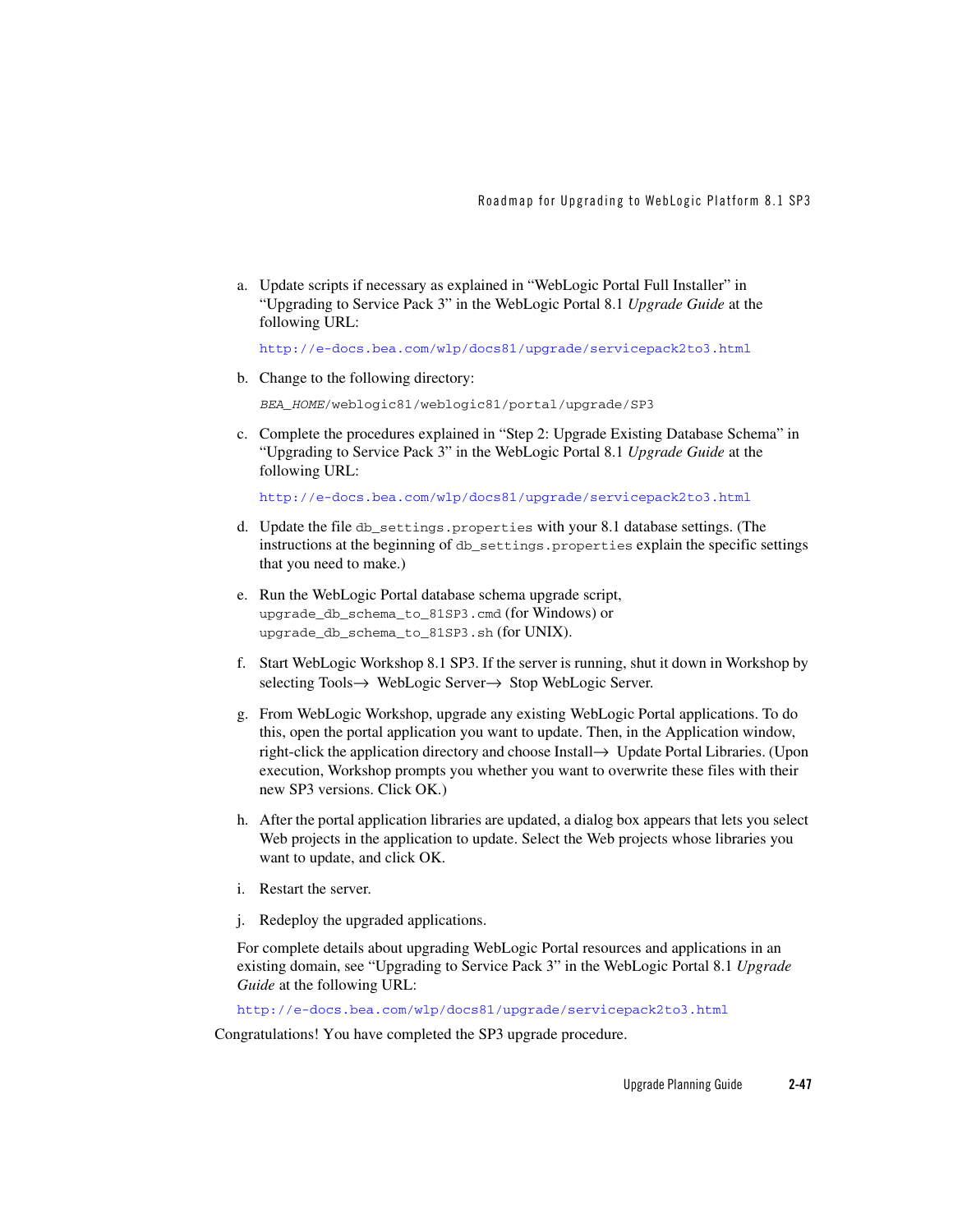### <span id="page-57-0"></span>**Roadmap for Upgrading to WebLogic Platform 8.1 SP2**

The following table provides a roadmap for upgrading WebLogic Platform component-based applications to version 8.1 SP2. When upgrading to SP2, note the following:

- It is recommended that you update your application startup scripts to reference the new SDK or JRockit directory, as described in ["SDKs Bundled with WebLogic Platform 8.1"](#page-14-0)  [on page 2-5.](#page-14-0) However, this type of update is not mandatory because existing Java 2 SDKs are preserved during an upgrade.
- If you are using WebLogic Platform 8.1 SP2 with the Sun Java 2 1.4.2 SDK, the Oracle 10g driver, or SQL Server, Sybase, or DB2 databases, you may need to install the WebLogic Platform 8.1 SP2 SDK1.4.2/Oracle10gdriver/Database patch. This patch, and a description of the specific configurations that require it, are available at the following dev2dev Web site:

[http://dev2dev.bea.com/products/wlplatform81/patch/wlplat81sp2\\_patch.js](http://dev2dev.bea.com/products/wlplatform81/patch/wlplat81sp2_patch.jsp) p

| To upgrade applications<br>built using | <b>From</b><br>version | See.                                                                                                                                                                                           |  |
|----------------------------------------|------------------------|------------------------------------------------------------------------------------------------------------------------------------------------------------------------------------------------|--|
| WebLogic Platform                      | 8.1                    | N/A                                                                                                                                                                                            |  |
|                                        |                        | The only upgrade procedures required for WebLogic<br>Note:<br>Platform applications are at the component level. See the<br>appropriate component-level information elsewhere in<br>this table. |  |
| WebLogic Server                        | 8.1 or<br>8.1 SP1      | N/A. There is no required upgrade procedure.                                                                                                                                                   |  |
| WebLogic Workshop                      | 8.1                    | N/A. There is no required upgrade procedure.                                                                                                                                                   |  |
| WebLogic Portal                        | 8.1                    | "Upgrading 8.1 to Service Pack 2" in the WebLogic Portal 8.1"<br>Upgrade Guide at<br>http://e-docs.bea.com/wlp/docs81/upgrade/serv<br>icepacks.html                                            |  |

### **Table 2-8 Roadmap for Upgrading to WebLogic Platform 8.1 SP2**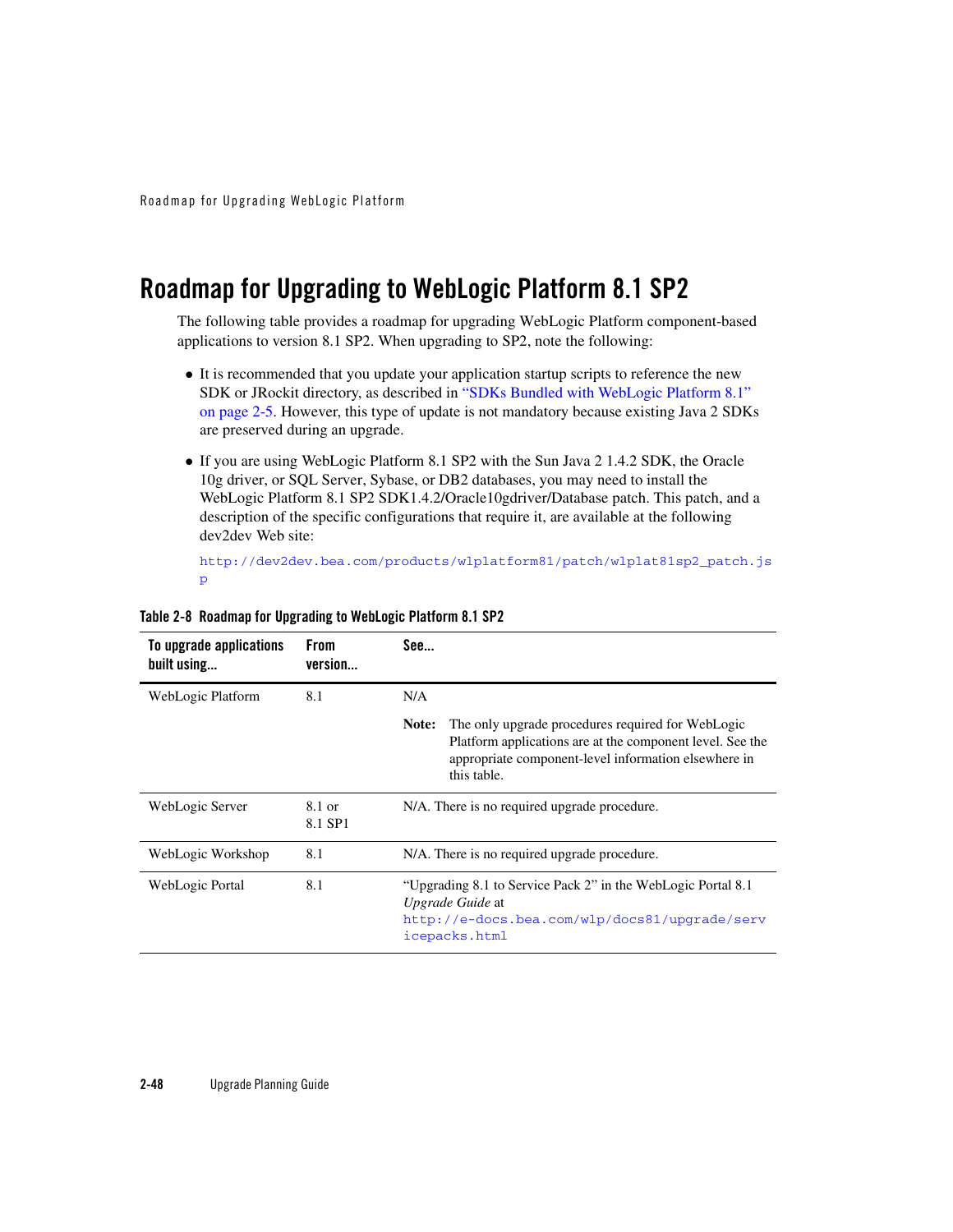| To upgrade applications<br>built using | <b>From</b><br>version | See                                                                                                                                                                                                  |
|----------------------------------------|------------------------|------------------------------------------------------------------------------------------------------------------------------------------------------------------------------------------------------|
| WebLogic Integration                   | 8.1                    | See "Upgrading from WebLogic Integration 8.1 to SP2" in the<br>WebLogic Integration <i>Release Notes</i> for version 8.1, Service Pack<br>2. This document is available in PDF format in a ZIP file. |
|                                        |                        | To obtain this document:                                                                                                                                                                             |
|                                        |                        | Display the page "Download PDF Documentation for<br>Previous Releases of WebLogic Integration 8.1," available at<br>http://e-docs.bea.com/wli/docs81/interm/pr<br>evreleases.html.                   |
|                                        |                        | 2. Click "All WebLogic Integration 8.1 SP2 Documents."                                                                                                                                               |
|                                        |                        | This downloads a ZIP file containing all the WebLogic Integration<br>8.1 SP2 documentation. Open the file relnotes.pdf.                                                                              |
| WebLogic JRockit                       | 8.1                    | N/A. There is no required upgrade procedure.                                                                                                                                                         |

**Table 2-8 Roadmap for Upgrading to WebLogic Platform 8.1 SP2 (Continued)**

### **Roadmap for Upgrading to WebLogic Platform 8.1**

The following table provides a roadmap for upgrading WebLogic Platform component-based applications to version 8.1.

| To upgrade applications<br>built using | <b>From</b><br>version | See   |                                                                                                                                                                                       |
|----------------------------------------|------------------------|-------|---------------------------------------------------------------------------------------------------------------------------------------------------------------------------------------|
| WebLogic Platform                      | 7.0                    | N/A   |                                                                                                                                                                                       |
|                                        |                        | Note: | The only upgrade procedures required for WebLogic<br>Platform applications are at the component level. See the<br>appropriate component-level information elsewhere in<br>this table. |

**Table 2-9 Roadmap for Upgrading to WebLogic Platform 8.1**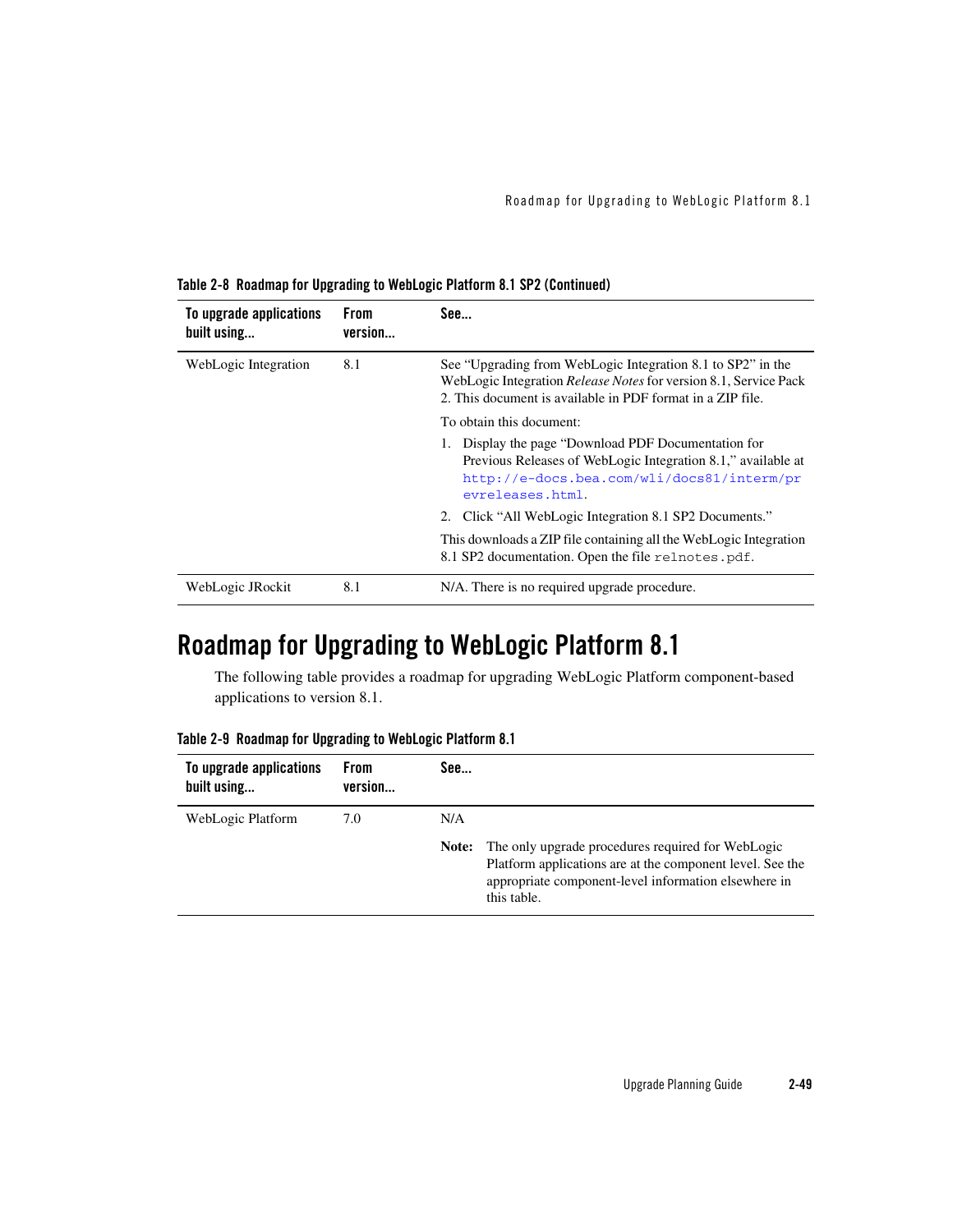| To upgrade applications<br>built using | <b>From</b><br>version | See                                                                                                                                                                                          |
|----------------------------------------|------------------------|----------------------------------------------------------------------------------------------------------------------------------------------------------------------------------------------|
| WebLogic Server                        | 5.1, 6.x, or $7.0$     | BEA WebLogic Server 8.1 Upgrade Guide at<br>http://e-docs.bea.com/wls/docs81/upgrade/inde<br>x.html                                                                                          |
|                                        |                        | Also learn about:                                                                                                                                                                            |
|                                        |                        | <b>Common Upgrade Issues</b>                                                                                                                                                                 |
|                                        |                        | Upgrading WebLogic Server 7.0 to Version 8.1                                                                                                                                                 |
|                                        |                        | Upgrading WebLogic Server 6.x to Version 8.1<br>٠                                                                                                                                            |
|                                        |                        | Upgrading WebLogic Server 5.1 to Version 8.1                                                                                                                                                 |
|                                        |                        | Mapping weblogic.properties to 6.x config.xml Configuration<br><b>Attributes</b>                                                                                                             |
| WebLogic Workshop                      | 7.0                    | "Upgrading Workshop Applications: in the WebLogic Workshop<br>Help at<br>http://e-docs.bea.com/workshop/docs81/doc/en/<br>workshop/guide/migration/conMigratingWorkshop<br>Applications.html |
|                                        |                        | Also learn about:                                                                                                                                                                            |
|                                        |                        | New Features in WebLogic Workshop<br>$\bullet$                                                                                                                                               |
|                                        |                        | <b>Migrating Your Existing Application</b>                                                                                                                                                   |
| WebLogic Portal                        | 7.0 SP2                | WebLogic Portal 8.1 Upgrade Guide at<br>http://e-docs.bea.com/wlp/docs81/upgrade/inde<br>x.html                                                                                              |
|                                        |                        | Learn about:                                                                                                                                                                                 |
|                                        |                        | Overview of the Upgrade Process from WebLogic Portal 7.0<br>SP <sub>2</sub> to 8.1                                                                                                           |
|                                        |                        | Version 8.1 Compatibility Domain                                                                                                                                                             |
|                                        |                        | <b>Upgrading to WebLogic Portal 8.1</b><br>$\bullet$                                                                                                                                         |
|                                        |                        | Framework Reference for Portal Upgrades from 7.0 to 8.1<br>٠                                                                                                                                 |

### **Table 2-9 Roadmap for Upgrading to WebLogic Platform 8.1 (Continued)**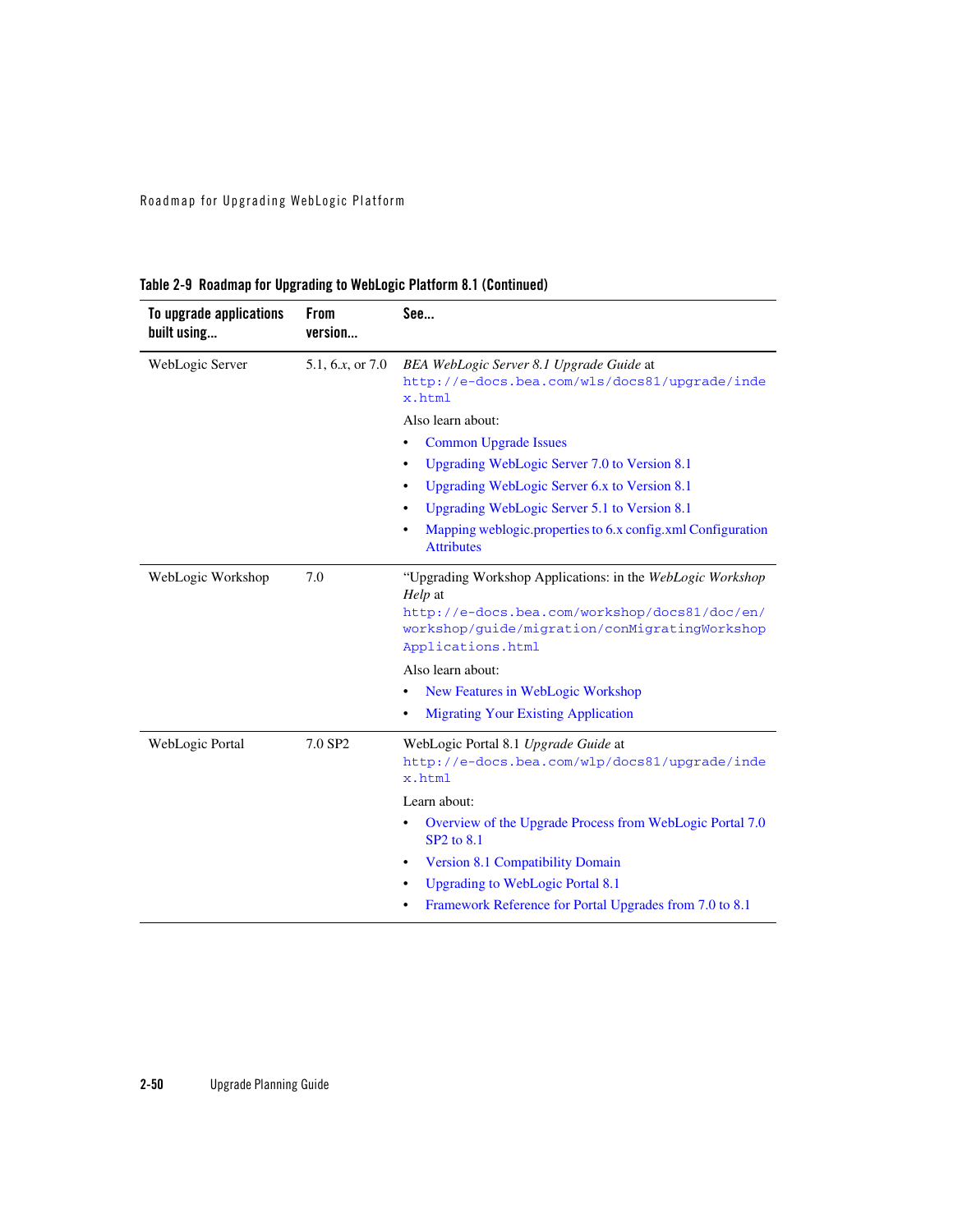| To upgrade applications<br>built using | <b>From</b><br>version          | See                                                                                                                                                                         |
|----------------------------------------|---------------------------------|-----------------------------------------------------------------------------------------------------------------------------------------------------------------------------|
| WebLogic Integration                   | 2.1 SP2, 7.0<br>SP <sub>2</sub> | WebLogic Integration 8.1 Upgrade Guide at<br>http://e-docs.bea.com/wli/docs81/upgrade/inde<br>x.html                                                                        |
|                                        |                                 | The Upgrade Utility for WebLogic Integration 8.1 is<br>Note:<br>available on dev2dev at<br>http://dev2dev.bea.com/resourcelibrary/<br>utilitiestools/upgrade.jsp#wliupgrade |
| WebLogic JRockit                       | 7.0                             | N/A. There is no required upgrade procedure.                                                                                                                                |

**Table 2-9 Roadmap for Upgrading to WebLogic Platform 8.1 (Continued)**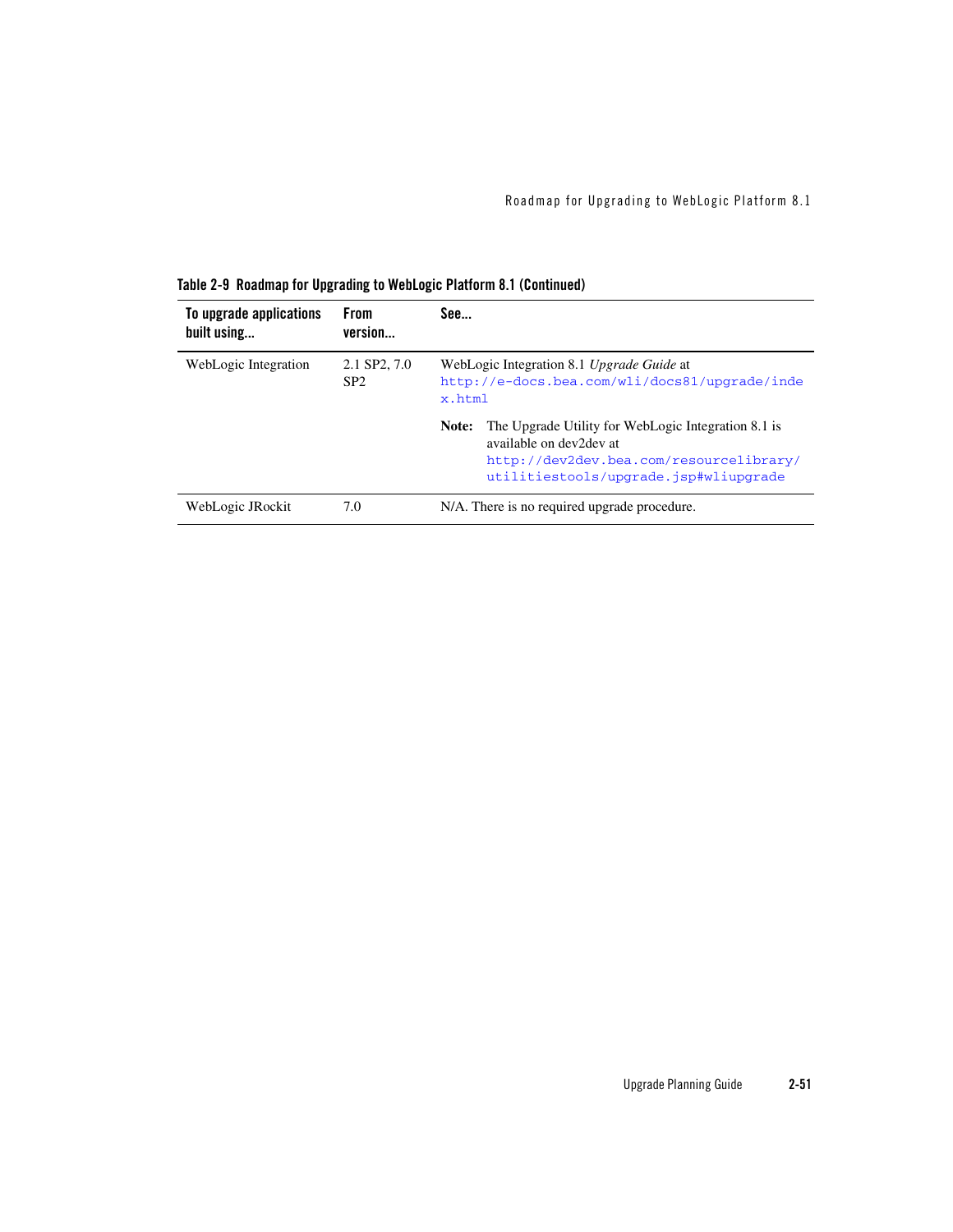Roadmap for Upgrading WebLogic Platform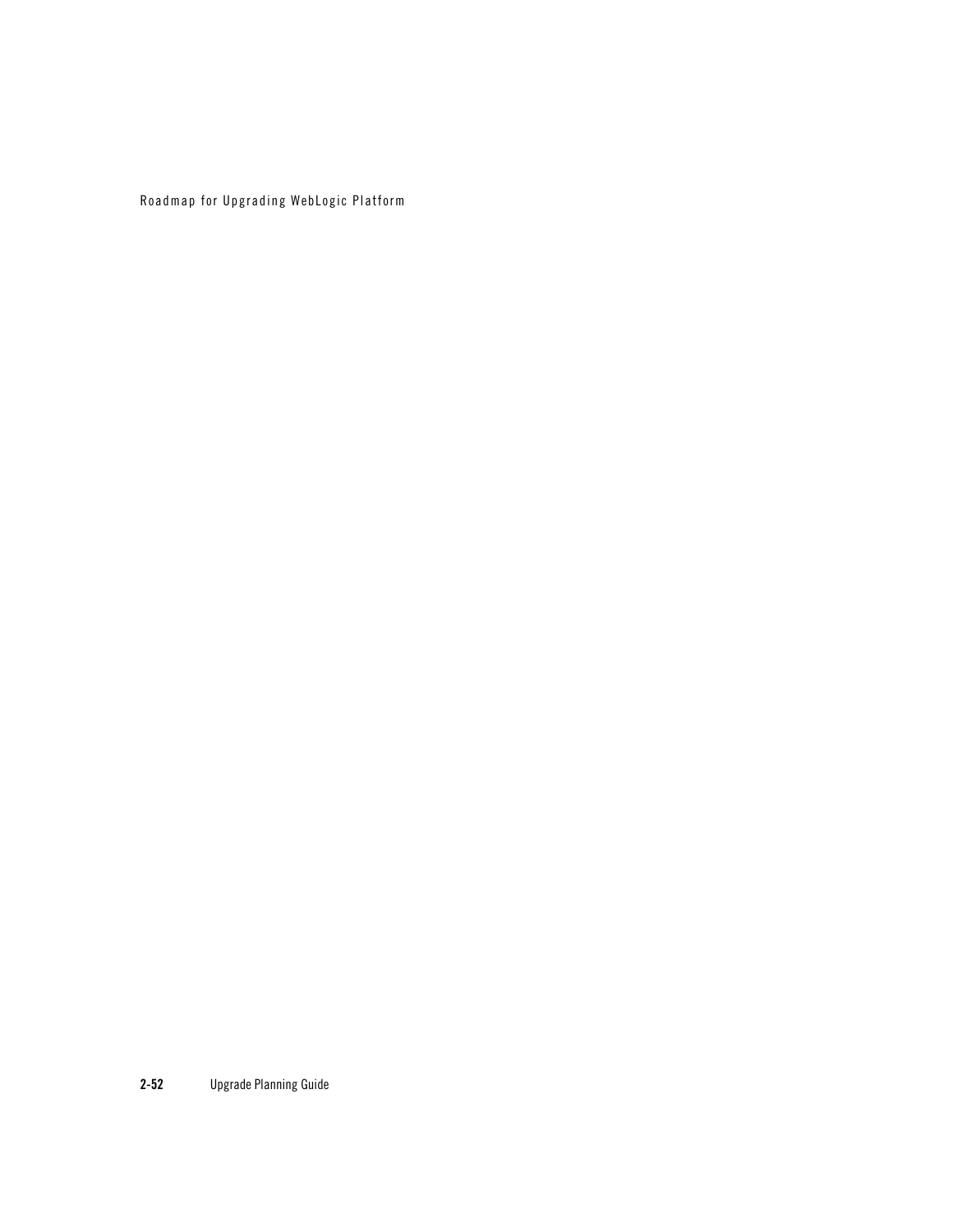

# <span id="page-62-0"></span>FAQ for Upgrading WebLogic Platform

This section provides answers to frequently asked questions (FAQ) about upgrading WebLogic Platform applications. Questions and answers are provided for the following product components:

- [General SP6 Upgrade](#page-62-1)
- [General SP5 Upgrade](#page-63-1)
- [General SP4 Upgrade](#page-63-0)
- [General SP3 Upgrade](#page-64-0)
- [WebLogic Server](#page-65-0)
- [WebLogic Workshop](#page-68-1)
- [WebLogic Portal](#page-72-0)
- [WebLogic Integration](#page-75-0)
- [BEA JRockit](#page-76-0)

The questions and answers within this section apply to systems on which the latest service pack for WebLogic Platform 8.1 is installed. If you have not yet installed the latest service pack on your system, see ["Choosing an Upgrade Installation Method" on page 2-3.](#page-12-1)

### <span id="page-62-1"></span>**General SP6 Upgrade**

**Q. Are there any database changes between SP5 and SP6?**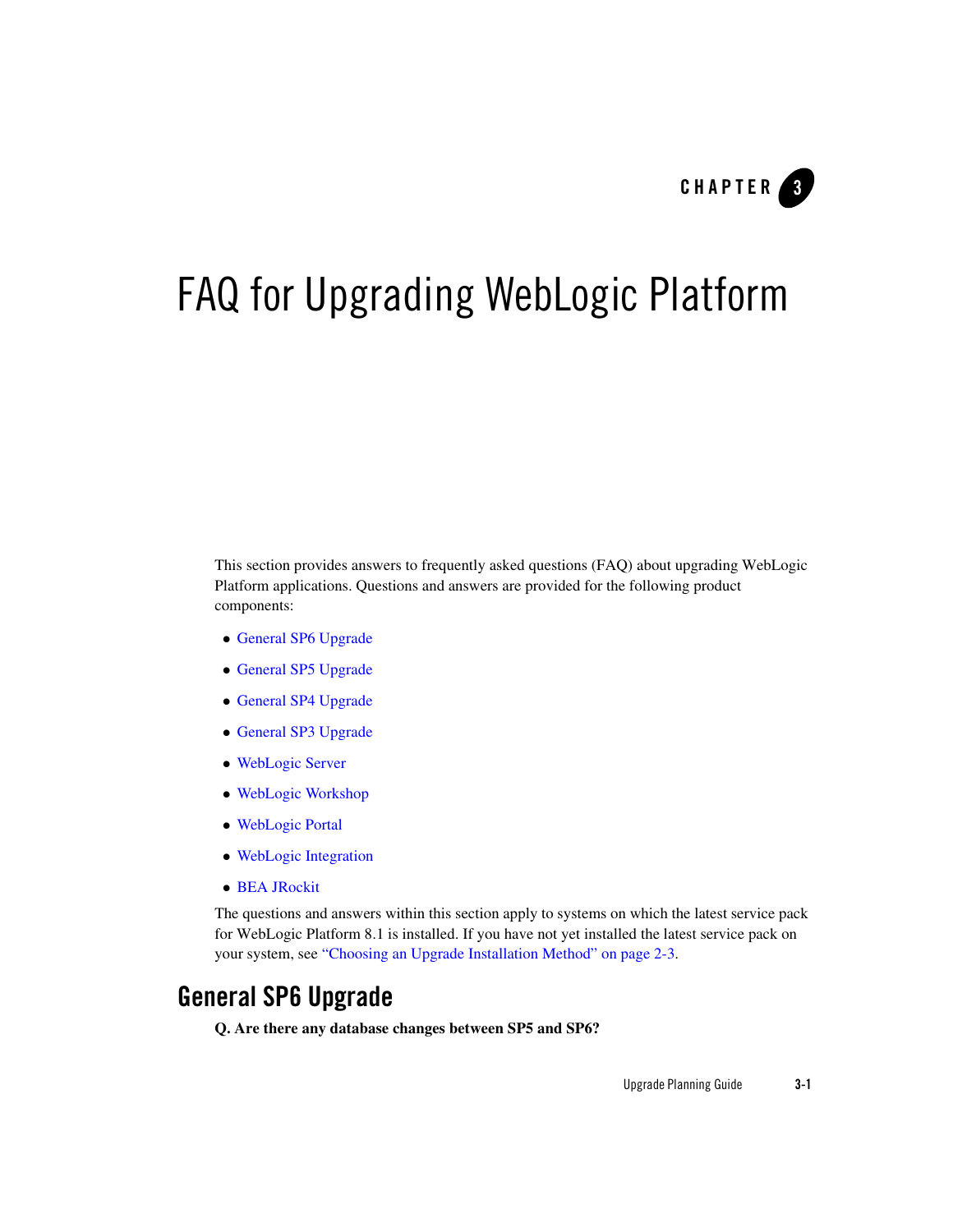**A.** Yes. Both WebLogic Integration and WebLogic Portal have updates to their respective databases. Both components provide upgrade scripts to implement these changes. See the following topics for more information:

• "Upgrading WebLogic Integration 8.1 SP4 and SP5 to WebLogic Integration 8.1 SP6" in the WebLogic Integration *Upgrade Guide* at the following URL:

[http://e-docs.bea.com/wli/docs81/upgrade/upgradetosp6.html](../../../wli/docs81/upgrade/upgradetosp6.html)

• "Step 2: Upgrade Existing Database Schema" in "Upgrading to Service Pack 4" in the WebLogic Portal 8.1 *Upgrade Guide* at the following URL:

[http://e-docs.bea.com/wlp/docs81/upgrade/servicepack5to6.html](../../../wlp/docs81/upgrade/servicepack5to6.html)

### <span id="page-63-1"></span>**General SP5 Upgrade**

### **Q. Are there any database changes between SP4 and SP5?**

**A.** Yes. Both WebLogic Integration and WebLogic Portal have updates to their respective databases. Both components provide upgrade scripts to implement these changes. See the following topics for more information:

• "Upgrading WebLogic Integration 8.1 SP3 or SP4 to WebLogic Integration 8.1 SP5" in the WebLogic Integration *Upgrade Guide* at the following URL:

[http://e-docs.bea.com/wli/docs81/upgrade/roadmap.html](../../../wli/docs81/upgrade/roadmap.html)

• "Step 2: Upgrade Existing Portal Framework Data" in "Upgrading to Service Pack 5" in the WebLogic Portal 8.1 *Upgrade Guide* at the following URL:

[http://e-docs.bea.com/wlp/docs81/upgrade/servicepack4to5.html](../../../wlp/docs81/upgrade/servicepack4to5.html)

### <span id="page-63-0"></span>**General SP4 Upgrade**

### **Q. Is there anything I need to do prior to installing SP4 on Red Hat Enterprise Linux 2.1 or 3.0 on Pentium?**

**A:** If you are using JRockit, you need to make sure that you have the latest patches installed on your Linux operating system before you begin the upgrade process. For information, see the following topics:

• 8.1 Supported Configurations: Red Hat Enterprise Linux 3.0 AS, ES on x86 at the following URL:

[http://e-docs.bea.com/platform/suppconfigs/configs81/rhelinux30as\\_es\\_pe](../../suppconfigs/configs81/rhelinux30as_es_pentium/81sp4.html) [ntium/81sp4.html](../../suppconfigs/configs81/rhelinux30as_es_pentium/81sp4.html)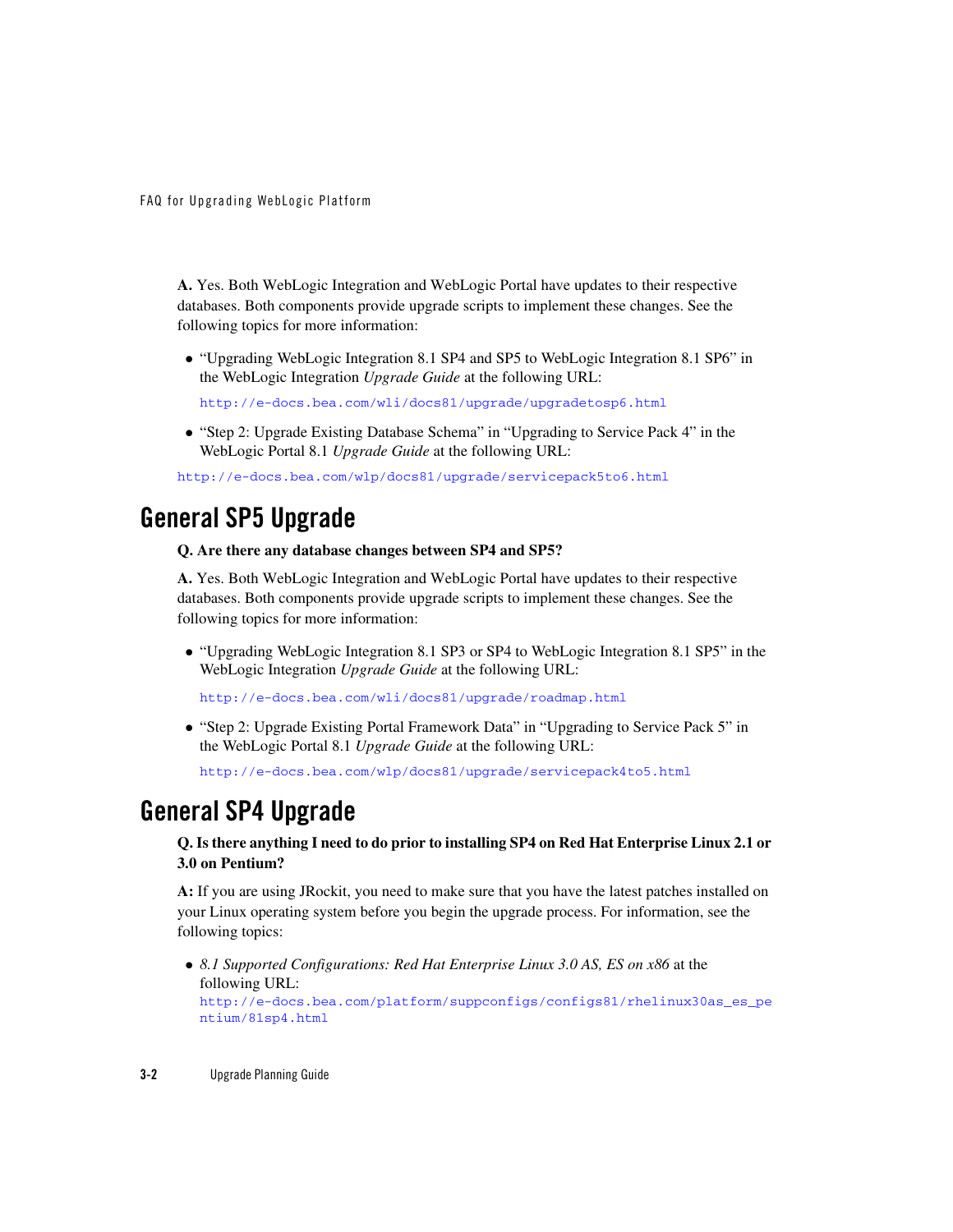• 8.1 Supported Configurations: Red Hat Enterprise Linux 2.1 AS, ES on x86 at the following URL: [http://e-docs.bea.com/platform/suppconfigs/configs81/rhelinux21as\\_es\\_pe](../../suppconfigs/configs81/rhelinux21as_es_pentium/81sp4.html) ntium/81sp4.html

### **Q. Are there any database schema changes between SP3 and SP4?**

**A.** Yes. Both WebLogic Integration and WebLogic Portal have changes to their respective database schemas. Both components provide upgrade scripts to implement these changes. See the following topics for more information:

• "Upgrading WebLogic Integration 8.1 SP2 and SP3 to WebLogic Integration 8.1 SP4" in the WebLogic Integration *Upgrade Guide* at the following URL:

[http://e-docs.bea.com/wli/docs81/upgrade/upgradetosp4.html](../../../wli/docs81/upgrade/upgradetosp4.html)

• "Step 2: Upgrade Existing Database Schema" in "Upgrading to Service Pack 4" in the WebLogic Portal 8.1 *Upgrade Guide* at the following URL:

[http://e-docs.bea.com/wlp/docs81/upgrade/servicepack3to4.html](../../../wlp/docs81/upgrade/servicepack3to4.html)

### <span id="page-64-0"></span>**General SP3 Upgrade**

### **Q. Are there any domain configuration template changes between SP2 and SP3?**

**A.** Yes. There are changes in the default JDBC configuration settings in the following templates:

- Basic WebLogic Workshop Domain
- Basic WebLogic Integration Domain
- Basic WebLogic Portal Domain
- Basic WebLogic Platform Domain

For detailed information, see "JDBC Changes in Configuration Templates" in "What's New in SP3" at the following URL:

[http://e-docs.bea.com/platform/docs81/interm/whatsnew.html](../interm/whatsnew.html)

### **Q. Are there any database schema changes between SP2 and SP3?**

**A.** Yes. Both WebLogic Integration and WebLogic Portal have changes to their respective database schemas. Both components provide upgrade scripts to implement these changes. See the following topics for more information: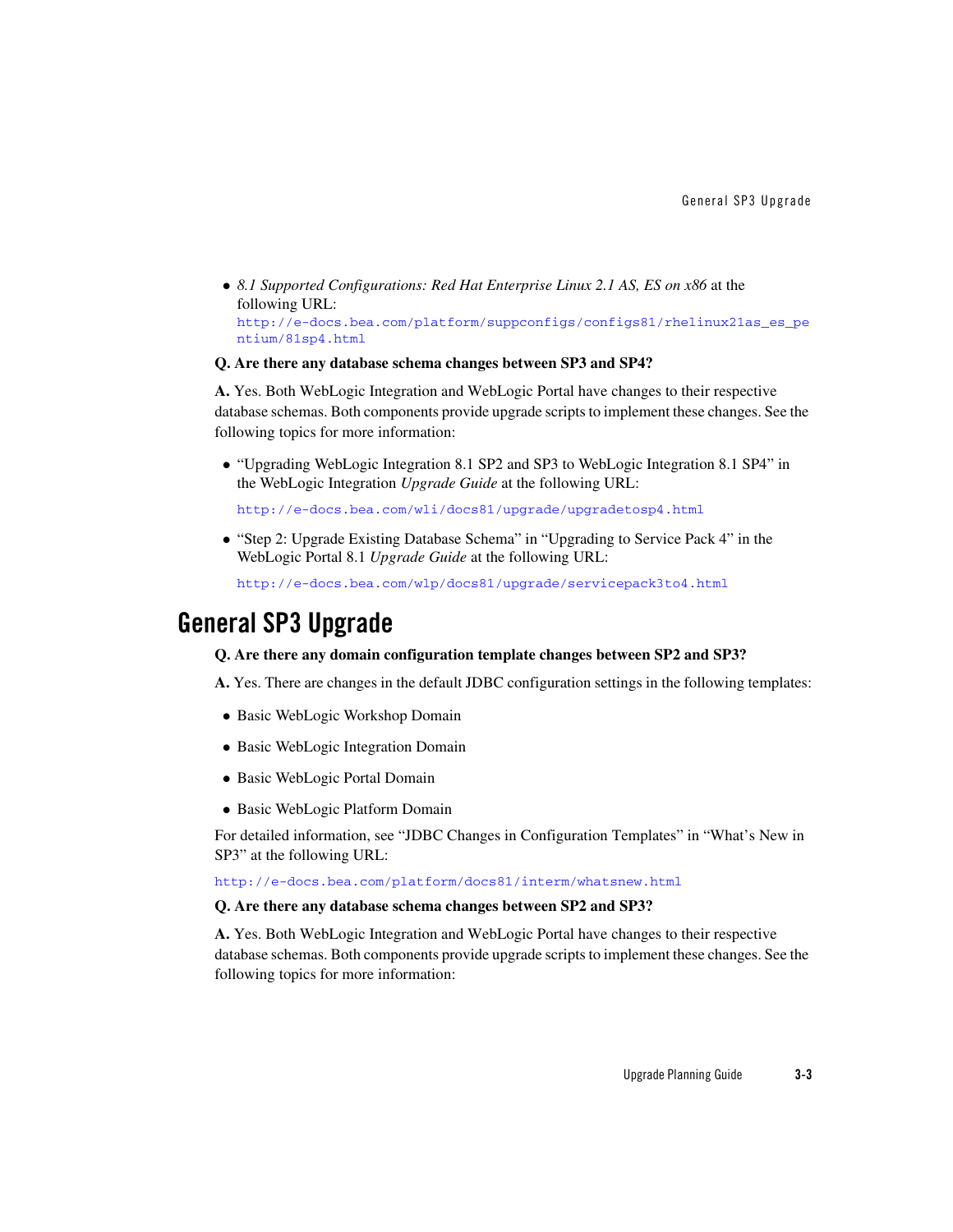FAQ for Upgrading WebLogic Platform

- For WebLogic Integration, see "Upgrading Databases" in "Upgrading to WebLogic Integration 8.1 SP3" in the WebLogic Integration *Release Notes* for Version 8.1 SP3. This document is available in PDF format in a ZIP file. To obtain this document:
	- a. Locate the "Download PDF Documentation for Previous Releases of WebLogic Integration 8.1" page, available at <http://e-docs.bea.com/wli/docs81/interm/prevreleases.html>.
	- b. Click "All WebLogic Integration 8.1 SP3 Documents."

This downloads a ZIP file containing PDF files for all the WebLogic Integration 8.1 SP3 documentation. Open the file relnotes.pdf.

• For WebLogic Portal, see "Step 2: Upgrade Existing Database Schema" in "Upgrading to Service Pack 3" in the WebLogic Portal 8.1 *Upgrade Guide* at the following URL:

[http://e-docs.bea.com/wlp/docs81/upgrade/servicepack2to3.html](../../../wlp/docs81/upgrade/servicepack2to3.html)

#### **Q. Are there any limitations on upgrading from SP2 to SP3 on AIX?**

**A.** Yes. Before you can upgrade your WebLogic Platform system from 8.1 SP2 to 8.1 SP3 on AIX, you must clean out any unused libraries manually. For instructions, see the *Release Notes* for WebLogic Platform 8.1 at the following URL:

[http://e-docs.bea.com/platform/docs81/relnotes/relnotes.html#cr206782](../relnotes/relnotes.html#cr206782)

### <span id="page-65-0"></span>**WebLogic Server**

### **Q. What issues and tasks are commonly encountered during an upgrade to WebLogic Server 8.1?**

**A.** For a summary of such issues and tasks, see "Common Upgrade Issues" in the *BEA WebLogic Server 8.1 Upgrade Guide* at

[http://e-docs.bea.com/wls/docs81/upgrade/quickupgrade.html](../../../wls/docs81/upgrade/quickupgrade.html).

#### **Q. How do I upgrade WebLogic Server applications to 8.1 from a previous version?**

**A.** The procedure varies, based on the version of WebLogic Server from which you are upgrading. The following table provides links to version-specific upgrade procedures.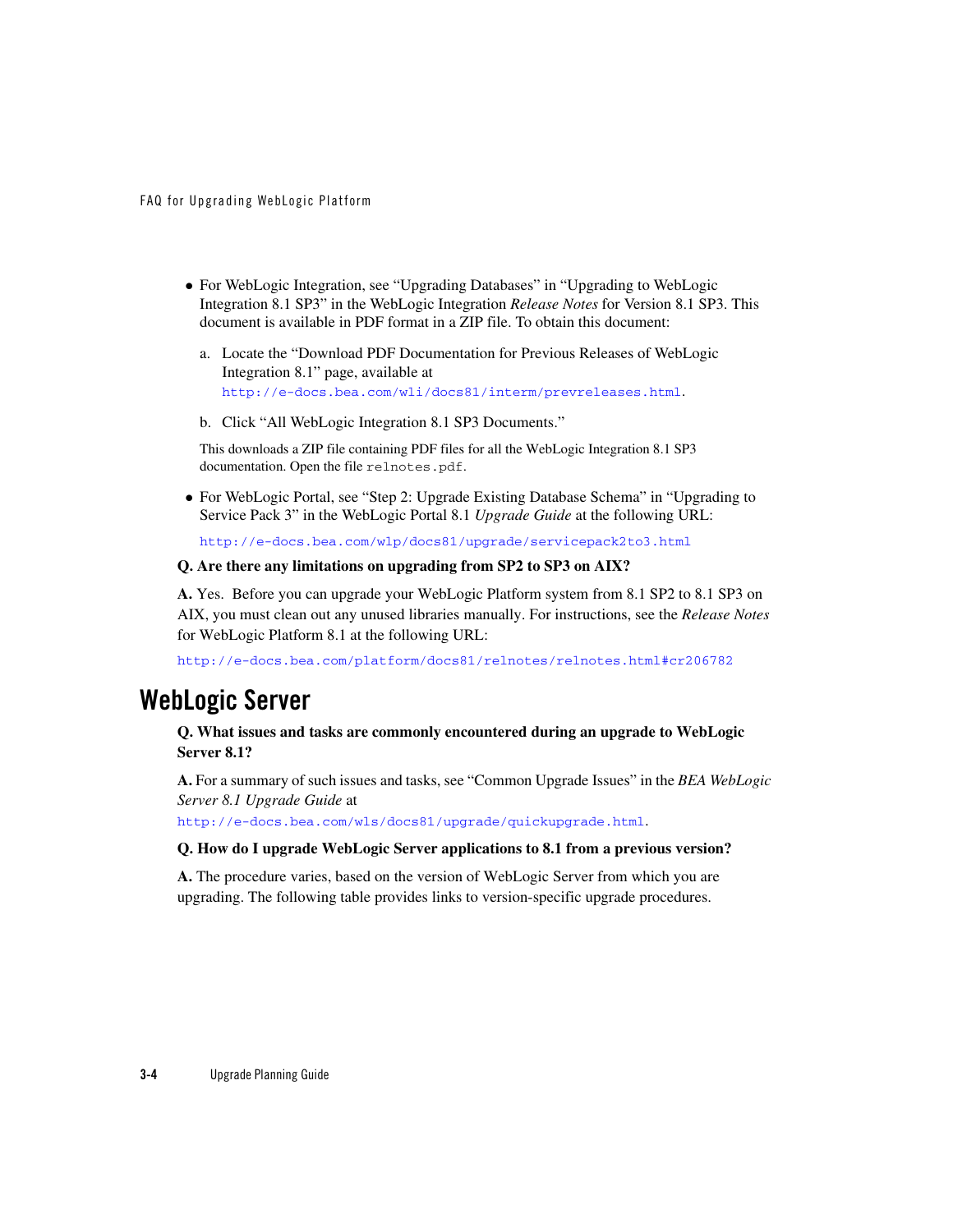|  |  | Table 3-1 Upgrading WebLogic Server 8.1 from a Previous Version |  |  |  |  |
|--|--|-----------------------------------------------------------------|--|--|--|--|
|--|--|-----------------------------------------------------------------|--|--|--|--|

| Version 7.0 | "Upgrading WebLogic Server 7.0 to Version 8.1" in the BEA WebLogic<br>Server 8.1 Upgrade Guide at<br>http://e-docs.bea.com/wls/docs81/upgrade/upgrade70t<br>o81.html |
|-------------|----------------------------------------------------------------------------------------------------------------------------------------------------------------------|
| Version 6.x | "Upgrading WebLogic Server 6.x to Version 8.1" in the BEA WebLogic<br>Server 8.1 Upgrade Guide at<br>http://e-docs.bea.com/wls/docs81/upgrade/upgrade6xt<br>o81.html |
| Version 5.1 | "Upgrading WebLogic Server 5.1 to Version 8.1" in the BEA WebLogic<br>Server 8.1 Upgrade Guide at<br>http://e-docs.bea.com/wls/docs81/upgrade/upgrade51t<br>o81.html |

**If you are upgrading from... See...**

For more information about upgrading your applications to WebLogic Server 8.1, see:

- <sup>z</sup> *BEA WebLogic Server 8.1 Upgrade Guide* at [http://e-docs.bea.com/wls/docs81/upgrade/index.html](../../../wls/docs81/upgrade/index.html)
- <sup>z</sup> "FAQs: Upgrading" in *BEA WebLogic Server Frequently Asked Questions* at [http://e-docs.bea.com/wls/docs81/faq/upgrade.html](../../../wls/docs81/faq/upgrade.html)

#### **Q. What changes have been made to the security features in WebLogic Server 8.1?**

**A.** Changes to the set of available security features vary, based on the version of WebLogic Server from which you are upgrading. The following table provides references to version-specific security documentation.

| If you are upgrading from | See                                                                                                                                                                                                                                             |
|---------------------------|-------------------------------------------------------------------------------------------------------------------------------------------------------------------------------------------------------------------------------------------------|
| Version 7.0               | "Security" in "Additional Upgrade Procedures and Information" in<br>"Upgrading WebLogic Server 7.0 to Version 8.1" in the <i>BEA WebLogic</i><br>Server 8.1 Upgrade Guide at<br>http://e-docs.bea.com/wls/docs81/upgrade/upgrade70t<br>o81.html |

|  |  |  | Table 3-2 Changes to Security Features in WebLogic Server 8.1 |  |
|--|--|--|---------------------------------------------------------------|--|
|--|--|--|---------------------------------------------------------------|--|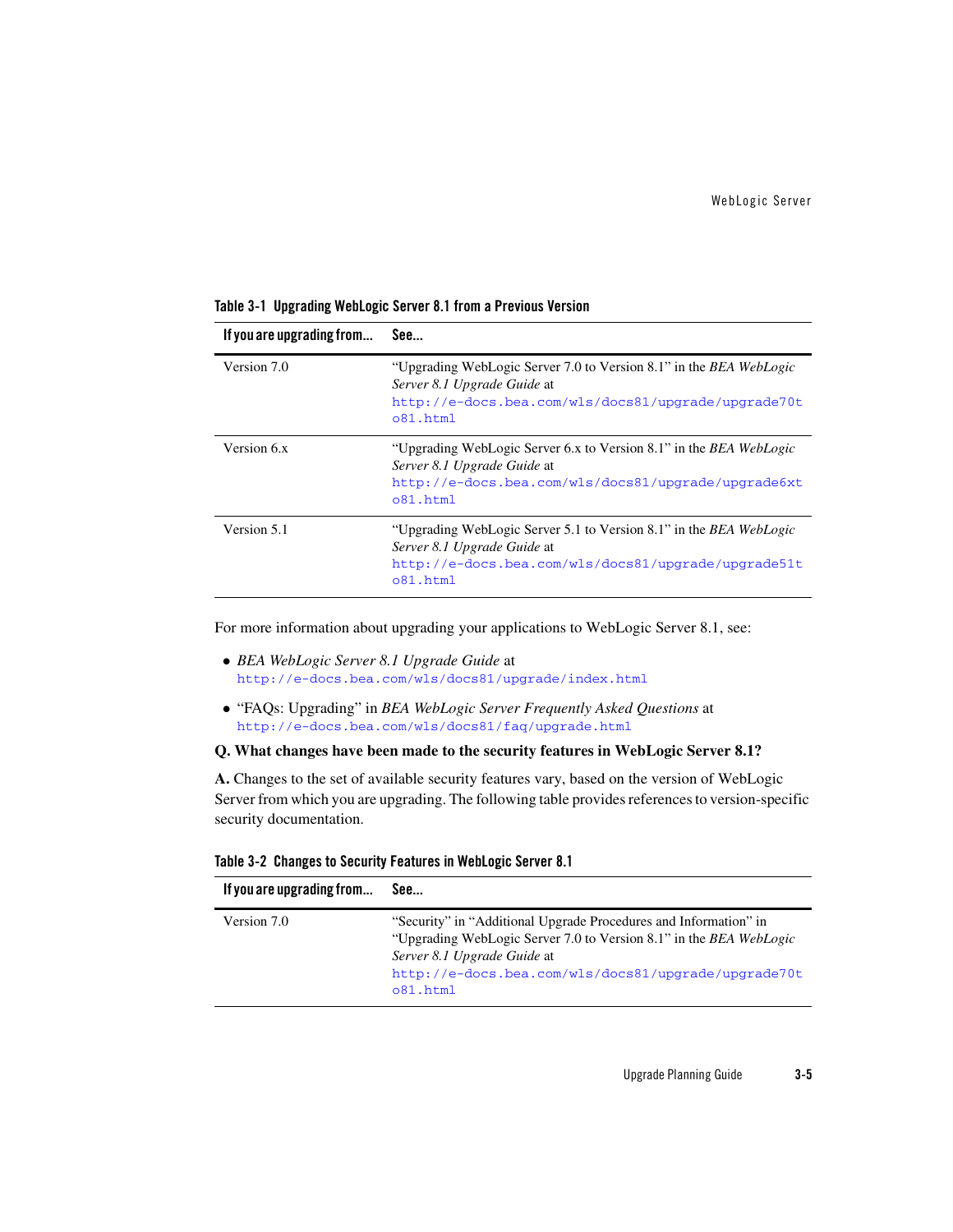| If you are upgrading from | See                                                                                                                                                                                                                                                                                                                                                                                                 |  |
|---------------------------|-----------------------------------------------------------------------------------------------------------------------------------------------------------------------------------------------------------------------------------------------------------------------------------------------------------------------------------------------------------------------------------------------------|--|
| Version 6.x               | See "Upgrading WebLogic Server 6.x Security to Version 8.1" in<br>٠<br>"Upgrading WebLogic Server 6.x to Version 8.1" in the BEA<br>WebLogic Server 8.1 Upgrade Guide at<br>http://e-docs.bea.com/wls/docs81/upgrade/upgrade<br>$6x \text{to} 81$ . html<br>"Using Compatibility Security" in <i>Managing WebLogic Security</i> at<br>http://e-docs.bea.com/wls/docs81/secmanage/secur<br>ity6.html |  |
| Version 5.1               | "Security" in "Additional Upgrade and Deployment Considerations" in<br>"Upgrading WebLogic Server 5.1 to Version 8.1" in the BEA WebLogic<br>Server 8.1 Upgrade Guide at<br>http://e-docs.bea.com/wls/docs81/upgrade/upgrade51t<br>o81.html                                                                                                                                                         |  |

**Table 3-2 Changes to Security Features in WebLogic Server 8.1 (Continued)**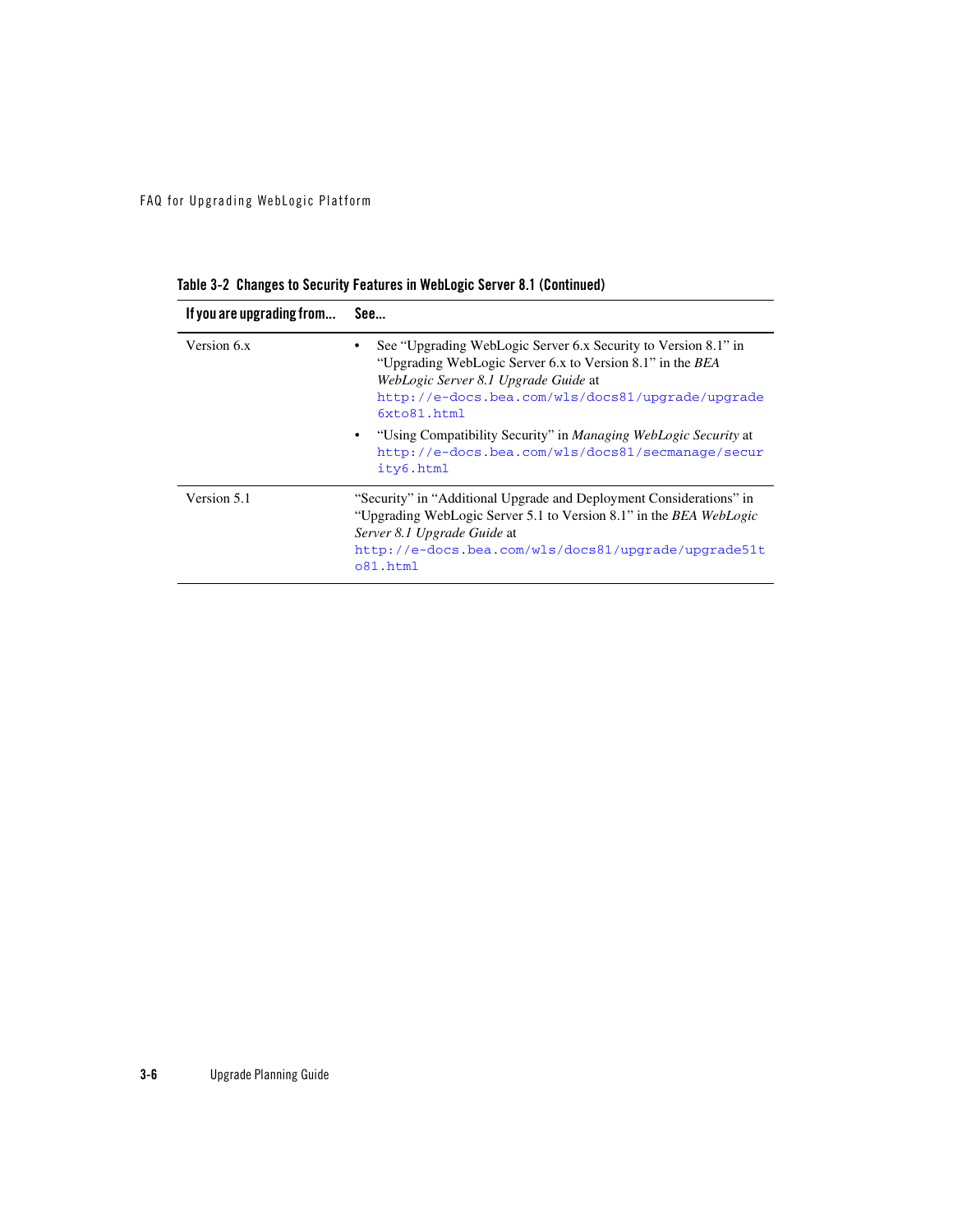### <span id="page-68-1"></span><span id="page-68-0"></span>**WebLogic Workshop**

### **Q. How do I upgrade my Workshop applications to use one of the new Java 2 SDKs that are installed with the latest service pack?**

**A.** You have a choice of two methods.

- **Note:** To ensure that your Workshop applications have access to the latest updates and bug fixes for the basic Workshop domain, we recommend the second approach.
- 1. If you want to continue working in an existing Workshop domain—that is, a domain created with a pre-SP5 version of WebLogic Platform 8.1—update the definition of the JAVA\_HOME environment variable in your domain's setDomainEnv script (setDomainEnv.cmd or setDomainEnv.sh) so it points to the root directory of the SDK installed with the current service pack. For example:

```
set JAVA HOME=C:\bea\jrockit81sp4_142_08
```
2. You can create a new Workshop domain for your application using the Configuration Wizard, configuring all the resources required for your application as appropriate, such as JDBC connection pools, data sources, JMS queues, and so on.

After you have created the domain, complete the following steps:

- a. Start Workshop and open your application.
- b. Choose Tools→ Application Properties... to display the Application Properties dialog box.
- c. Select WebLogic Server in the left pane, and modify the path for the Server Home Directory to specify the directory containing the config. xml file that was created in the new domain.

### **Q. Which feature changes in WebLogic Workshop 8.1 affect the upgrade process?**

**A.** For a list of feature changes that affect the upgrade process, see "New Features in WebLogic Workshop" in "Upgrading Workshop Applications" in the *WebLogic Workshop Help* at [http://e-docs.bea.com/workshop/docs81/doc/en/workshop/guide/migration/](../../../workshop/docs81/doc/en/workshop/guide/migration/conMigratingWorkshopApplications.html) [conMigratingWorkshopApplications.html](../../../workshop/docs81/doc/en/workshop/guide/migration/conMigratingWorkshopApplications.html).

### **Q. How do I upgrade WebLogic Workshop applications to 8.1 from 7.0?**

**A.** To upgrade your applications to WebLogic Workshop 8.1:

- 1. Make a backup copy of the full application.
- 2. Run the jwsUpgrade command to launch the following tasks: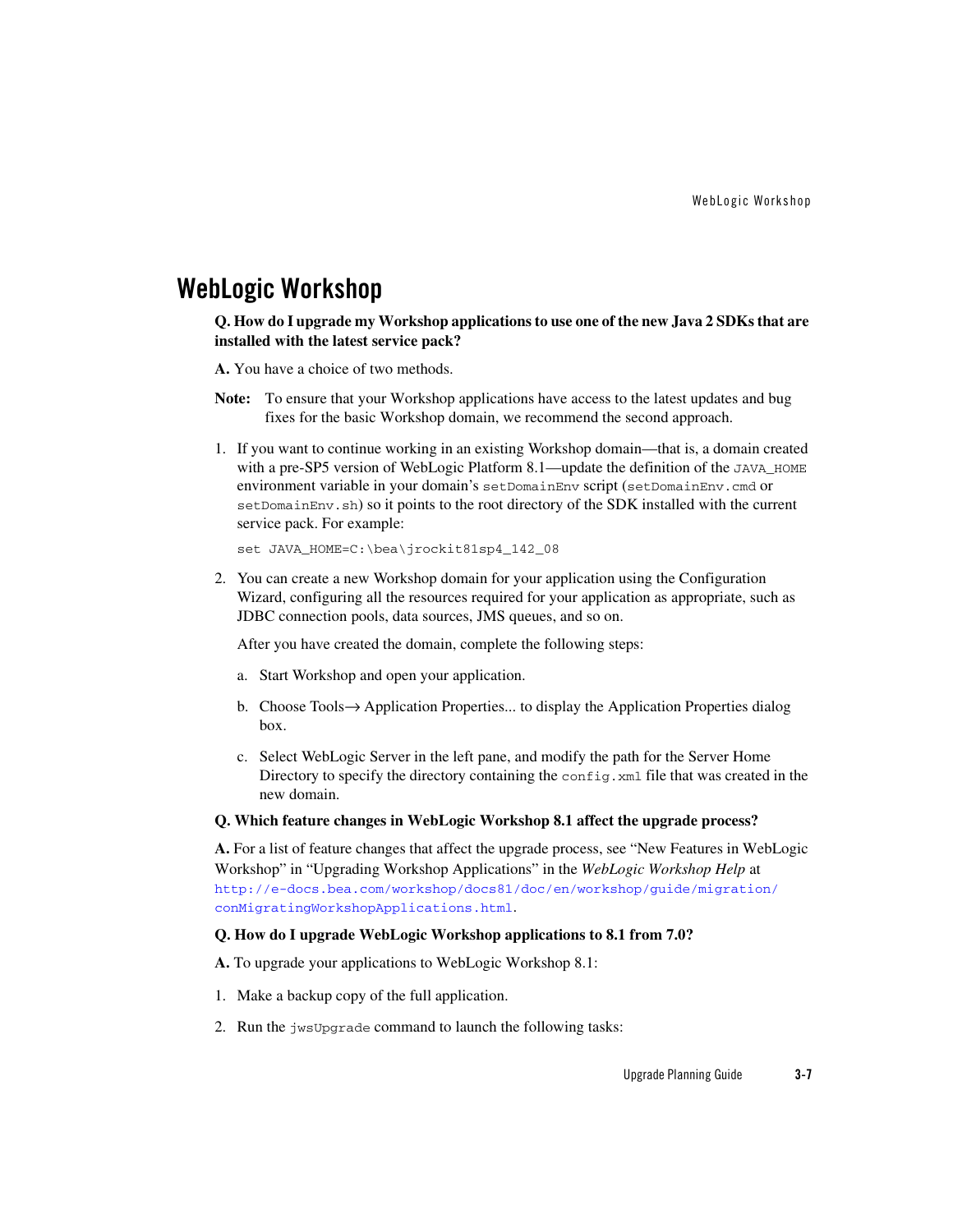- Back up the original files.
- Verify that each Web service (JWS) class definition ensures that the service implements the com.bea.jws.WebService interface.
- $-$  Verify that all static inner classes implement the java.io. Serializable interface.
- If there are any external XML map files, display the following: a warning that external XML map files are no longer supported, and a recommendation to incorporate the map information directly into the JWS file.
- If there are JAR files in the WEB-INF/lib directory for your project, consider moving them to the APP-INF/lib directory in your upgraded application.
- If there are .java files or Java classes in the WEB-INF/classes directory for your project, consider moving them to the APP-INF/classes directory in your upgraded application.

For more information about using the jwsUpgrade command, see "jwsUpgrade Command" in the *WebLogic Workshop Help* at [http://e-docs.bea.com/workshop/docs81/doc/en/workshop/reference/command](../../../workshop/docs81/doc/en/workshop/reference/commands/cmdJwsUpgrade.html) [s/cmdJwsUpgrade.html](../../../workshop/docs81/doc/en/workshop/reference/commands/cmdJwsUpgrade.html).

- 3. Create a new Workshop application and import your project files.
- 4. Import EJBs or deployable modules into the Modules folder.
- 5. Import local library JAR files into the Libraries folder.
- 6. Manually upgrade all control files.
- 7. Move inner classes into separate class files.
- 8. Incorporate external map files into JWS files.
- 9. Build the project.

For more detailed instructions on upgrading to WebLogic Workshop 8.1, see "Upgrading Workshop Applications" in the W*ebLogic Workshop Help* at

[http://e-docs.bea.com/workshop/docs81/doc/en/workshop/guide/migration/conM](../../../workshop/docs81/doc/en/workshop/guide/migration/conMigratingWorkshopApplications.html) [igratingWorkshopApplications.html](../../../workshop/docs81/doc/en/workshop/guide/migration/conMigratingWorkshopApplications.html).

#### **Q. How has the control model changed for WebLogic Workshop 8.1?**

**A.** WebLogic Workshop 8.1 introduces a new, extensible model for controls. As in WebLogic Workshop 7.0, you can connect to enterprise resources using the *built-in* controls provided. In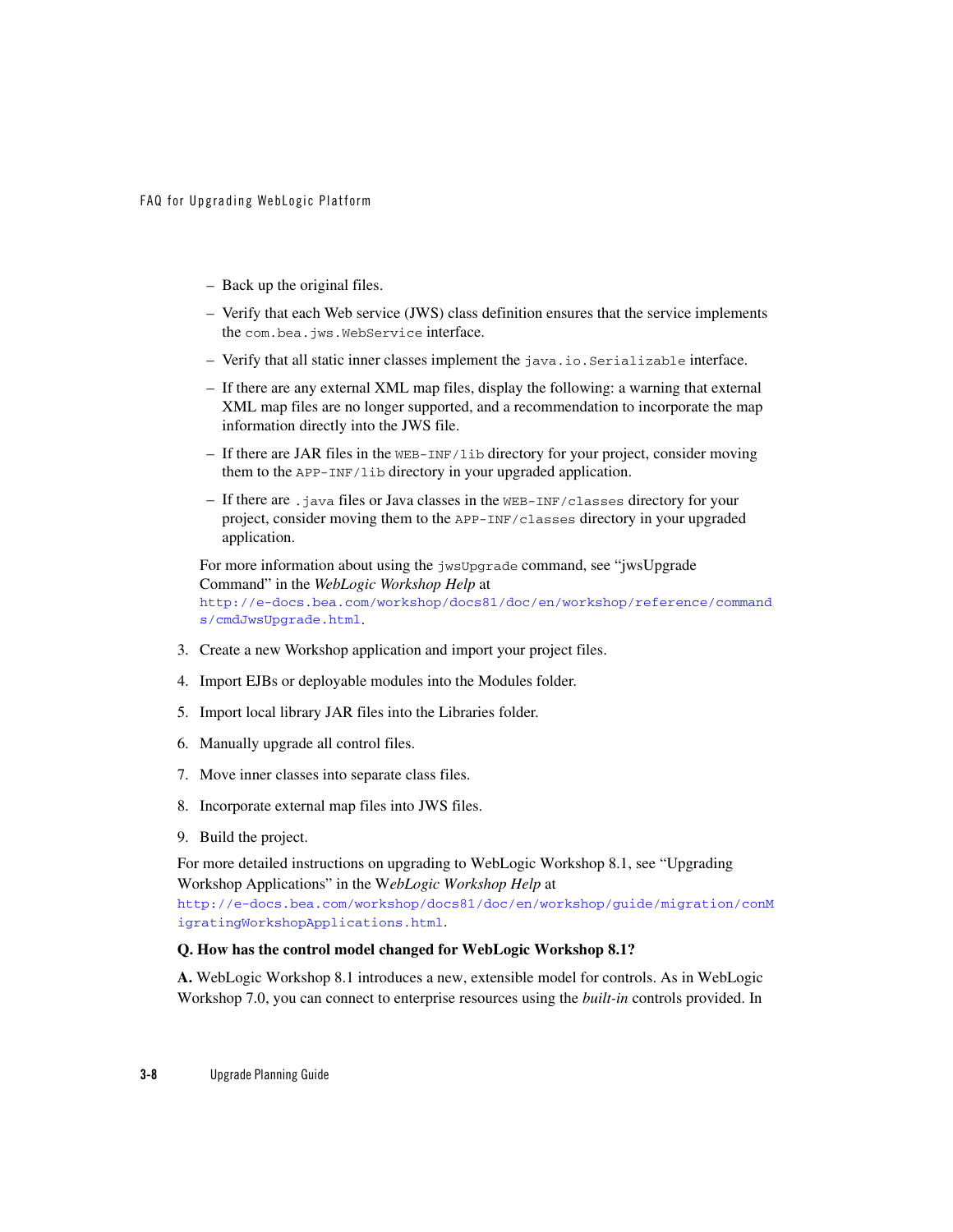addition, with WebLogic Workshop 8.1, you can create your own reusable *custom* controls, making it easy to encapsulate business logic within your application.

When you create a control in WebLogic Workshop 8.1, the filename for your new control includes a JCX extension. The filename for a control created in WebLogic Workshop 7.0 includes a CTRL extension.

### **Q. What is the upgrade method for controls for WebLogic Workshop 8.1?**

**A.** WebLogic Workshop 8.1 continues to support controls built using WebLogic Workshop 7.0. However, we recommend that you upgrade your existing controls to the new control model to take advantage of its greater flexibility.

Please note the following:

- Control files must be included in the package for a project. That is, a control file can no longer reside in the root directory for a project within your application; it must reside within a folder.
- A control file must extend the com.bea.Control.ControlExtension interface. You may need to modify the control file in Source View in WebLogic Workshop to extend the interface.
- If you upgrade your existing controls to the new model, you may need to manually edit some annotations in both the control file and the JWS file that calls it. For example:
	- Some annotations within a control file begin with the  $\mathbb{Q}_1$  prefix, rather than  $\mathbb{Q}_1$  ws, which is supported for 7.0.
	- The annotation used to designate a control variable is @common:control, rather than @jws:control, which is supported for 7.0.

The following table summarizes the differences between the annotation style used in version 7.0 and that used in version 8.1 of WebLogic Workshop.

| Version 7.0      | <b>Version 8.1</b>      |
|------------------|-------------------------|
| @jws:av-identity | $\theta$ ic:av-identity |
| @jws:av-service  | @jc:av-service          |
| @jws:connection  | @jc:connection          |
| @jws:ejb         | @jc:ejb                 |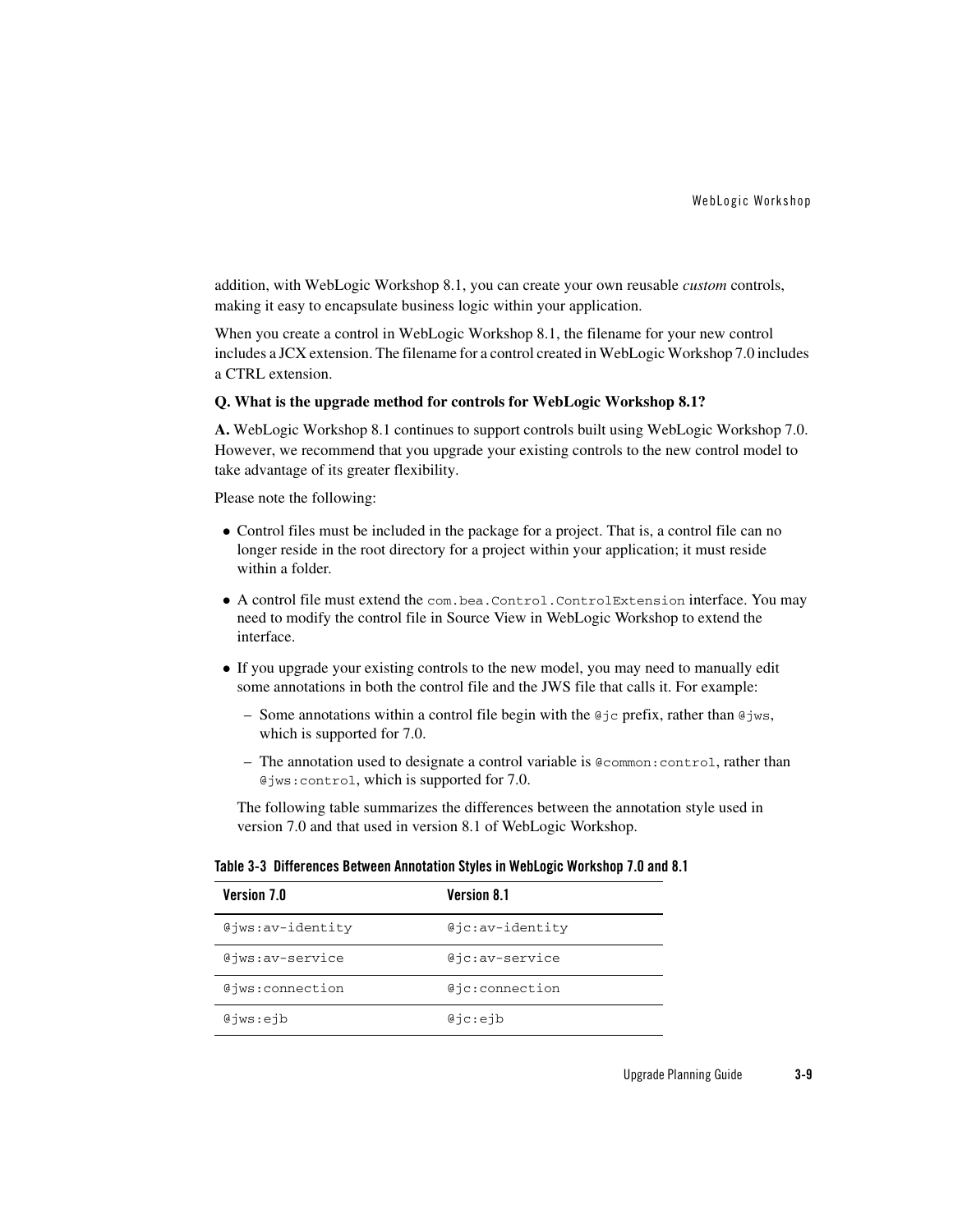| Version 7.0                          | <b>Version 8.1</b>        |
|--------------------------------------|---------------------------|
| $Q_jws:jms$                          | $\text{Gic:}$ jms         |
| $Q_1$ ws: $\text{ims}-\text{header}$ | $\theta$ jc:jms-header    |
| $\theta$ jws:jms-message             | $\theta$ jc: jms-message  |
| @jws:jms-property                    | $\theta$ jc: jms-property |
| $Q_jws:sq1$                          | $\theta$ jc:sql           |
| @jws:timer                           | @jc:timer                 |
| @jws:control                         | @common:control           |
| @jws:context                         | @common:context           |
| @jws_message-buffer                  | @common:message-buffer    |
| @jws:define                          | @common:define            |
| @jws:operation                       | @common:operation         |
| @jws:schema                          | @common:schema            |
| @jws:target-namespace                | @common:target-namespace  |
| @jws:xmlns                           | @common:xmlns             |

**Table 3-3 Differences Between Annotation Styles in WebLogic Workshop 7.0 and 8.1 (Continued)**

To find out more about specific annotation changes, open WebLogic Workshop, put the cursor on the annotation currently displayed in Source view, and press F1. Context-sensitive help for the designated annotation will be displayed.

For more information about upgrading databases, Web services, and JMS controls, see "Upgrade Controls" in "Migrating Your Existing Application" in "Upgrading Workshop Applications" in the *WebLogic Workshop Help* at

[http://e-docs.bea.com/workshop/docs81/doc/en/workshop/guide/migration/conM](../../../workshop/docs81/doc/en/workshop/guide/migration/conMigratingWorkshopApplications.html#migrating) [igratingWorkshopApplications.html#migrating](../../../workshop/docs81/doc/en/workshop/guide/migration/conMigratingWorkshopApplications.html#migrating).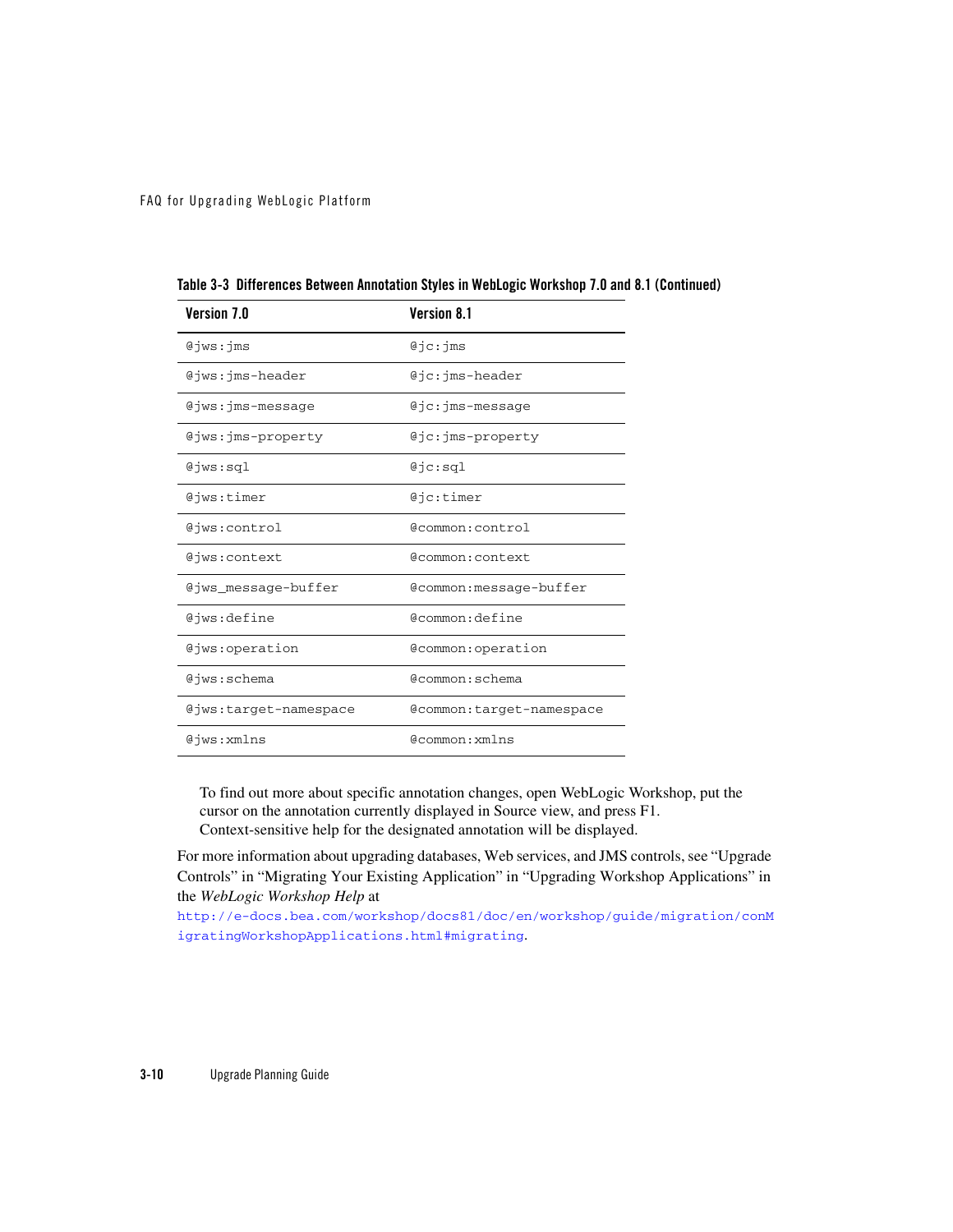# **WebLogic Portal**

## **Q. How do I upgrade WebLogic Portal applications to 8.1 SP5 from pre-SP5 releases of 8.1?**

**A.** For complete details about upgrading your WebLogic Portal applications, see the following topics in the WebLogic Portal 8.1 *Upgrade Guide*:

• "Upgrading 8.1 to Service Pack 2" at the following URL:

[http://e-docs.bea.com/wlp/docs81/upgrade/servicepacks.html](../../../wlp/docs81/upgrade/servicepacks.html)

• "Upgrading to Service Pack 3" at the following URL:

[http://e-docs.bea.com/wlp/docs81/upgrade/servicepack2to3.html](../../../wlp/docs81/upgrade/servicepack2to3.html)

• "Upgrading to Service Pack 4" at the following URL:

[http://e-docs.bea.com/wlp/docs81/upgrade/servicepack3to4.html](../../../wlp/docs81/upgrade/servicepack3to4.html)

• "Upgrading to Service Pack 5" at the following URL:

[http://e-docs.bea.com/wlp/docs81/upgrade/servicepack4to5.html](../../../wlp/docs81/upgrade/servicepack4to5.html)

• ""Upgrading to Service Pack 6" at the following URL: [http://e-docs.bea.com/wlp/docs81/upgrade/servicepack5to6.html](../../../wlp/docs81/upgrade/servicepack5to6.html)

### **Q. How do I upgrade WebLogic Portal applications to 8.1 from 7.0 SP2?**

**A.** Choose either of the following methods to upgrade your portal Web application created with WebLogic Portal from 7.0 SP2 to 8.1:

- **Compatibility**: Allows you to configure an existing portal Web application created with WebLogic Portal 7.0 SP2 to run on versions of WebLogic Portal 8.1 through SP2.
- **Upgrade**: Allows you to upgrade portal applications and resources created with WebLogic Portal 7.0 SP2 to 8.1.

For details, see the WebLogic Portal 8.1 *Upgrade Guide* at [http://e-docs.bea.com/wlp/docs81/upgrade/index.html](../../../wlp/docs81/upgrade/index.html).

### **Q. Which WebLogic Portal 7.0 SP2 features work in the new 8.1 framework?**

**A.** Which features work in the 8.1 framework depends on which method you choose for your upgrade.

• **Compatibility**: Support for all WebLogic Portal 7.0 SP2 run-time features is provided except Payment Management in the Portal Administration Tools. In addition, several system-level security restrictions have been introduced. For details, see "Runtime and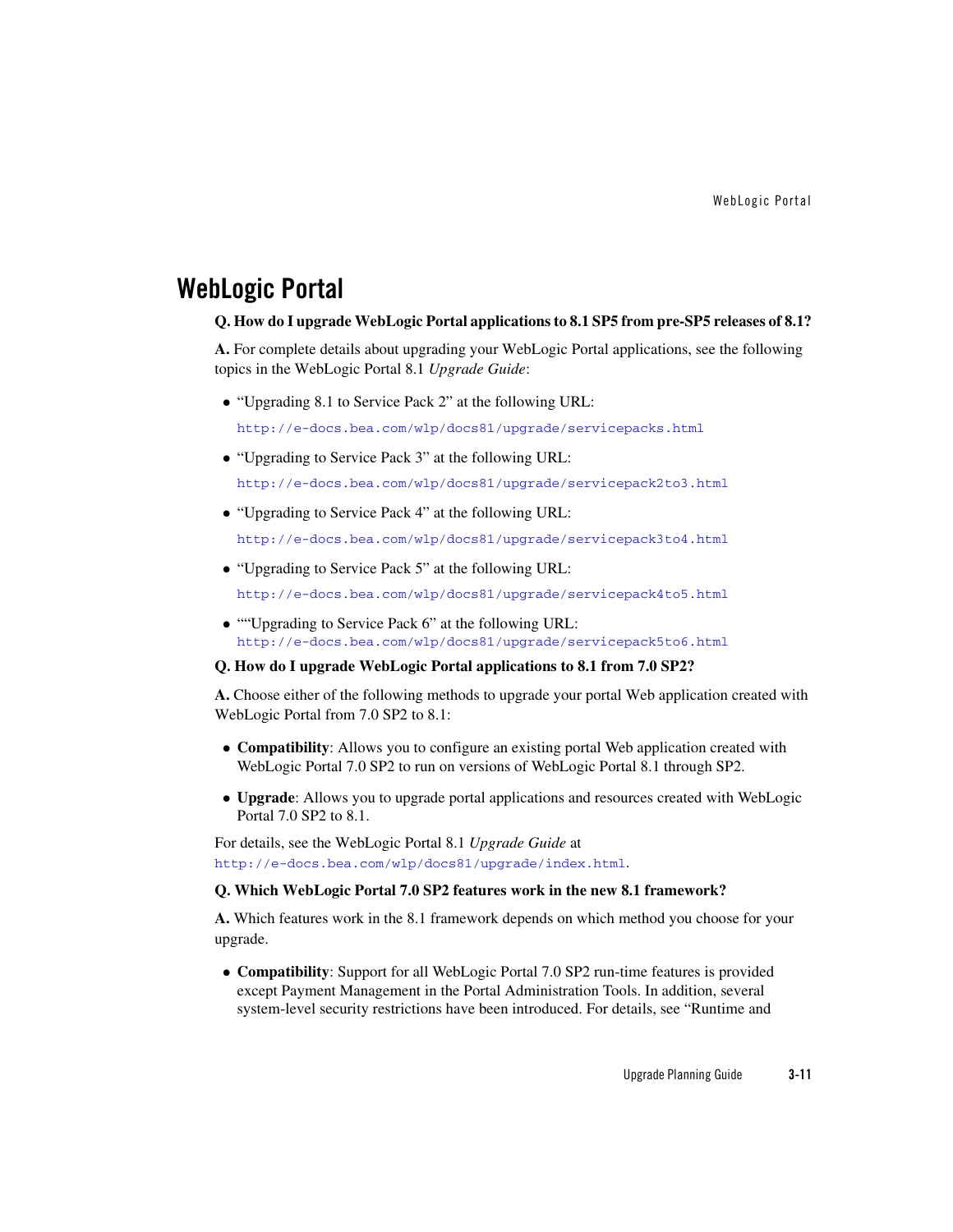Administrative Issues" in "Version 8.1 Compatibility Domain" in the WebLogic Portal 8.1 *Upgrade Guide* at [http://e-docs.bea.com/wlp/docs81/upgrade/chapter2.html](../../../wlp/docs81/upgrade/chapter2.html).

• **Upgrade**: The WebLogic Portal platform now provides next-generation services, while maintaining backward compatibility where possible. With certain limitations, most core WebLogic Portal features are supported. The new platform introduces changes to the Look and Feel architecture, group portals, portal WebFlows, security, interaction management, and certain JSP tags and classes. For details, see "Overview of the Upgrade Process from WebLogic Portal 7.0 SP2 to 8.1" in the WebLogic Portal 8.1 *Upgrade Guide* at [http://e-docs.bea.com/wlp/docs81/upgrade/chapter1.html](../../../wlp/docs81/upgrade/chapter1.html).

## **Q. How do I use the Compatibility method to upgrade WebLogic Portal applications to 8.1 from 7.0 SP2?**

**A**. WebLogic Portal 8.1 supports a Compatibility Domain to enable you to host upgraded WebLogic Portal 7.0 SP2 portal applications on versions of WebLogic Portal 8.1 through SP2. For more information about creating a Compatibility Domain and the steps required to upgrade an existing portal application to run in the domain, see "Version 8.1 Compatibility Domain" in the WebLogic Portal 8.1 *Upgrade Guide* at

[http://e-docs.bea.com/wlp/docs81/upgrade/chapter2.html](../../../wlp/docs81/upgrade/chapter2.html).

# **Q. How do I use the Upgrade method to upgrade WebLogic Portal applications to 8.1 from 7.0 SP2?**

A. To run a portal Web application developed on WebLogic Portal 7.0 SP2 in a WebLogic Portal 8.1 domain, perform the following steps:

- 1. Follow the instructions for hosting a portal application in the Compatibility Domain. For more information, see "Version 8.1 Compatibility Domain" in the WebLogic Portal 8.1 *Upgrade Guide* at [http://e-docs.bea.com/wlp/docs81/upgrade/chapter2.html](../../../wlp/docs81/upgrade/chapter2.html).
- 2. Follow the instructions for upgrading a portal application to run in an out-of-the-box WebLogic Portal 8.1 domain. For more information, see "Upgrading to WebLogic Portal 8.1" in the WebLogic Portal 8.1 *Upgrade Guide* at [http://e-docs.bea.com/wlp/docs81/upgrade/chapter3.html](../../../wlp/docs81/upgrade/chapter3.html).

## **Q. How do I upgrade portal and portal XML definitions from WebLogic Portal 7.0 SP2 to 8.1?**

**A**. For instructions, see "Upgrading Database and Metadata Files from 7.0 to 8.1" in "Upgrading to WebLogic Portal 8.1" in the WebLogic Portal 8.1 *Upgrade Guide* at [http://e-docs.bea.com/wlp/docs81/upgrade/chapter3.html](../../../wlp/docs81/upgrade/chapter3.html).

See the following sections: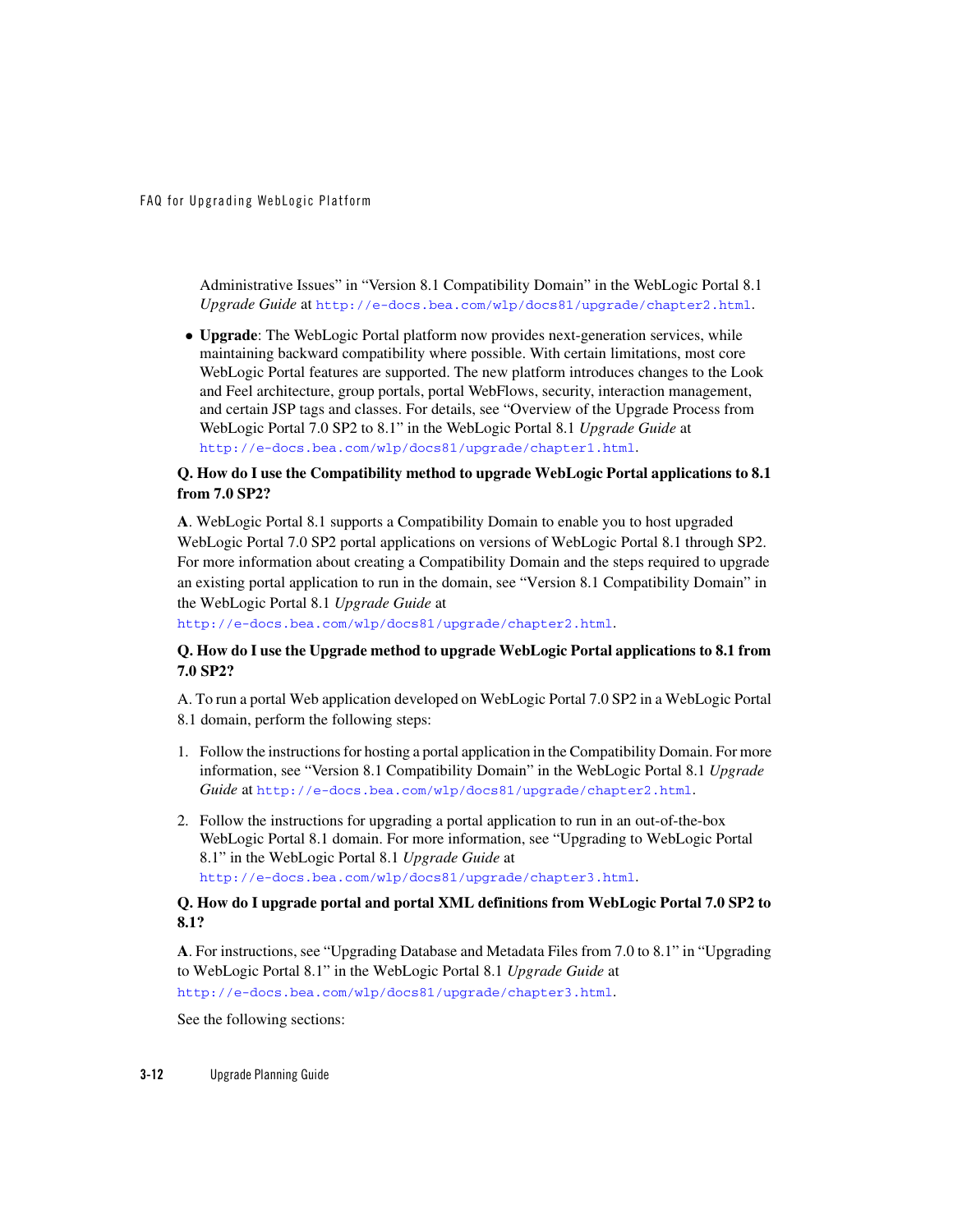- Upgrade Application-Sync Files
- Upgrade Portal and Portlet Files

## **Q. How do I upgrade portlets created in WebLogic Portal 7.0 SP2 to 8.1?**

**A**. Depending on the complexity of the portlet, you may decide to copy the portlet resources (content JSPs and backing files) into the new application and re-create the .portlet file. Review the following topics for information on upgrading JSP, WebFlow, and Web Service portlets:

### • How do I upgrade a simple JSP portlet?

Drag the JSP file into a placeholder in a portal; the portlet is generated automatically. WebLogic Workshop identifies the JSP tags defined in the file that need to be replaced. For a summary of changes to the JSP tags, see "Framework Reference for Portal Upgrades from 7.0 to 8.1" in the WebLogic Portal 8.1 *Upgrade Guide* at [http://e-docs.bea.com/wlp/docs81/upgrade/appendix.html](../../../wlp/docs81/upgrade/appendix.html).

### • How do I upgrade a WebFlow portlet?

Perform one of the following steps:

- Add WebFlow functionality to a WebLogic Portal 8.1 portal by right-clicking the name of the appropriate project and selecting Add WebFlow Jars.
- Recreate the WebFlow using page flows, replacing the Input Processors and Pipeline Components with controls.

## • How do I upgrade a Web Service portlet?

For the 8.1 release, Web services are accessed using a Web Service control that you create using WebLogic Workshop. Once you create a page flow containing a control of this type, drag the .jpf file into a placeholder in a portal. Your Web service portlet will be created automatically.

**Note:** The Portlet Wizard no longer automates the creation of portlets that call Web services directly.

## **Q: How do I upgrade portal data from a WebLogic Portal 7.0 SP2 application to an 8.1 application?**

**A:** For instructions, see "Upgrading Database and Metadata Files from 7.0 to 8.1" in "Upgrading to WebLogic Portal 8.1" in the WebLogic Portal 8.1 *Upgrade Guide* at [http://e-docs.bea.com/wlp/docs81/upgrade/chapter3.html](../../../wlp/docs81/upgrade/chapter3.html).

See the following sections: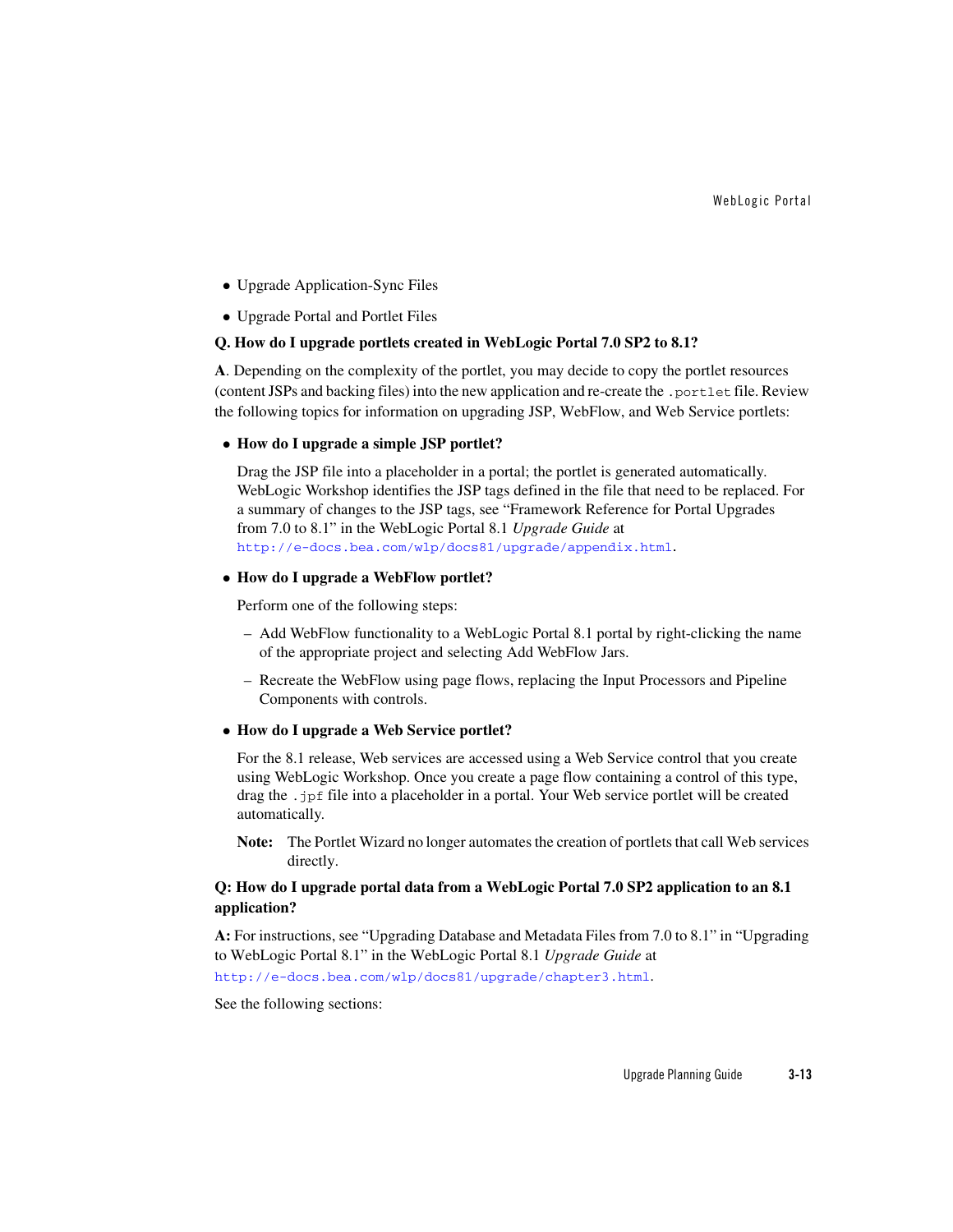FAQ for Upgrading WebLogic Platform

- Upgrade PointBase Triggers
- Upgrade WebLogic Portal 7.0 Schema
- Upgrade ENTITLEMENT\_RULESET Records
- Upgrade Existing Behavior Tracking Data

# **Q: How do I upgrade WebLogic Portal 7.0 SP2 skins to Look and Feels?**

**A:** WebLogic Portal 7.0 SP2 skins and user interface (UI) components can be re-hosted to Look and Feels and the appropriate components in the 8.1 release. To find out how the presentation framework is used, and how you can create skins, layouts, and look and feels for use in the new framework, see "Creating Look & Feels" in the *WebLogic Workshop Help* at the following URL:

[http://e-docs.bea.com/workshop/docs81/doc/en/portal/buildportals/ifLF.html](../../../workshop/docs81/doc/en/portal/buildportals/ifLF.html)

# **Q: How has anonymous user tracking changed?**

**A:** When you create anonymous user profiles with WebLogic Portal 7.0 SP2, the data about an unregistered user that is collected during a single session is persisted only if the user registers. With WebLogic Portal 8.1, you can track unregistered users over multiple visits, which means you can present personalized content to anonymous users.

# **WebLogic Integration**

# **Q. How do I upgrade WebLogic Integration applications to 8.1 SP5 from an earlier release of 8.1?**

**A.** Before you start upgrading your WebLogic Integration applications to SP5, make sure you have already upgraded them to SP4. For information, see "Upgrading from WebLogic Integration 8.1 SP2 and SP3 to WebLogic Integration 8.1 SP4" in the WebLogic Integration *Upgrade Guide*, available at the following URL:

[http://e-docs.bea.com/wli/docs81/upgrade/upgradetosp4.html](../../../wli/docs81/upgrade/upgradetosp4.html)

# **Q. Which feature changes in WebLogic Integration 8.1 affect the upgrade process?**

**A.** See the WebLogic Integration 8.1 *Upgrade Guide* at [http://e-docs.bea.com/wli/docs81/upgrade/index.html](../../../wli/docs81/upgrade/index.html).

# **Q. How do I upgrade WebLogic Integration applications to 8.1 from a previous version?**

**A.** For information about upgrading your WebLogic Integration applications from pre-8.1 versions, see "Upgrading WebLogic Integration 2.1 SP2 and WebLogic Integration 7.0 SP2 to WebLogic Integration 8.1 SP2" in the WebLogic Integration *Upgrade Guide*, available at the following URL: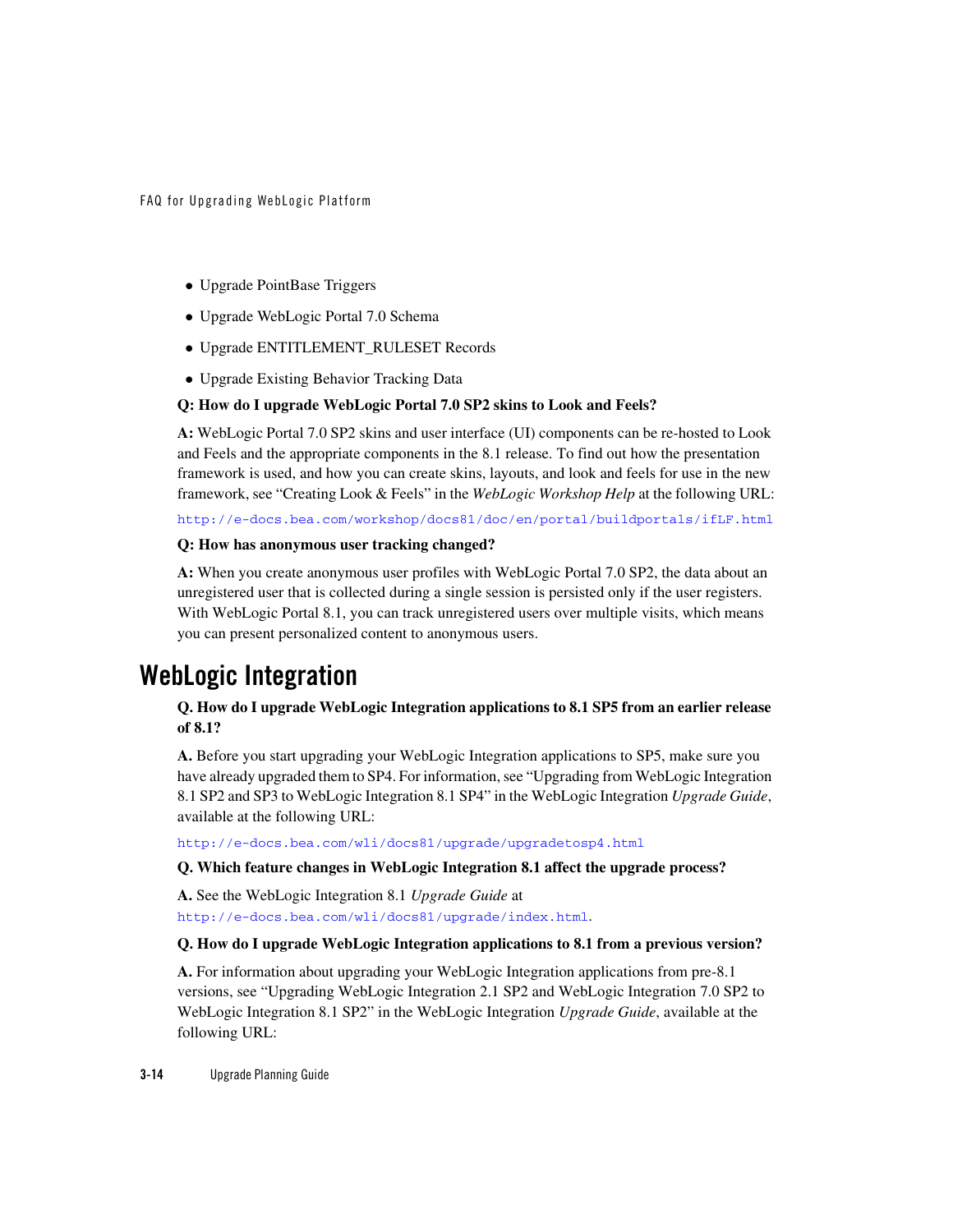[http://e-docs.bea.com/wli/docs81/upgrade/install.html](../../../wli/docs81/upgrade/install.html)

The Upgrade Utility for WebLogic Integration 8.1 is available on dev2dev at [http://dev2dev.bea.com/resourcelibrary/utilitiestools/upgrade.jsp#wliupgra](http://dev2dev.bea.com/resourcelibrary/utilitiestools/upgrade.jsp#wliupgrade) [de](http://dev2dev.bea.com/resourcelibrary/utilitiestools/upgrade.jsp#wliupgrade).

# **BEA JRockit**

## **Q. Which feature changes in BEA JRockit 1.4.2 affect the upgrade process?**

**A.** None.

## **Q. How do I upgrade BEA JRockit applications to 1.4.2 from a previous version?**

**A.** There are no steps required to upgrade your BEA JRockit applications.

You should, however, make sure that you are using valid command-line options when starting JRockit. If you use an invalid option, JRockit exits. (In previous versions, invalid options were ignored.) For a list of valid command-line options, see "BEA JRockit 1.4.2 SDK Command Line Options by Name" at the following URL:

[http://e-docs.bea.com/wljrockit/docs142/options.html](../../../wljrockit/docs142/options.html).

### **Q. What are the advantages of migrating from a third-party JVM to JRockit?**

**A.** BEA JRockit is a JVM designed for running server-side applications on Windows and Linux platforms that are running on Intel architectures. For server-side applications, JRockit has the following advantages over other Java virtual machines:

- JRockit employs adaptive optimization, a feature that detects and removes bottlenecks in a deployed application.
- JRockit is designed specifically to meet the special requirements of server-side applications, many of which are parallel and thread-intensive, run for longer than usual periods of time, and do not employ graphical interfaces.
- You can monitor JRockit using the WebLogic Server Administration Console.

For detailed information about migrating to BEA JRockit 1.4.2, see:

- <sup>z</sup> "Migrating to BEA JRockit" in *Developing Applications* at [http://e-docs.bea.com/wljrockit/docs142/devapp/migrate.html](../../../wljrockit/docs142/devapp/migrate.html).
- "Upgrading Your JVM to JRockit" in "Additional Upgrade Procedures and Information" in "Upgrading WebLogic Server 7.0 to Version 8.1" in *BEA WebLogic Server 8.1 Upgrade Guide* at [http://e-docs.bea.com/wls/docs81/upgrade/upgrade70to81.html](../../../wls/docs81/upgrade/upgrade70to81.html).